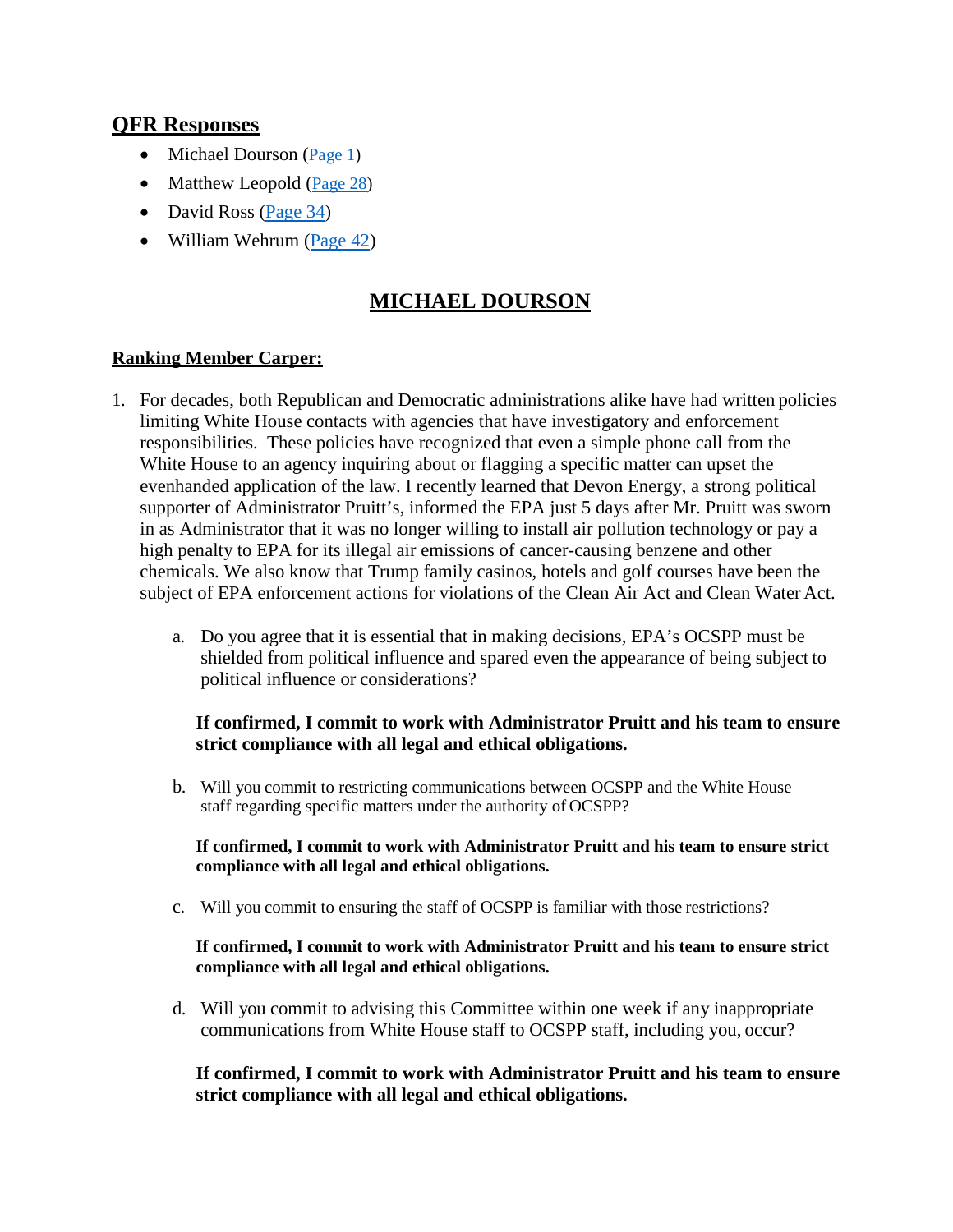- 2. Recently, EPA conducted "anti-leaking" training for its employees<sup>1</sup>. According to EPA sources, the briefing stated that "Prohibitions we will discuss do not refer to "Whistleblowing". Agency employees have the right to make lawful disclosures to anyone, including, for example, management officials, the Inspector General, and/or the Office of Special Counsel. Employees may make disclosures to the EPA Office of the Inspector General through the EPA OIG Hotline at 888-546-8740." This presentation evidently failed to note the rights of federal employees have to make disclosures to Congress.
	- 5 U.S.C. § 7211, provides that: The right of employees, individually or collectively, to petition Congress or a Member of Congress or to furnish information to either House of Congress, or to a committee or Member thereof, may not be interfered with or denied. Pursuant to 5 U.S.C. § 2302(b)(8), it is a violation of federal law to retaliate against whistleblowers. That law states: Any employee who has authority to take, direct others to take, recommend, or approve any personnel action, shall not, with respect to such authority ... take or fail to take, or threaten to take or fail to take, a personnel action with respect to any employee or applicant for employment because of. ... (A) any disclosure of information by an employee or applicant which the employee or applicant reasonably believes evidences- (i) a violation of any law, rule, or regulation, or (ii) gross mismanagement, a gross waste of funds, an abuse of authority, or a substantial and specific danger to public health or safety, any disclosure to the Special Counsel, or to the Inspector General of an agency or another employee designated by the head of the agency to receive such disclosures, of information which the employee or applicant reasonably believes evidences a violation of any law, rule, or regulation... " In addition, pursuant to 18 U.S.C. § 1505, it is against federal law to interfere with a Congressional inquiry: Whoever corruptly, or by threats or force, or by any threatening letter or communication influences, obstructs, or impedes or endeavors to influence, obstruct, or impede the due and proper administration of the law under which any pending proceeding is being had before any department or agency of the United States, or the due and proper exercise of the power of inquiry under which any inquiry or investigation is being had by either House, or any committee of either House or any joint committee of the Congress.
	- a. If you are confirmed, will you commit to protect the rights of all career employeesin OCSPP to make lawful disclosures, including their right to speak with Congress?

#### **If confirmed, I commit to protecting the rights of OCSPP employees and will follow the law.**

b. Will you commit to communicate employees' whistleblower rights via email to all OCSPP employees within a week of being sworn in?

#### **If confirmed, I commit to protecting the rights of OCSPP employees and will follow the law.**

3. Recently, EPA decided not to revoke all the remaining tolerances for chlorpyrifos as had been proposed by the Obama Administration.

[<sup>1</sup> http://wapo.st/2xF0423](http://wapo.st/2xF0423)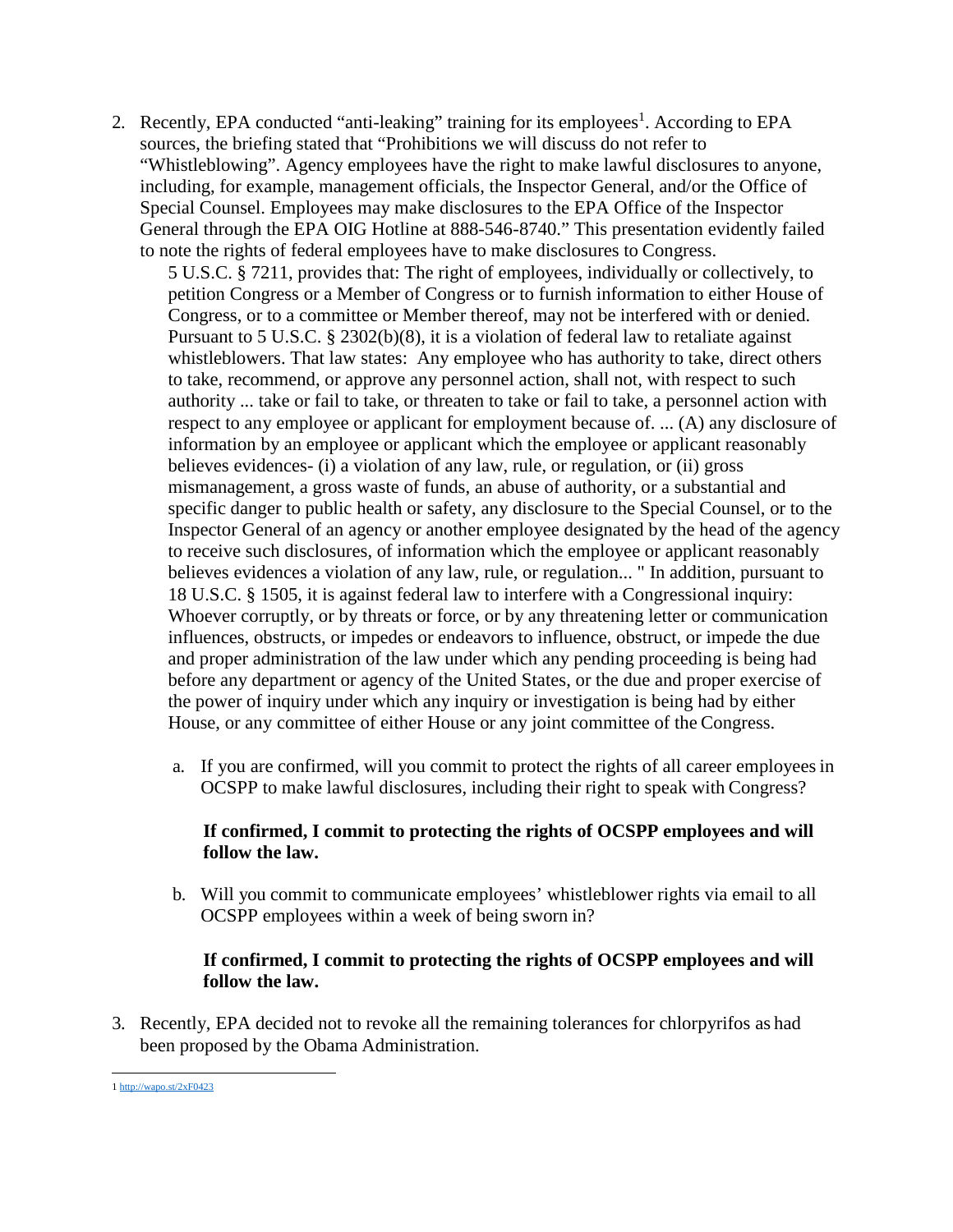a. Do you believe that EPA should ever use epidemiological studies as a basis for the agency to conclude that it cannot make a determination that exposure to a substance can occur with a "reasonable certainty of no harm" under the Federal Food, Drug and Cosmetic Act (FFDCA)? If so, when? If not, please fully describe the reasons why not.

**Epidemiology studies are an important part of any risk assessment and should be evaluated routinely as part of any risk management decision. I believe there will be situations where the use of epidemiological data is appropriate. This will depend on the quality of the epidemiological data and the specifics of the determination it informs.**

b. One of the complicating factors surrounding the proposed Obama Administration's ban on the remaining uses of chlorpyrifos was the assertion made by some that there is uncertainty associated with the level of chlorpyrifos that causes an adverse health effect and debate about which biological endpoint should be used to define what an "adverse" health effect should be. If EPA cannot make a "reasonable certainty of no harm" finding under the FFDCA for a substance, how would you suggest EPA resolve such uncertainties in order to comply with both FFDCA and the Federal Insecticide, Fungicide and Rodenticide Act (FIFRA)?

**Scientific approaches exist to help quantify and understand the impacts of uncertainty on a decision. If confirmed, I would use these approaches and would additionally seek further data and information to inform decision making.**

4. EPA currently uses a 10-fold safety factor to account for the added risks mutagenic carcinogenic chemicals pose to vulnerable sub-populations. Will you commit to continue this approach? If not, please provide a specific explanation for when, why and how you would deviate from this approach.

**I am familiar with EPA's Supplemental Guidance for Assessing Susceptibility from Early-Life Exposure to Carcinogens (March, 2005). If confirmed, I commit to using the best available science in considering any regulatory actions that come to me for decision making.**

- 5. EPA often uses a safety adjustment factor when it writes rules that protect people from exposure to chemicals. That factor accounts for the interspecies variability between the effect of the chemical on an animal that is measured in laboratory tests and the predicted effect of the chemical on people.
	- a. If you are confirmed, will you commit to continue to support this approach?

**Yes, when appropriate I will continue to use this approach.**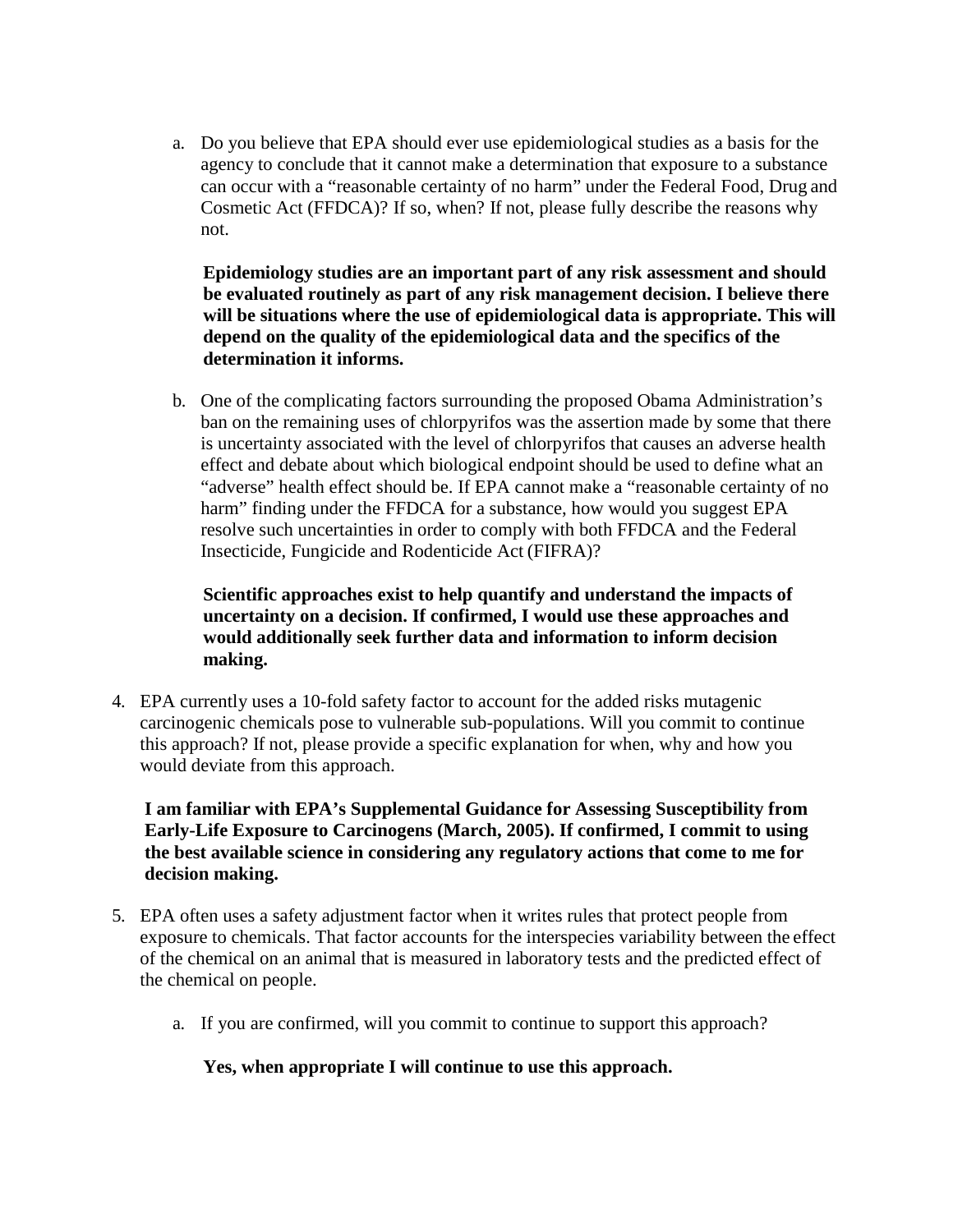b. If not, how would you propose to account for interspecies differences between a chemical's measured effect on an animal and its predicted effect on a human?

## **When sufficient data and understanding exists, physiologically based pharmacokinetic (PBPK) models can be used to inform the differences between animals and humans.**

- 6. One argument that is often made to justify less protective chemical safety standards is to set an adverse effect end-point that is 'more adverse' than other end-points. For example, it would take higher exposure levels to a chemical for the chemical to actually cause cancer than it would for a biochemical marker that is a known precursor to cancer to be observed. Using cancer as the end-point in this scenario would allow for a less stringent safety standard for that chemical to be set.
	- a. Generally speaking, if there is an end-point that is a precursor or otherwise predictive of a serious illness or risk of acute toxicity, is there ever a scenario in which EPA should regulate to protect against the precursor end-point rather than the more serious one? If so, please describe such scenarios. If not, please fully explain why not.

## **There are scenarios where this is appropriate. It's use will depend on our understanding of the chemical's mechanism of action**

b. Additionally, if it is your view that safety standards should not seek to prevent effects that are known to be predictive of more serious ones, please explain your views on whether the FDA should continue to approve cholesterol-lowering medications or whether it should simply focus its efforts on ways to better treat heart attacks. If you believe that preventive medicine should continue to be developed and approved, why are your views different for chemical safety standards?

## **The appropriate use of safety factors is determined by available data and our understanding of a chemical's mode of action. I do not have an opinion on FDA actions.**

- 7. On February 28, 2017, President Trump directed EPA and the Army Corps to review and possibly rescind or repeal the Clean Water Rule in Executive Order 13776. EPA recently ended the public comment process on the first step of a two-step process to repeal the rule and replace it with a rule that will protect far fewer sources of drinking water. Individuals with first-hand knowledge of the process EPA utilized to prepare its have informed my staff that:
	- a) When EPA first submitted the proposed repeal rule to OMB, the draft stated that a the agency would undertake a new cost-benefit analysis as part of the second step of its process.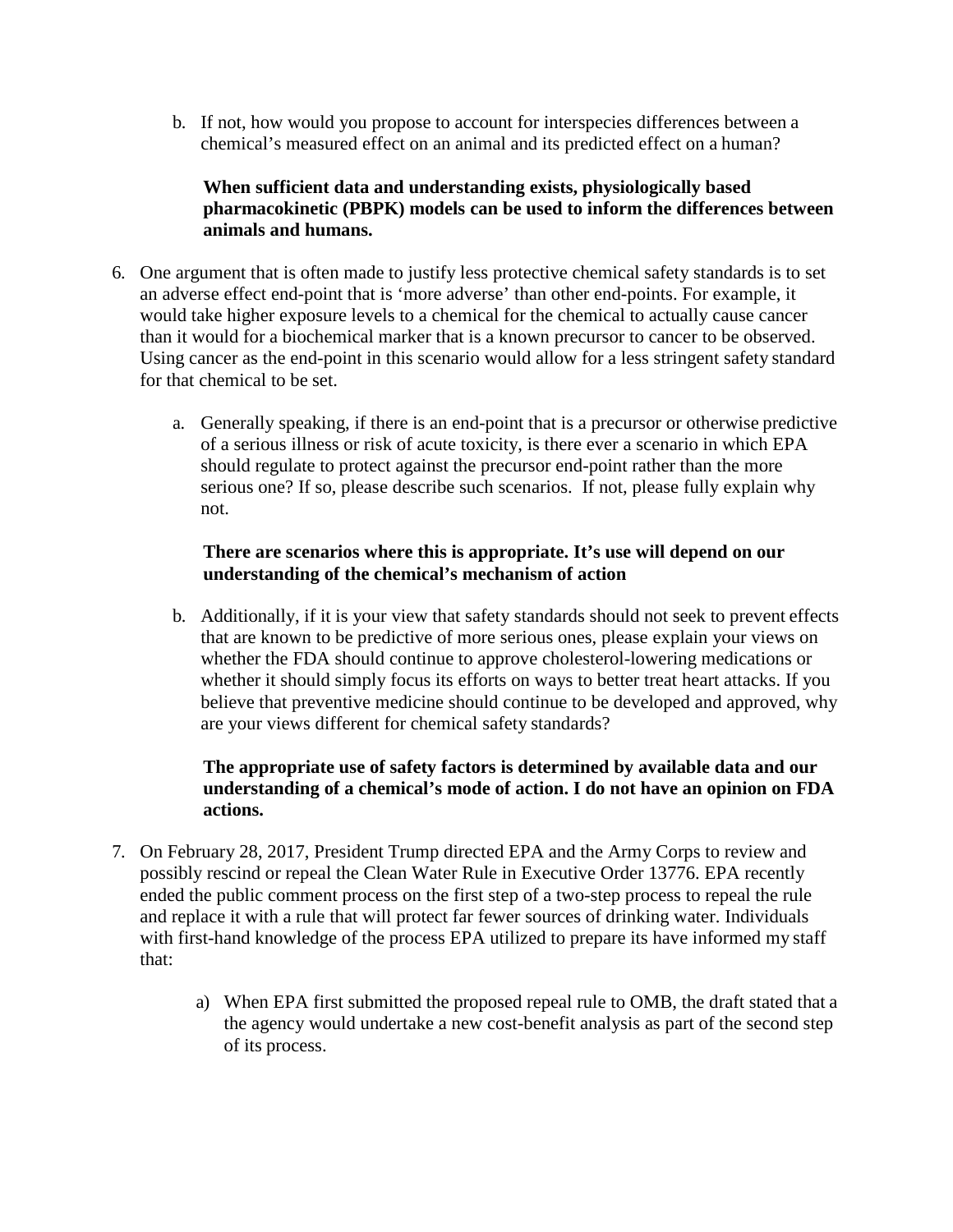- b) OMB interpreted EPA's first proposal to mean that the rule's repeal would not avoid any costs to industry or have any economic impact at all. EPA's political staff then directed the career staff to undertake a new economic analysis. In response to this direction from OMB, EPA career staff reportedly changed the table included in the 2015 rule to i) reflect 2016 dollars instead of 2014 dollars, ii) convert "annual costs incurred" under the Clean Water Rule to "annual costs avoided" due to its repeal and iii) convert "annual benefits gained" under the Clean Water Rule to "annual benefits forgone" due to its repeal. This new table was sent to OMB on June 8, 2017.
- c) OMB correctly concluded from EPA's June 8 submittal that repealing the rule would cost more in lost benefits than it would save industry in compliance costs. On June 13, 2017, presumably to avoid such an admission on the part of EPA, EPA career staff were verbally directed by political staff to solve this 'problem' by simply deleting the majority of the benefits of the rule from the table and resubmitting it to OMB, which they did<sup>2</sup>.

The direction that was reportedly provided to the EPA career staff to make the various revisions to what was submitted to OMB was verbal, not written. If you are confirmed, do you commit to ensure that career staff in OCSPP will receive appropriately documented, rather than verbal, direction from political officials before they take action? If not, why not?

## **I support the appropriate use of both written and oral guidance and would endeavor to use each in appropriate circumstances.**

- 8. Thank you for your response to my pre-hearing questions. I have some follow-up questions. In the spreadsheet you provided that listed sponsors, project description and project type information, there are several entities that seem incorrect. For each of these, please explain the apparent discrepancy, and if any of these entries are errors, please submit a corrected version of the spreadsheet in excel format:
	- i. Several entries that list the American Chemistry Council as its sponsor as "collaborative" rather than "private sector;"

## **This designation is correct. The overall project was a collaboration of several organizations.**

ii. Listing an entry in which the California Chamber of Commerce is the sponsor as "non-profit" rather than "private sector;

## **The non-profit designation is correct (see: [https://www.calchamber.com/aboutus/Pages/default.aspx\)](https://www.calchamber.com/aboutus/Pages/default.aspx).**

<sup>&</sup>lt;sup>2</sup> https://www.epa.gov/sites/production/files/2017-06/documents/economic analysis proposed step1 rule.pdf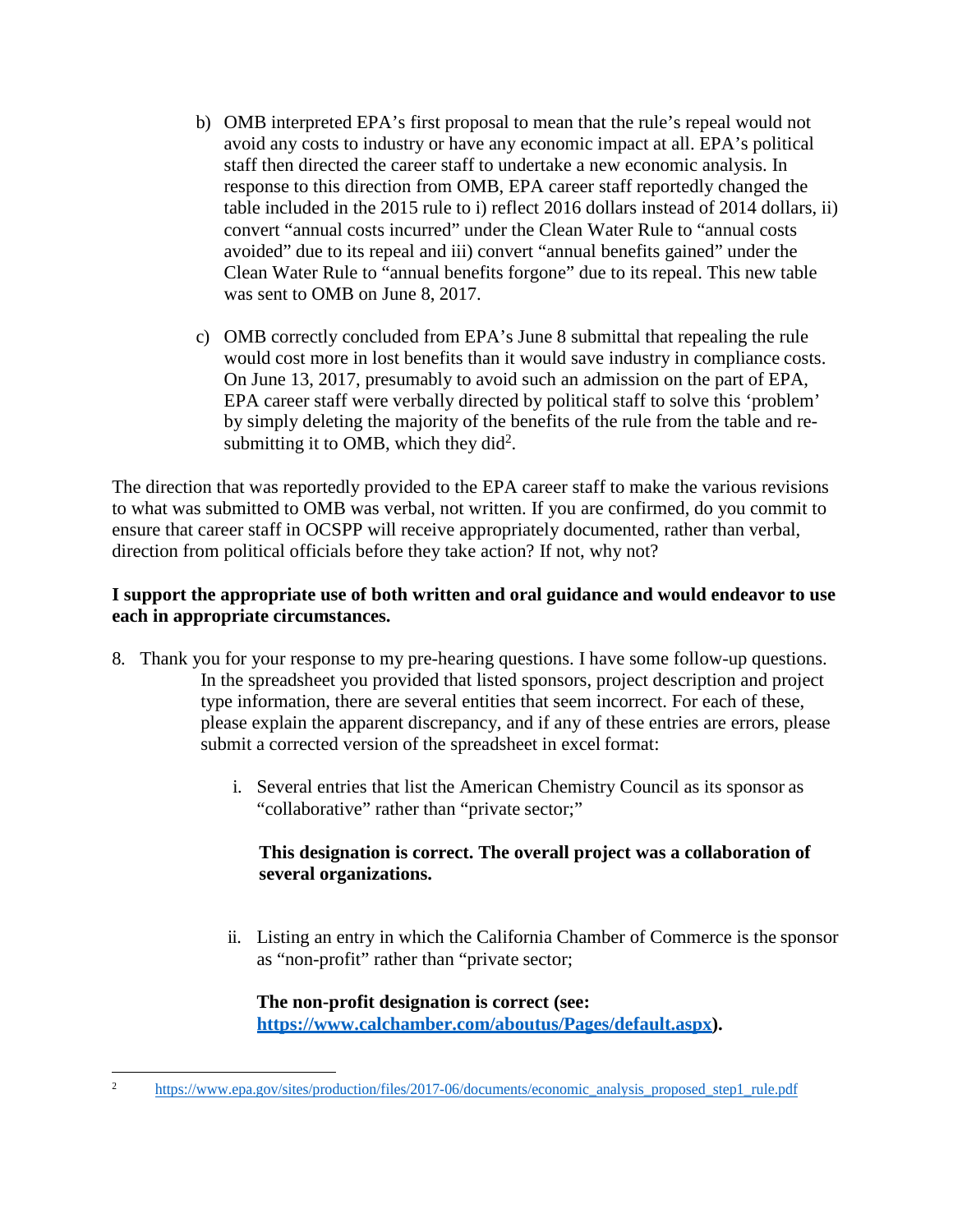iii. Listing an entry in which the CEFIC is the sponsor as a "collaboration" rather than "private sector";

#### **This designation is correct. The overall project was a collaboration of several organizations.**

iv. Listing an entry in which Concurrent Technologies Corporation is the sponsor as "government" rather than "private sector";

## **This designation is correct. TERA was a subcontractor to CTC who was working for the government.**

v. Listing an entry in which EPRI is the sponsor as a "collaboration" rather than "private sector":

#### **This designation is correct. The overall project was a collaboration of several organizations.**

vi. Listing an entry in which ICL-IP is the sponsor as a "collaboration" rather than "private sector";

#### **This designation is correct. The overall project was a collaboration of several organizations.**

vii. Listing an entry in which ILSI-NA is the sponsor as "non-profit" rather than "private sector";

## **This designation is correct. ILSI is a 501(c)(3) nonprofit organization.**

viii. Listing an entry in which Lockheed Martin Corporation is the sponsor as "government" rather than "private sector";

## **This designation is correct. TERA was a subcontractor to Lockheed Martin Corporation who was working for the government.**

ix. Listing an entry in which McKenna, Long and Aldridge is the sponsor as "government" rather than "private sector";

## **Yes, this is a mistake. A corrected spreadsheet is attached. Thank you.**

x. Listing an entry in which Silicones Environment Safety & Health Council is the sponsor as "non-profit" rather than "private sector";

**Yes, this is a mistake. A corrected spreadsheet is attached. Thank you.**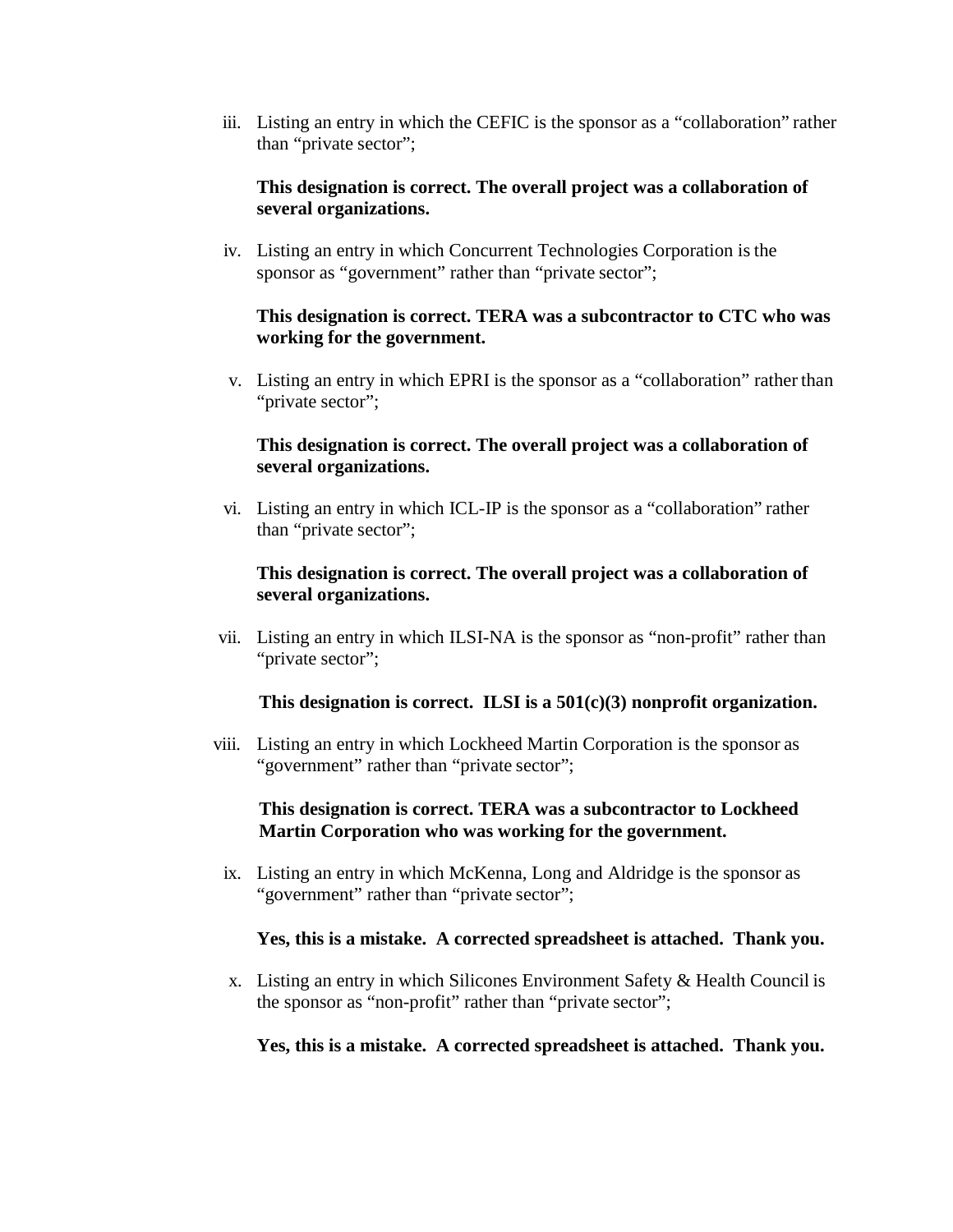xi. Listing an entry in which Summit Technology is the sponsor as "government" rather than "private sector";

#### **This designation is correct. TERA was working with Summit Toxicology and the National Library of Medicine on this task.**

xii. Listing an entry in which ToxServices is the sponsor as "government" rather than "private sector";

#### **This designation is correct. TERA was a subcontractor to ToxServices who was working for the government.**

xiii. Listing an entry in which the Vinyl Acetate Council is the sponsor as a "collaboration" rather than "private sector"; and

#### **This designation is correct. The overall project was a collaboration of several organizations.**

- xiv. Listing an entry in which Waste Management is the sponsor as a "collaboration" rather than "private sector". **This designation is correct. The overall project was a collaboration of several organizations.**
- b. Please identify the "multiple sponsors" listed for each entry on this spreadsheet and indicate the percentage of funding received from each sponsor.

**Descriptions of all collaborative projects are a matter of public record, and can be found at websites associated with the Alliance for Risk Assessment (***ARA***) or Toxicology Excellence for Risk Assessment (TERA). I would be happy to direct your staff to the appropriate location if they have specific questions. Funding amounts are not specified, but sponsors who offer remuneration in excess of 2% of TERA income are designated at** 

**[http://www.tera.org/about/FundingSources.html.](http://www.tera.org/about/FundingSources.html)**

c. Please describe the criteria you used to designate an entity as a "non-profit," how you defined "sponsor" and how you defined "project "type".

**We generally use 501(c)(3) designations as nonprofits. "Sponsors" refer to any group that supports the mission of Toxicology Excellence for Risk Assessment (TERA) whether or not they also obtain a report or opinion. "Project type" generally refers to whether the remuneration is from a government or other nonprofit, or from a private entity.**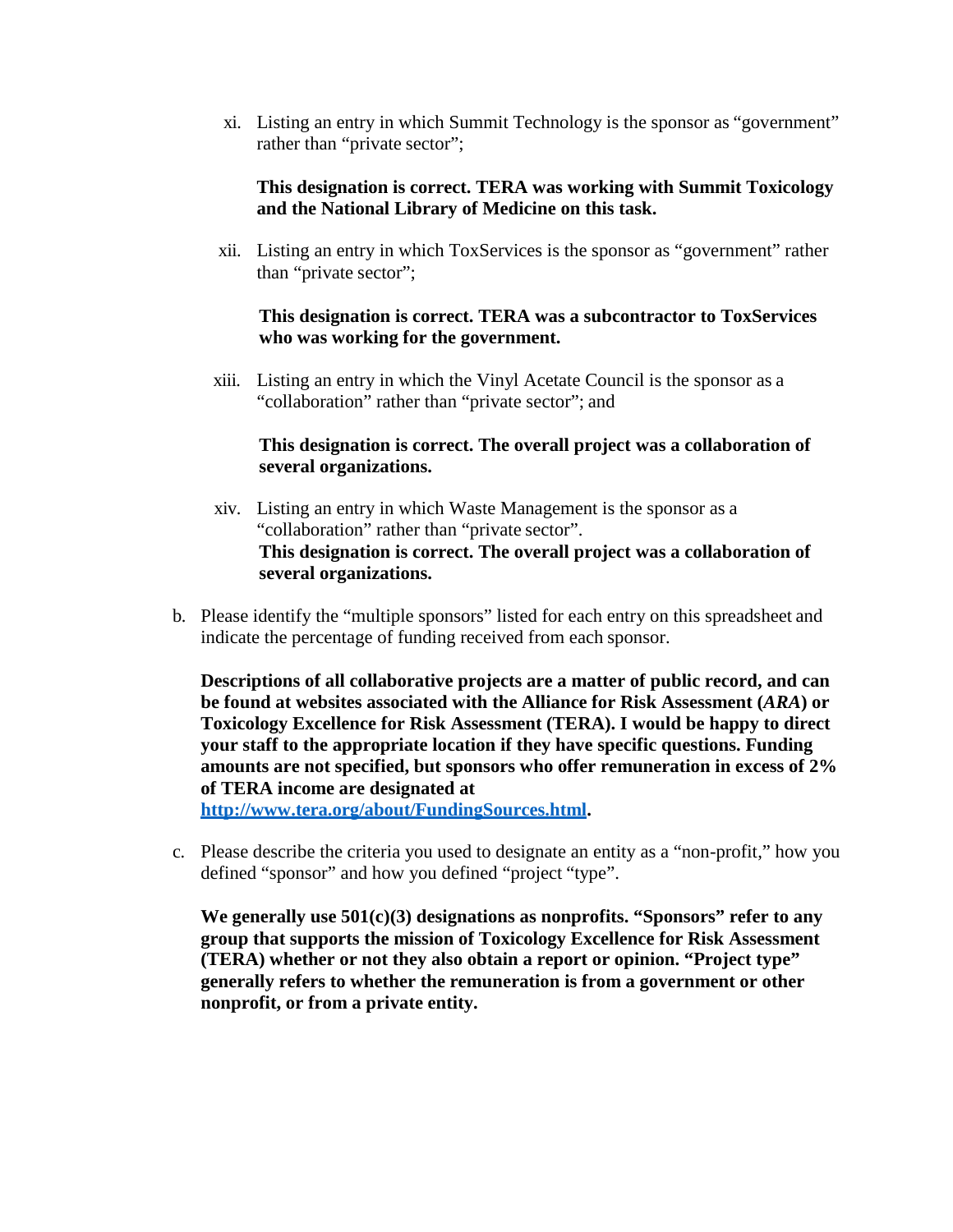d. In the "Summary of billed hours" table, there is no designation for governmentsponsored work for TERA for 1995-2015. Could you provide a new table that includes this information?

## **This is possible, but would take more time than permitted in answering these questions, since individual records for each year would have to be reviewed.**

e. In the spreadsheet that includes this chart, you seem to have calculated the percentage of work done by sector by counting the number of projects you classified as falling under each sector and dividing by the total number of projects listed.

**This is not correct. Rather, the percentage of work in the "Summary of billed hours" spreadsheet entitled "Question 2-TERA Yearly Funding 1995-2015" is based on the amount of time devoted to either nonprofit or profit areas by year. Time spent in the "collaborative" sector of the spreadsheet entitled "Question 3- Project Database January 2010 to June 2015" is evenly divided into profit and nonprofit times of the "Question 2" spreadsheet.**

This does not reflect relative funding for projects in each sector, however. Please provide a detailed breakdown of the percentage of total funding received for projects included in each sector, using the corrected version of the table requested in c.

#### **Summaries of funding amounts per sector were not developed.**

f. In the chart, the work on the Kids+Chemical Safety website is described as: "Develop a kids risk webpage, in part." The project is listed as a collaborative twice, once with the American Chemistry Council (ACC) as the sponsor and once with the Combined Federal Campaign (CFC) as the sponsor. Did the CFC hire or pay TERA to develop the website?

**No.**

If not, what was their specific sponsorship role?

## **Funding by CFC was through contributions from CFC to TERA, and TERA's decision to use this funding for the kids website.**

If so, how long after ACC hired TERA to develop the website did CFC contribute?

## **Continuously.**

What percentage of the costs of developing the website were paid for by the CFC?

## **Various funding amounts are not given per sponsoring groups.**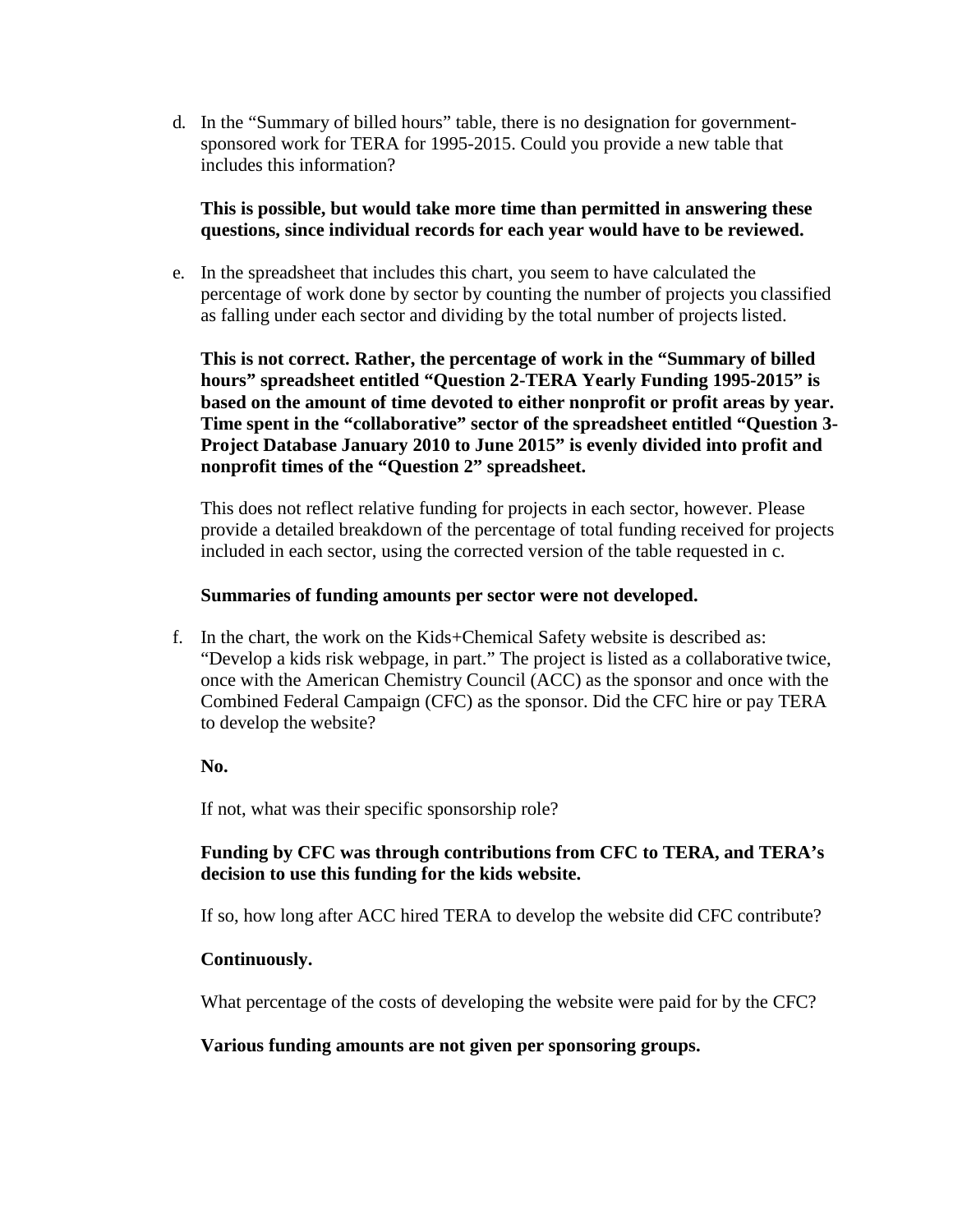Did the CFC itself fund the website, or was it donations through a CFC listing?

## **Donations were through a CFC listing.**

If so, were these donations from the federal government?

## **Various funding amounts are not given per sponsoring groups. However, the ACC contribution was the major part of the initial sponsorship.**

- 9. The following questions refer to the chart I used during the hearing (attached). For each chemical listed on this chart, please provide a complete description of:
	- a. The year(s) in which you, TERA or other TERA employees were funded to work on the chemical.

#### **The chart below has a number of errors. Please see attachment 1.**

b. The name of the entity or entities that provided such funding, and the funding amount. If the activity was a collaboration, please list all collaborators as well as the amount of funding each collaborator contributed to the effort.

**Please see attachment 1, but note that specific funding levels are not shown because summaries of this information were not developed. However, if funding is over 2% in any one year for any sponsor past 2010, this can be found through links to specific years at [http://www.tera.org/about/FundingSources.html.](http://www.tera.org/about/FundingSources.html)**

c. The type of activity (risk assessment, peer review, research paper, presentation, litigation support, etc) that was funded and the deliverables provided to the sponsor.

**Please see attachment 1.**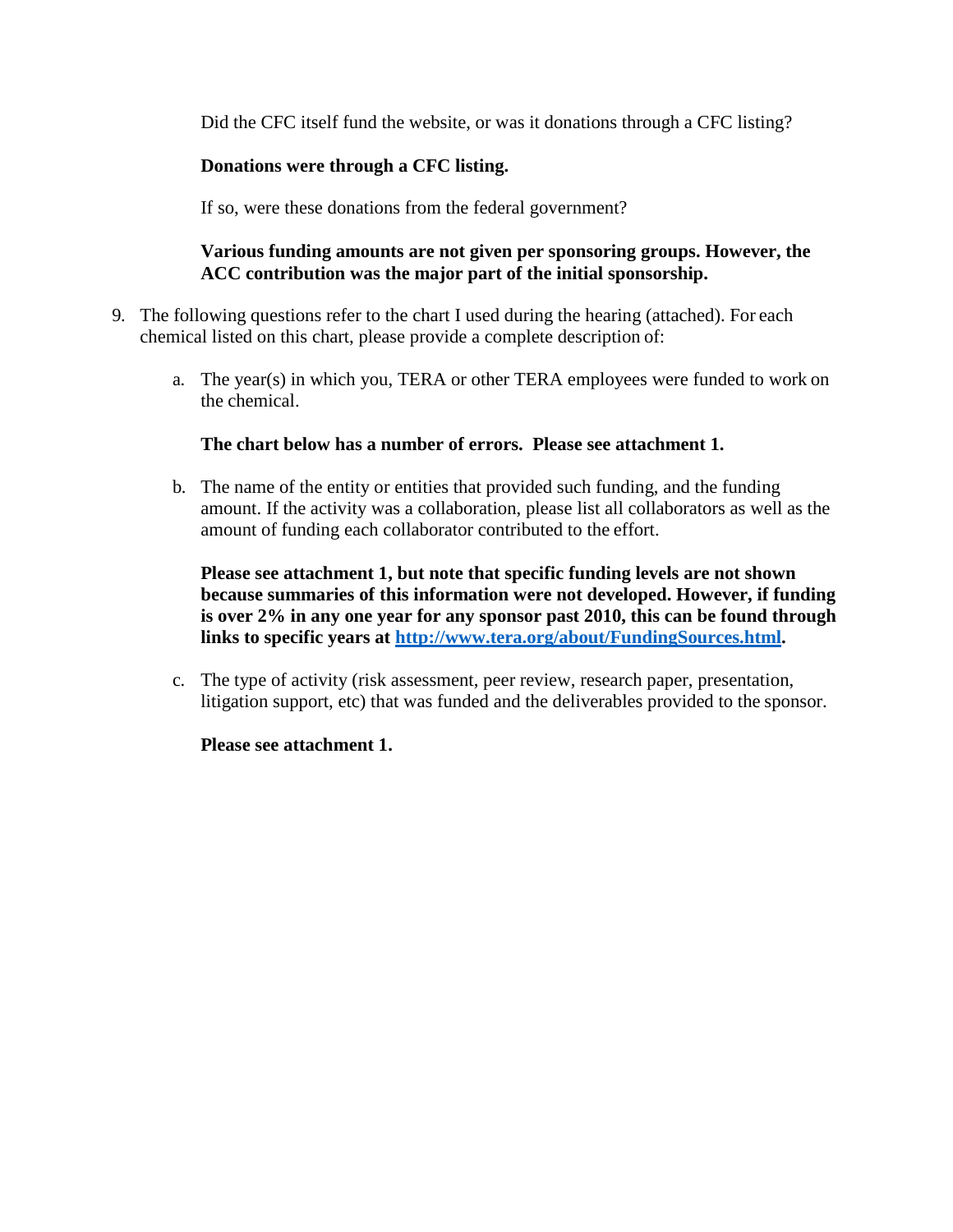| <b>Science for Sale</b>                                            |                              |                             |  |
|--------------------------------------------------------------------|------------------------------|-----------------------------|--|
| <b>Chemical &amp; Known Harms</b>                                  | <b>EPA/Agency Safe Level</b> | <b>Dourson "Safe" Level</b> |  |
| 1,4-Dioxane<br>(Likely carcinogen)                                 | $0.35$ ppb                   | 1000x higher                |  |
| 1-Bromopropane<br>(Neurotoxin)                                     | $0.3 - 10$ ppm               | $2 - 67x$ higher            |  |
| <b>PFOA</b><br>(Thyroid disruption)                                | $.07$ ppb                    | 2,143x higher               |  |
| <b>TCE</b><br>(Carcinogen)                                         | $2 \mu g/m^3$                | $1.5 - 15x$ higher          |  |
| <b>Perchlorate</b><br>(Thyroid disruption)                         | 0.7 µg/kg/day                | 8.6x higher                 |  |
| <b>Chlorpyrifos</b><br>(Neurotoxin)                                | $.0017 - 0.3$ µg/kg/day      | 33-5,882x higher            |  |
| <b>Alachlor degradates</b><br>(Liver, kidney damage)               | $20 - 70$ ppb                | 80 - 280x higher            |  |
| <b>Acetochlor degradates</b><br>(Thyroid, reproductive disruption) | $100 - 300$ ppb              | $4.7 - 14x$ higher          |  |
| <b>Diacetyl</b><br>(Severe lung damage)                            | $5 - 10$ ppb                 | $20 - 40x$ higher           |  |
| Acrylamide<br>(Neurotoxin, likely carcinogen)                      | .002 mg/kg/day               | $10 - 25x$ higher           |  |

10. Do you believe that there is a safe level of exposure to perchlorate for i) a pregnant woman, and ii) a toddler, with serious iodine deficiencies, and if so, what is it? Do you believe that there is a safe level of exposure to perchlorate for i) a pregnant woman, and ii) a toddler, who gets insufficient iodine according to World Health Organization guidelines, and if so, what is it?

## **If confirmed, I will evaluate chemicals under the statutory authorities granted by Congress to safeguard the public.**

- 11. On September 21, 2017, the Consumer Product Safety Commission (CPSC) approved a petition<sup>3</sup> that called for CPSC to write regulations requiring the removal of organohalogen flame retardants from four types of consumer products.
	- a. An argument against the petition is that EPA is currently reviewing flame retardants under TSCA. Do you agree that EPA is currently undertaking a risk evaluation on only the Cyclic Aliphatic Bromide Cluster flame retardants (i.e. only one class) and that EPA is required by law to complete this risk evaluation and finishing a regulation (if needed) by November 29, 2021?

#### **I am aware that EPA is evaluating some flame retardants. I am unclear of the timeline.**

b. According to EPA's website<sup>4</sup>, "the hexabromocyclodecanes (HBCD cluster) in the cyclic aliphatic bromide cluster consists of the following chemicals: Hexabromocyclododecane; 1,2,5,6,9,10-Hexabromocyclododecane; and 1,2,5,6- Tetrabromocyclooctane. Two of these chemicals are used as flame retardants, no uses for 1,2,5,6-tetrabromocyclooctane have been identified. The primary use of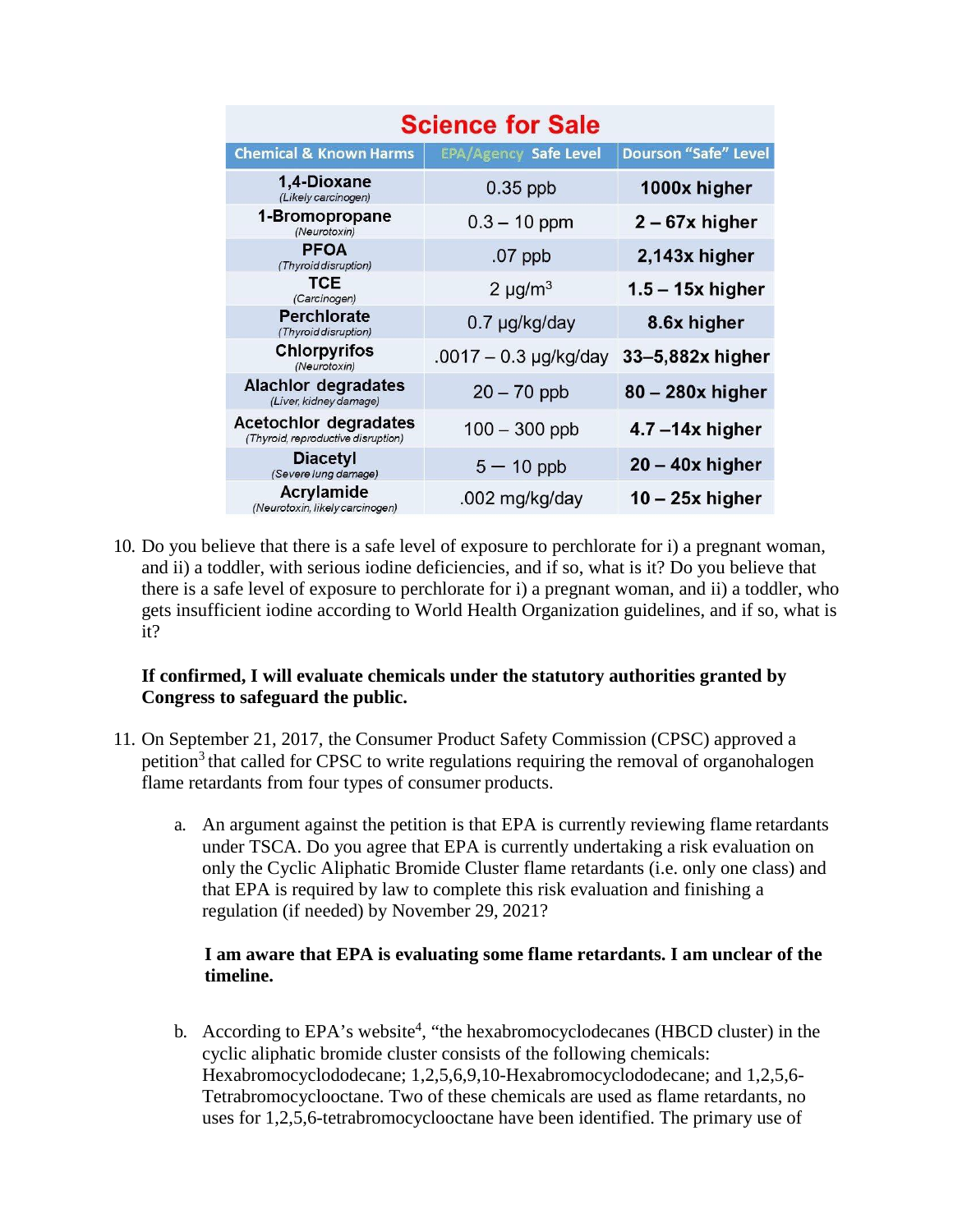the two chemicals is in expanded polystyrene foam (EPS) and extruded polystyrene foam (XPS) in the building and construction industry for thermal insulation boards and laminates for sheathing products. They are also used in plastics (additive) and textiles (back-coating). In the United States, the HBCD cluster was historically used as a flame retardant in the back coating of textiles; however, research and information gathering indicates that the HBCD cluster is no longer used in consumer textile applications outside of the automotive industry." Do you agree that this type of flame retardant is generally not used in consumer products such as children's products, furniture, mattresses and the casings surrounding electronics? If not, why not?

#### **Beyond the details on the EPA webpage, I am not familiar with the different types of products that different flame retardants are used with. If confirmed, I can look into this.**

12. Do you agree to provide complete, accurate and timely responses to requests for information submitted to you by *any* Member of the Environment and Public Works Committee? If not, why not?

#### **Yes**

13. Before the end of the last Administration, EPA proposed to ban some uses of three dangerous chemicals using its new Toxic Substances Control Act authority. TCE is a probable carcinogen that is found in drinking water all across the country. Accidental exposures to MC, which is used in paint and furniture strippers, has killed at least 56 people since

1980. And a second chemical used in paint strippers, NMP, is dangerous for pregnant women to be exposed to. Some have suggested that these bans should not be finalized, saying instead that EPA should study the uses of these chemicals for three more years before proposing a rule. Do you disagree that more exposures, more illnesses and maybe even more deaths would probably occur as a result of a three year delay in these proposed bans? If so, on what basis? If EPA has already determined that some uses of these chemicals are dangerous, how could one justify the extra time, taxpayer dollars and risk to human health that would occur by studying these same uses for three additional years instead of acting to finalize the bans now?

## **I am not sufficiently familiar with EPA's proposed bans to respond to these questions. If confirmed, I will seek a briefing on the status of these proposed bans and I commit to evaluating all the scientific evidence to inform EPA's decision.**

14. Recently, EPA announced that Administrator Pruitt would be publishing brief summaries of his calendars biweekly, after dozens of Freedom of Information Act requests for this information as well as a March request by me and my colleagues that he do so. During the Obama Administration, the Administrator, regional Administrators and all those serving in confirmed roles published their calendars daily<sup>5</sup>. If you are confirmed, will you commit to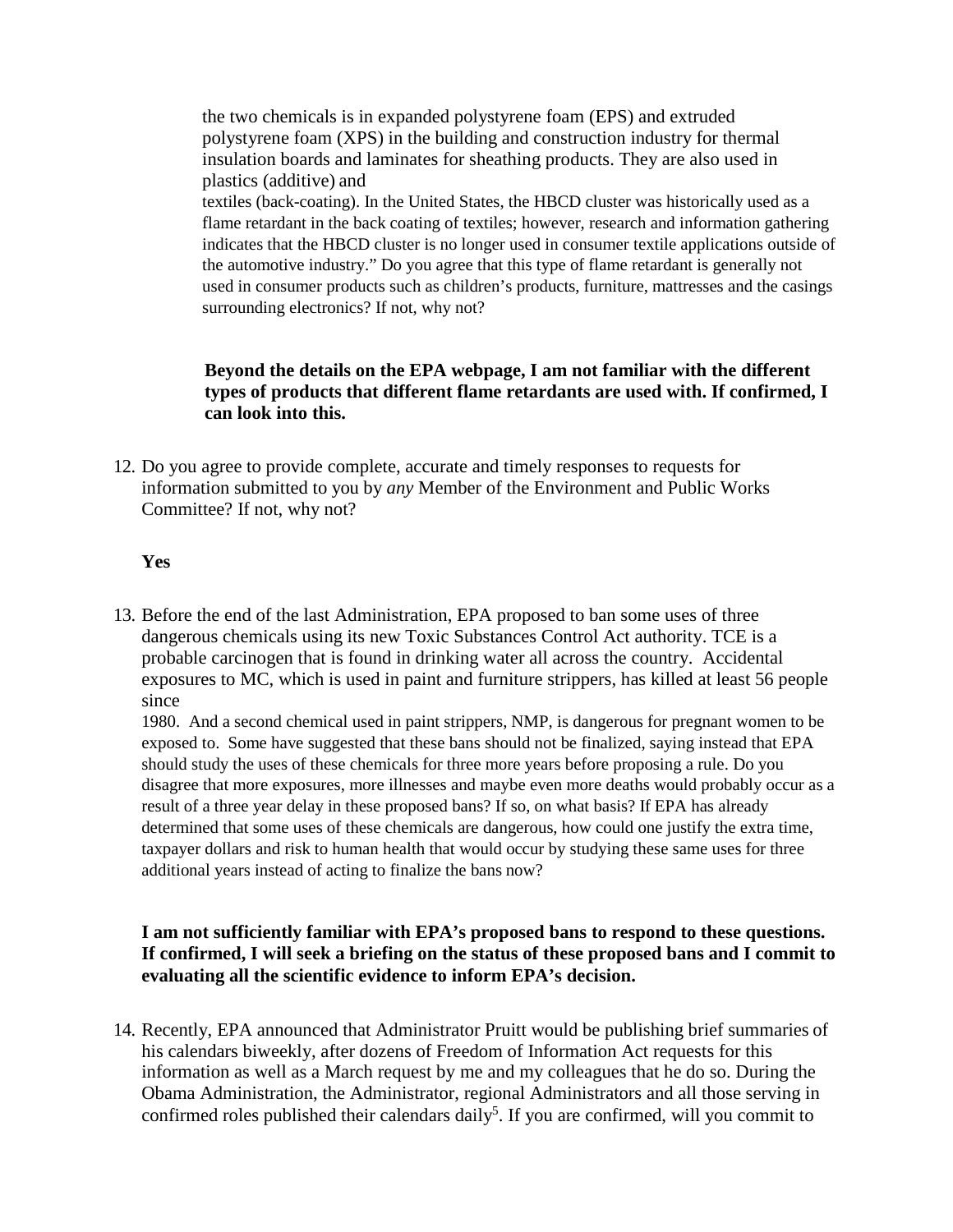publishing your calendars daily? If not, why not?

## **If confirmed, I will make my calendar available on a timely basis.**

15. Section 26 of the newly enacted TSCA states that:

"(4) CHEMICAL SUBSTANCES WITH COMPLETED RISK ASSESSMENTS.— With respect to a chemical substance listed in the 2014 update to the TSCA Work Plan for Chemical Assessments for which the Administrator has published a completed risk assessment prior to the date of enactment of the Frank R. Lautenberg Chemical Safety for the 21st Century Act, the Administrator may publish proposed and final rules under section 6(a) that are consistent with the scope of the completed risk assessment for the chemical substance and consistent with other applicable requirements of section 6."

Page 1 of Attachment 1 is an email sent by EPA on March 17, 2016, the substance of which was shared with the bipartisan and bicameral negotiators of the Toxic Substances Control Act. It states that EPA "just discovered a technical issue that will have significant policy implications for EPA's ongoing work under Section 6. As currently drafted, both Senate and House bills could frustrate EPA's ability to timely manage risks that have been (or may be) identified in our current Work Plan risk assessments." The email goes on to describe several risk assessments on chemical substances (TCE, NMP, MC and 1-BP) that had been completed or were near completion by EPA, and stated that "EPA is *not* looking at all the conditions of use for these chemicals. This approach, which might be characterized as a *partial* risk evaluation or *partial*  safety determination, we see as simply not contemplated under the Senate and House bills. The section 6 structure in both bills would require EPA to assess a chemical in its entirety, based on all conditions of use – not just a subset of those uses." EPA then went on to state that if it were to move forward with rulemakings to restrict or ban some or all of these substances (which it has subsequently proposed to do), there would be some risk that the rules would be found to be inconsistent with the new statutory requirement to assess all conditions of use. EPA said that it would "welcome an opportunity to work with you on a drafting solution to this issue."

a. Do you agree with EPA's March 17, 2016 view that if it had moved forward with these partial risk evaluations and rulemakings absent explicit statutory authority to do so even though the risk evaluations had not considered all conditions of use, that EPA could have been sued for not complying with the law's requirements? If not, please provide specific reasons why not.

## **If confirmed I will commit to thorough review of the final statute and would be happy to meet with the committee to further discuss any outstanding concerns.**

b. Pages 2 and 3 of Attachment 1 consist of April 2, 2016 Technical Assistance from EPA that was provided to the Senate on a drafting solution to address the problem identified by EPA on March 17, 2016. Do you agree that this language, which is also drafted as an amendment to Section 26, bears a close resemblance to the language that was enacted into law, and, like the enacted text, provides EPA with statutory authority to complete rulemakings on the chemical substances on which it completed risk assessments prior to the enactment of the new law even though the risk assessments were not undertaken for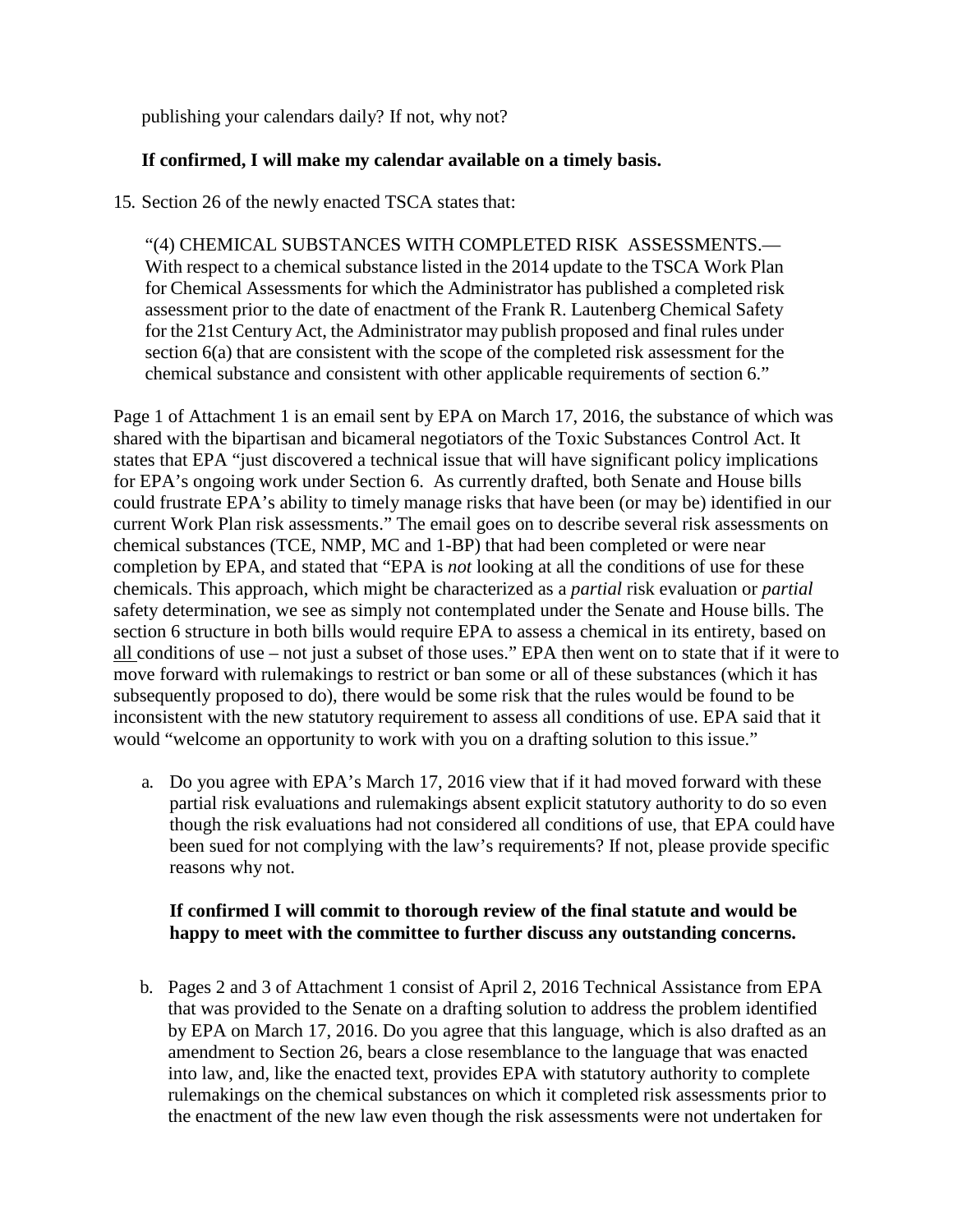all conditions of use? If not, please provide specific reasons why not.

#### **If confirmed I will commit to thorough review of the final statute and would be happy to meet with the committee to further discuss any outstanding concerns.**

16. The newly enacted TSCA, for new chemicals, states that:

"(e) REGULATION PENDING DEVELOPMENT OF INFORMATION.—(1)(A) If the Administrator determines that—

(i) the information available to the Administrator isinsufficient to permit a reasoned evaluation of the health and environmental effects of a chemical substance with respect to which notice is required by subsection (a); or

(ii)(I) in the absence of sufficient information to permit the Administrator to make such an evaluation, the manufacture, processing, distribution in commerce, use, or disposal of such substance, or any combination of such activities, may present an unreasonable risk of injury to health or the environment, without consideration of costs or other nonrisk factors, including an unreasonable risk to a potentially exposed or susceptible subpopulation identified as relevant by the Administrator under the conditions of use; or (II) such substance is or will be produced in substantial quantities, and such substance either enters or may reasonably be anticipated to enter the environment in substantial quantities or there is or may be significant or substantial human exposure to the substance,

the Administrator shall issue an order, to take effect on the expiration of the applicable review period, to prohibit or limit the manufacture, processing, distribution in commerce, use, or disposal of such substance or to prohibit or limit any combination of such activities to the extent necessary to protect against an unreasonable risk of injury to health or the environment, without consideration of costs or other nonrisk factors, including an unreasonable risk to a potentially exposed or susceptible subpopulation identified as relevant by the Administrator under the conditions of use, and the submitter of the notice may commence manufacture of the chemical substance, or manufacture or processing of the chemical substance for a significant new use, including while any required information is being developed, only in compliance with the order."

Attachment 2 consists of a portion of EPA's Technical Assistance on an April 7, 2016 draft of Section 5 of TSCA that EPA provided to the Senate. Comment A7 provides EPA's views on section 5(e). This comment noted a change from previous drafts, observing that the draft allowed manufacture of a new chemical to proceed even if EPA did not have enough information to determine whether it posed an unreasonable risk. This is because the draft as written allowed for manufacture to proceed if EPA *either* took steps to obtain sufficient information about the chemical substance (but before it received and evaluated that information) OR if it imposed a risk management order. EPA also suggested some edits to this draft to restore the "functionality of the prior draft," which ensured that manufacture could not proceed unless/until the information about the chemical substance was sufficient and EPA made the necessary risk determination, or in compliance with an EPA-issued order to protect against unreasonable risk under the conditions of use while the information was being developed. Do you agree that the statute requires EPA to issue an order to protect against an unreasonable risk a new chemical substance may pose under the conditions of use, either while information EPA needs to assess the chemical substance is developed, or if EPA determines that the substance may present an unreasonable risk under the conditions of use, or if such substance is or will be produced in substantial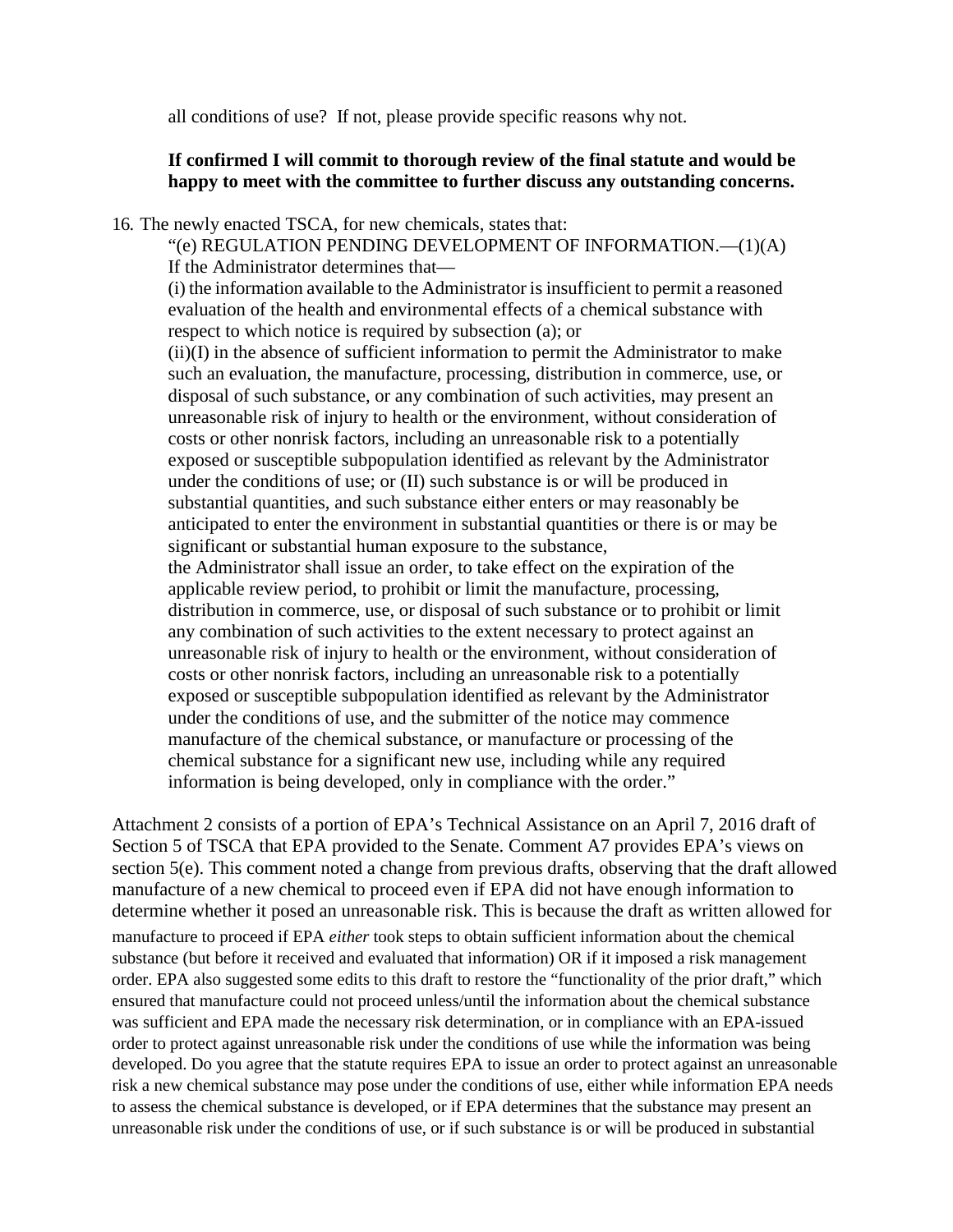quantities, and such substance either enters or may reasonably be anticipated to enter the environment in substantial quantities or there is or may be significant or substantial human exposure to the substance? If not, please provide specific reasons why not, using statutory text to explain your reasoning.

#### **If confirmed I will commit to thorough review of the final statute and would be happy to meet with the committee to further discuss any outstanding concerns.**

#### 17. Section 5(f)(4) of TSCA states that:

"(4) TREATMENT OF NONCONFORMING USES.—Not later than 90 days after taking an action under paragraph  $(2)$  or  $(3)$  or issuing an order under subsection (e) relating to a chemical substance with respect to which the Administrator has made a determination under subsection (a)(3)(A) or (B), the Administrator shall consider whether to promulgate a rule pursuant to subsection  $(a)(2)$  that identifies as a significant new use any manufacturing, processing, use, distribution in commerce, or disposal of the chemical substance that does not conform to the restrictions imposed by the action or order, and, as applicable, initiate such a rulemaking or publish a statement describing the reasons of the Administrator for not initiating such a rulemaking."

Attachment 3 is an April 9, 2016 email from EPA providing responses to questions on the April 7 draft included in Attachment 2. The email asks whether the removal of provisions  $5(e)(4)$  and  $5(f)(1)(C)$  in that draft would also remove EPA's requirement to consider whether to issue a Significant New Use Rule (SNUR) when it issued orders to a submitter of a pre-manufacturing notice (PMN) (and explain its decision if it chose not to do so). EPA responded in the affirmative. Do you agree that the enacted law retained the April 7 draft's requirement to consider whether to issue a Significant New Use Rule (SNUR) when EPA has issued an order to a submitter of a pre-manufacturing notice (PMN) (and explain its decision if it chooses not to do so)? If not, please provide specific reasons why not, using statutory text to explain your reasoning.

#### **If confirmed I will commit to thorough review of the final statute and would be happy to meet with the committee to further discuss any outstanding concerns.**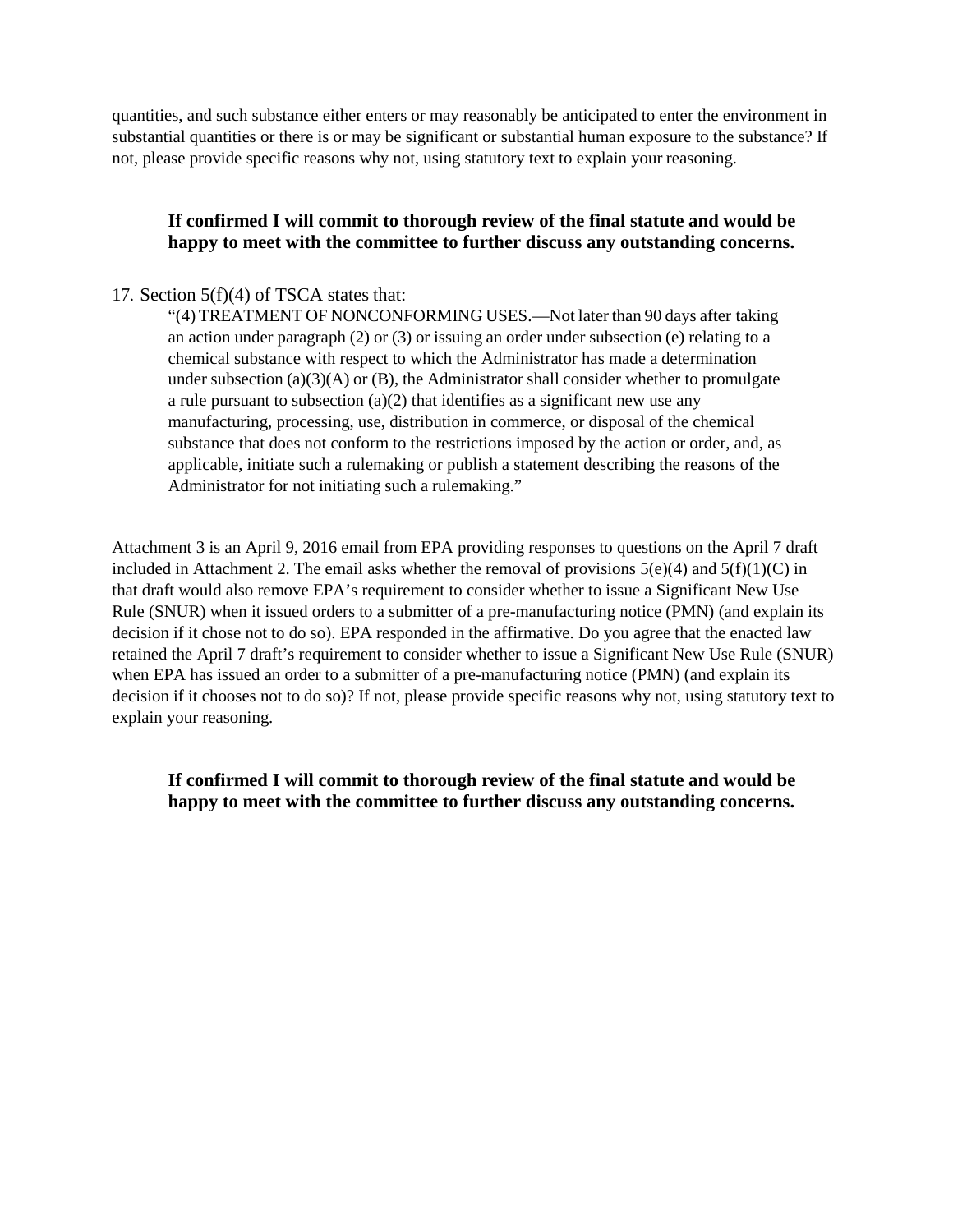18. The newly enacted TSCA requires EPA, for existing chemicals that are designated a high-priority chemical substance or otherwise designated for a risk evaluation, to:

> "conduct risk evaluations pursuant to this paragraph to determine whether a chemical substance presents an unreasonable risk of injury to health or the environment, without consideration of costs or other nonrisk factors, including an unreasonable risk to a potentially exposed or susceptible subpopulation identified as relevant to the risk evaluation by the Administrator, under the conditions of use."

In the statute, 'conditions of use' is defined as:

"the circumstances, as determined by the Administrator, under which a chemical substance is intended, known, or reasonably foreseen to be manufactured, processed, distributed in commerce, used, or disposed of.''

Attachment 4 is a December 12, 2016 (post-enactment) email conveying Technical Assistance from EPA that responded to several questions posed about how EPA was required to do risk evaluations for a chemical substance under the conditions of use. Do you agree with EPA's responses to these questions as well as the narrative that precedes the specific responses to questions? If not, please provide specific reasons why not, indicating in your response how your views are consistent with the statutory text excerpted above (or, as applicable, how EPA's responses are inconsistent with the statutory text excepted above).

### **If confirmed I will commit to thorough review of the final statute and would be happy to meet with the committee to further discuss any outstanding concerns.**

- 19. Attachment 5 is a document that includes EPA's technical assistance and observations that compared an April 12 2016 Senate draft of section 5 to an April 18, 2016 House draft.
	- a. On pages 2 and 15, EPA provides comments related to the 90-day period for review of a PMN. Do you agree that the enacted law includes text that reflects EPA's input in these comments? If not, please provide specific reasons why not, using statutory text to explain your reasoning.

## **If confirmed I will commit to thorough review of the final statute and would be happy to meet with the committee to further discuss any outstanding concerns.**

b. On Page 14, EPA notes the deletion of the requirement not to consider costs or other non-risk factors when considering section 5(h) exemption requests.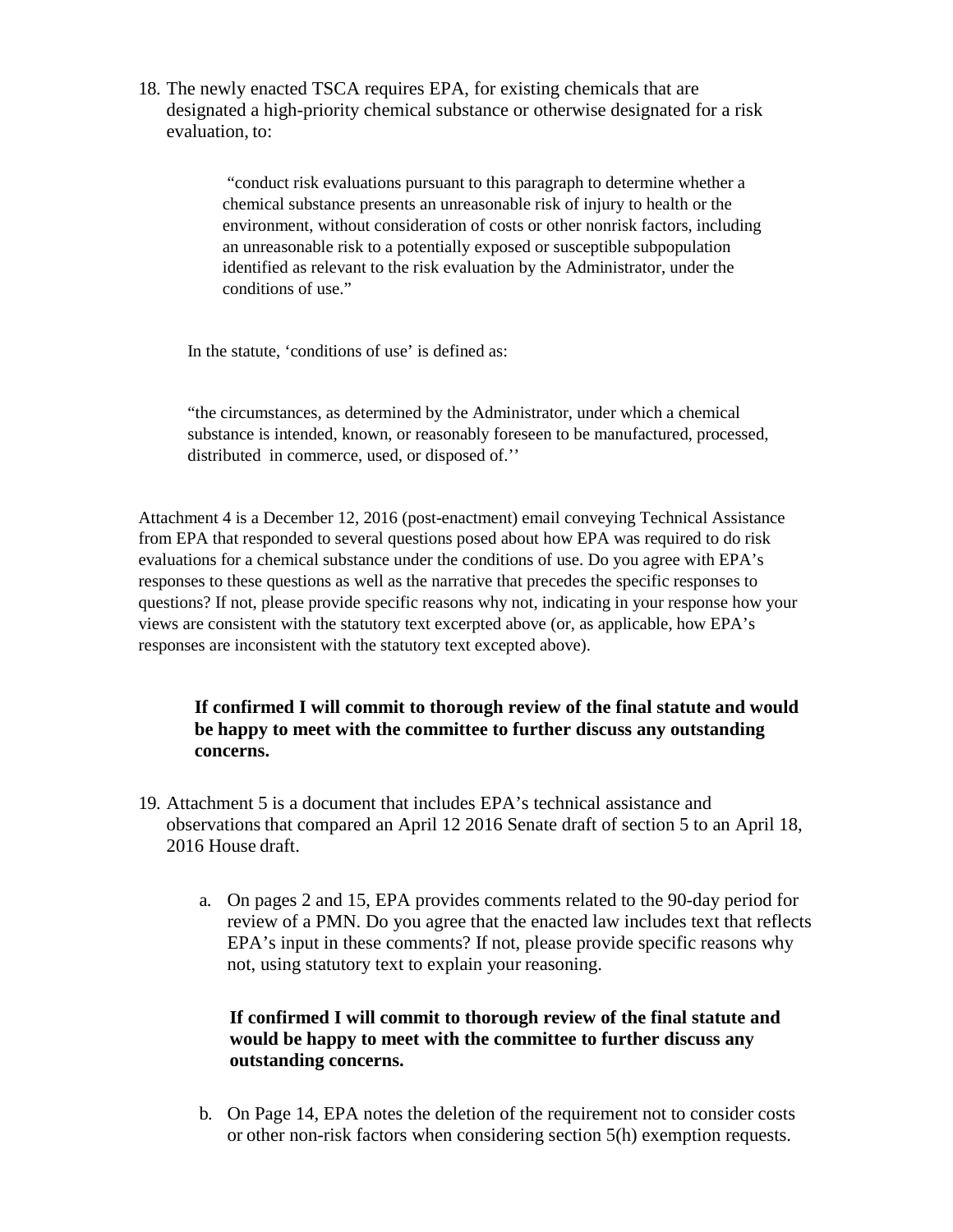Do you agree that the enacted law retained this deletion in this subsection, but included the requirement in sections  $5(a)$ ,  $5(e)$  and  $5(f)$ ? If not, please provide specific reasons why not, using statutory text to explain your reasoning.

## **If confirmed I will commit to thorough review of the final statute and would be happy to meet with the committee to further discuss any outstanding concerns.**

- 20. Attachment 6 consists of EPA's comments to a draft of Senate section 5 dated around April 12, 2016.
	- a. EPA's comment A22 notes the absence of the requirement not to consider costs or other non-risk factors when considering section 5(h) exemption requests. Do you agree that the enacted law does not include the requirement in this subsection, but does include the requirement in subsections  $5(a)$ ,  $5(e)$ and 5(f)? If not, please provide specific reasons why not, using statutory text to explain your reasoning.

## **If confirmed I will commit to thorough review of the final statute and would be happy to meet with the committee to further discuss any outstanding concerns.**

b. Do you agree that while this same EPA comment identifies one inconsistency between the above-described text that is absent from subsection 5(h) but appears throughout the rest of section 5, it does not identify another difference, namely the presence of the term "specific uses identified in the application" in subsection 5(h) versus the term "conditions of use" that appears throughout the rest of section 5? If not, why not?

## **If confirmed I will commit to thorough review of the final statute and would be happy to meet with the committee to further discuss any outstanding concerns.**

- 21. Attachment 7 consists of EPA's comments to an April 3, 2016 Senate draft of section 5.
	- a. On page 1, EPA observes that "5(e) requires no action on the part of the Administrator whatsoever: it is wholly discretionary authority to impose requirements on the manufacture pending development of information." Do you agree that the enacted law requires EPA to either prohibit manufacture or issue an order to mitigate against potential risk while information is being developed by a manufacturer? If not, please provide specific reasons why not, using statutory text to explain your reasoning.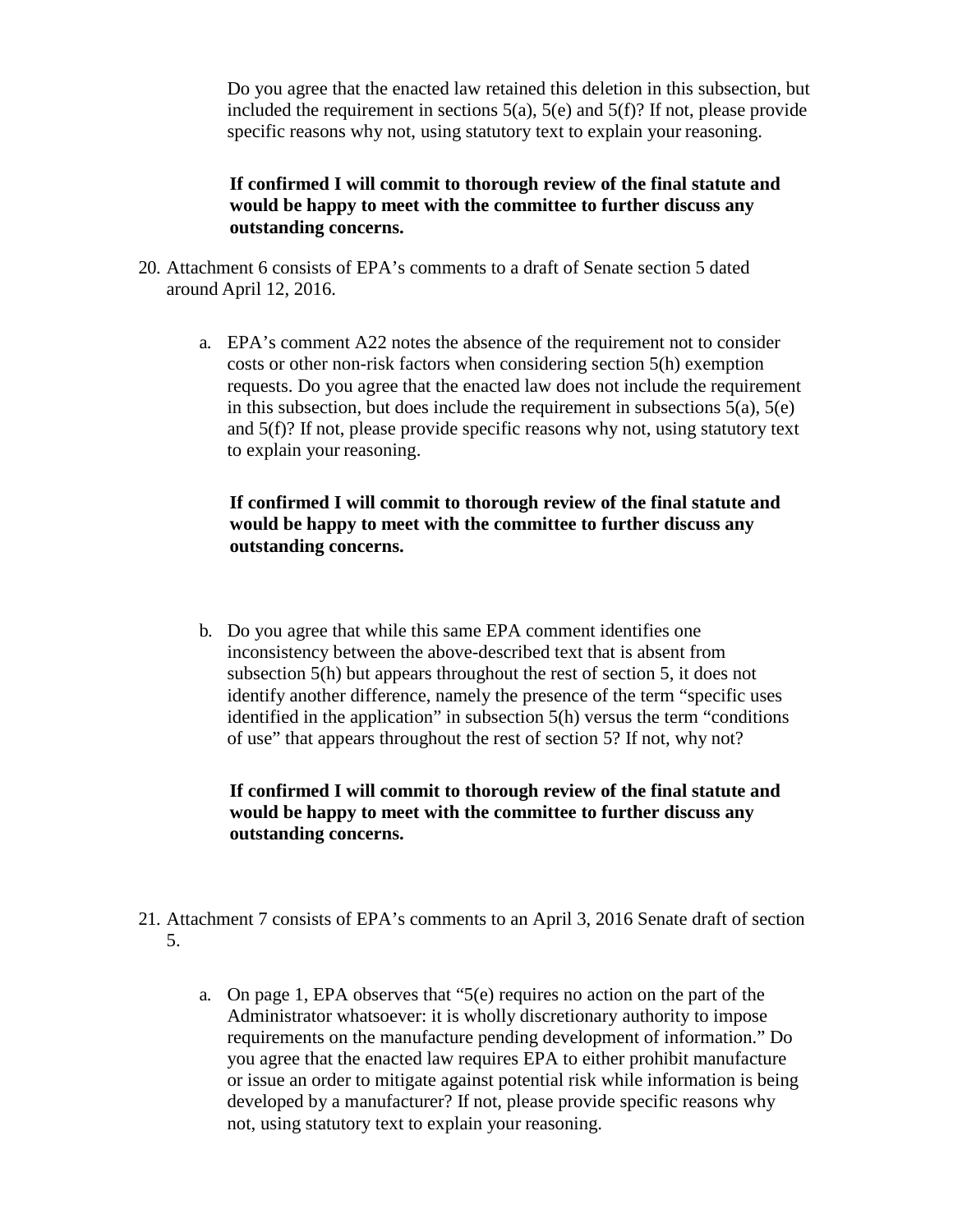#### **If confirmed I will commit to thorough review of the final statute and would be happy to meet with the committee to further discuss any outstanding concerns.**

b. On page 2, EPA responds to a question posed by Senate staff, stating "We think it is important not to limit review to the uses identified in the notice. If the identified uses seem fine, and EPA therefore does nothing, the submitter is free to submit an NOC and then manufacture in any way he or she wants. EPA often uses 5(e) orders to address uses beyond those specified in notices." Do you agree that the enacted statute requires EPA to review the conditions of use (as that term is defined in the statute) of a chemical substance when it reviews a PMN as EPA advised the Senate in this comment? If not, please provide specific reasons why not, using statutory text to explain your reasoning.

#### **If confirmed I will commit to thorough review of the final statute and would be happy to meet with the committee to further discuss any outstanding concerns.**

c. On page 9, EPA says that "It seems like the best solution, per above comment, may be to drop the limitation above that the order pertain only to the conditions of use specified in the notice." Do you agree that the enacted statute incorporated EPA's proposed 'best solution' and did not limit orders only to the conditions of use specified in the notice? If not, please provide specific reasons why not, using statutory text to explain your reasoning.

### **If confirmed I will commit to thorough review of the final statute and would be happy to meet with the committee to further discuss any outstanding concerns.**

d. A second EPA comment on page 9 states that "A possible solution would be, in line with the Senate bill and offer, to drop (e) and require EPA to issue an order under what is now (f) any time EPA either makes a may present finding or lacks sufficient info, as necessary to make the unlikely to present finding." Do you agree that the enacted text retains section 5(e) and also requires EPA to issue an order any time EPA either makes a may present finding or lacks sufficient information before manufacturing can commence? If not, please provide specific reasons why not, using statutory text to explain your reasoning.

### **If confirmed I will commit to thorough review of the final statute and would be happy to meet with the committee to further discuss any outstanding concerns.**

e. On page 16, EPA responds to a question from Senate staff about whether, in the 5(h) exemptions section, it makes sense to deviate from the rest of the section's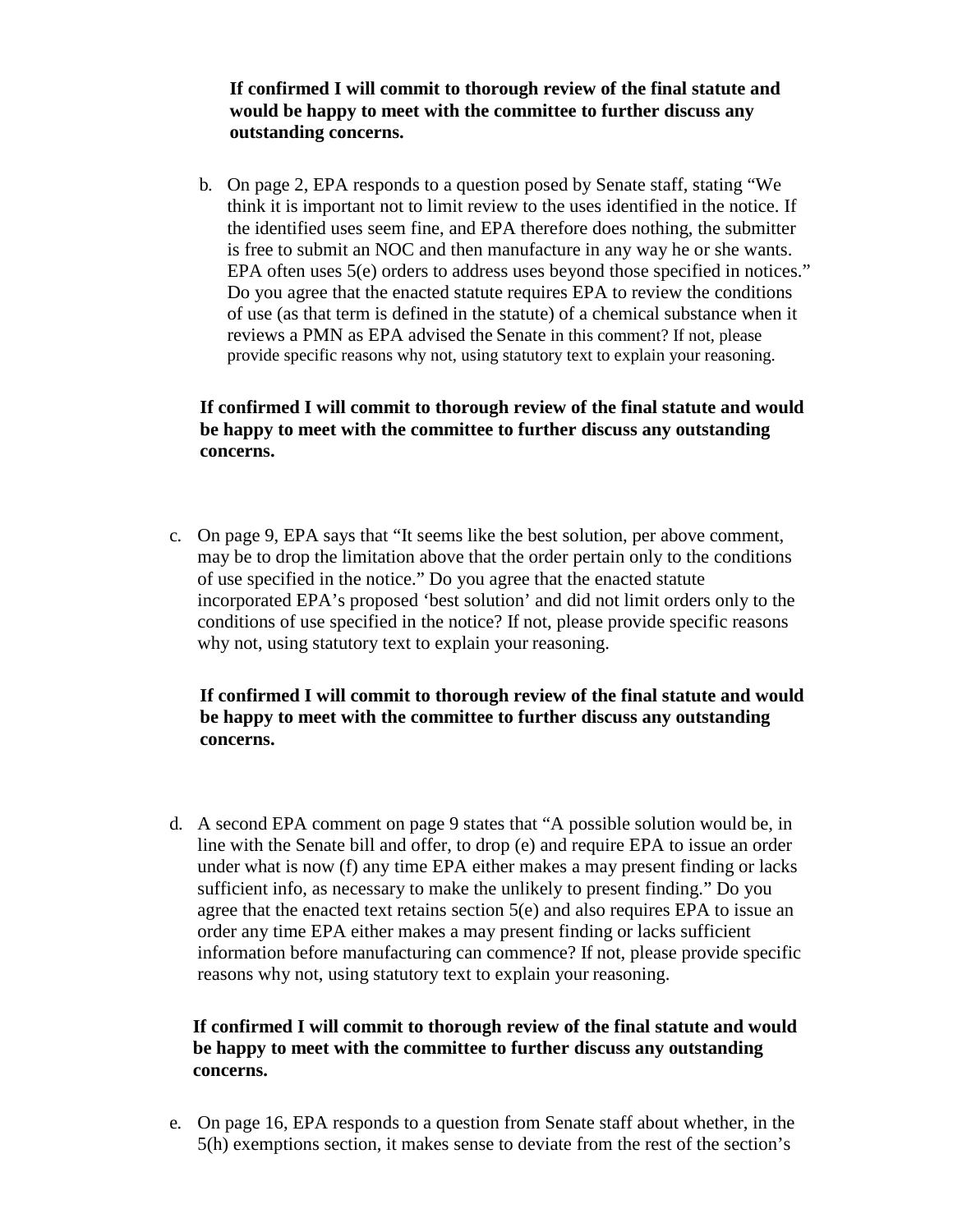references to 'conditions of use' and instead limit EPA's exemption determination to the uses of the chemical substance identified in the exemption request. EPA responds by stating "We agree that the reference to specific uses makes sense, but not because of anything having to do with a SNUR. It seems to us that, if a party is seeking a partial section 5 exemptions, we would consider only the uses for which they are seeking the exemption, since the exemption would limit them to those." Do you agree that the enacted statute follows EPA's advice to retain the authority for EPA to consider just the uses of a chemical substance included in an exemption request, but does not make the same limiting change anywhere else so as not to so limit its review of all conditions of use of a chemical substance subject to a PMN? If not, please provide specific reasons why not, using statutory text to explain your reasoning.

#### **If confirmed I will commit to thorough review of the final statute and would be happy to meet with the committee to further discuss any outstanding concerns.**

22. In our private meeting, you described your work on perchlorate as an example where the safety standard you suggested at the time (2004) was based on older science, and said that at that time, you actually recommended a level that was more protective than the one industry was recommending.

#### **Yes, TERA's self-published recommendation in 2004 was 500-fold lower than the original safe dose proposed by industry.**

Isn't it true that in 2012, seven years after EPA recommended its drinking water reference dose for perchlorate, you wrote a paper<sup>6</sup> that suggested the removal of the three-fold safety factor designed to protect pregnant women, which, if adopted, means the reference dose would be 8.6 times less protective than EPA's?

**I am not certain of the paper to which you refer. However, in 2004, I coauthored a paper that judged a Reference Dose (RfD) to be 0.002 mg/kg-day based on infants. EPA later came out with a RfD of 0.0007 mg/kg-day based on adults. The TERA and EPA RfDs are less than 3-fold apart. A comparison of the underlying information for these values can be found at [https://toxnet.nlm.nih.gov/newtoxnet/iter.htm.](https://toxnet.nlm.nih.gov/newtoxnet/iter.htm)**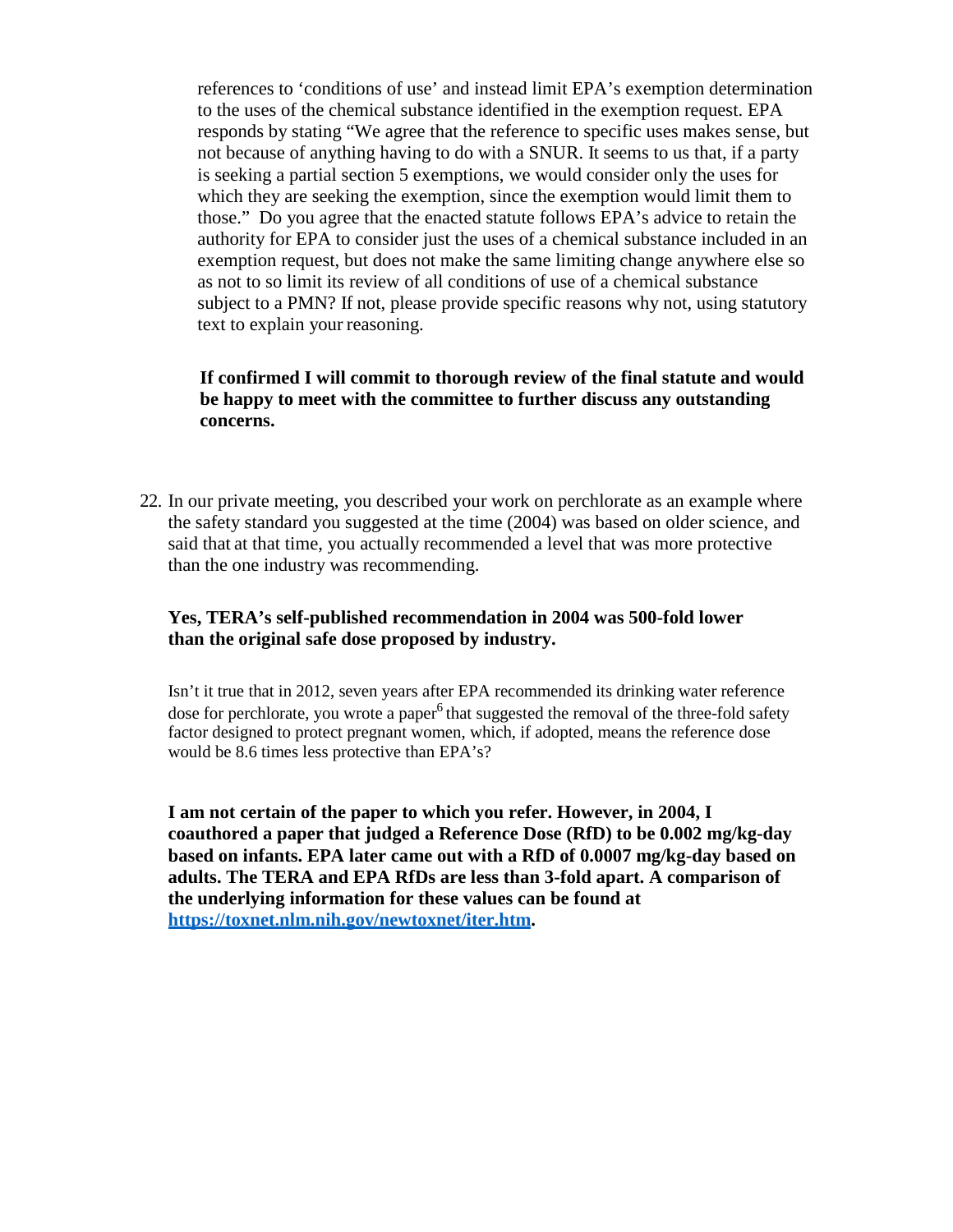## **ATTACHMENT 1 – DOURSON**

## **1,4-Dioxane 1**

- a. 2013 to 2016
- b. PPG industries, Hamp and Associates, Waste Management, Toxicology Excellence for Risk Assessment (TERA), University of Cincinnati, College of Medicine, US National Toxicology Program
- c. Two publications
- Dioxane occurs in foods (up to 15 ppb in dairy products).
- Dioxane causes cancer at high doses, but EPA's IRIS peer review panel thought that a nonlinear assessment might be appropriate.
- The State of Kentucky requested that the Alliance for Risk Assessment petition the government of Japan for relevant data. Four other states joined in this petition. Other collaborators included several consulting groups. Scientists from Health Canada observed.
- This TERA/RSC work was done after EPA's IRIS document and supports the IRIS peer review panel's suggestion that the cancer findings are due to a nonlinear Mode of Action (MOA).
- All of this information has been publicly available.
- Health Canada is using TERA's collaborative work in their evaluation of 1,4 dioxane.

## **1-Bromopropane <sup>2</sup>**

- **a.** 2004
- **b.** Albemarle Corporation and Ameribrom, Inc
- **c.** A report was generated and made publicly available.
- $\Box$  In 2004, occupation limits for 1-bromopropane differed by 16-fold.
- TERA critically evaluated the underlying information and recommended an OEL of 20 ppm based on effects in newborns.
- $\Box$  TERA's value was lower (i.e., safer) than EPA's.

• Website is currently in transfer mode. For current version see: [http://med.uc.edu/eh/centers/rsc/risk-resources/ara.](http://med.uc.edu/eh/centers/rsc/risk-resources/ara)

<sup>&</sup>lt;sup>1</sup> Source:

<sup>•</sup> Nishimura et al., 2004. Study of 1,4-dioxane intake in the total diet using the market-basket method. Journal of Health Science 50:101-107.

<sup>•</sup> Dourson, M; Reichard, J; Nance, P; Burleigh-Flayer, H; Parker, A; Vincent, M; McConnell, EE; (2014). Mode of Action Analysis for Liver Tumors from Oral 1,4-Dioxane Exposures and Evidence-Based Dose Response Assessment. Reg. Toxicol. Pharmacol. [Volume 68, Issue](http://www.sciencedirect.com/science/journal/02732300/68/3)  [3,](http://www.sciencedirect.com/science/journal/02732300/68/3) April 2014, Pages 387–401

<sup>•</sup> Michael L. Dourson, Jeri Higginbotham, Jeff Crum, Heather Burleigh-Flayer, Patricia Nance, Norman D. Forsberg, Mark Lafranconi, John Reichard. 2017. Update: Mode of action (MOA) for liver tumors induced by oral exposure to 1,4-dioxane. Regulatory Toxicology and Pharmacology 88:45-55.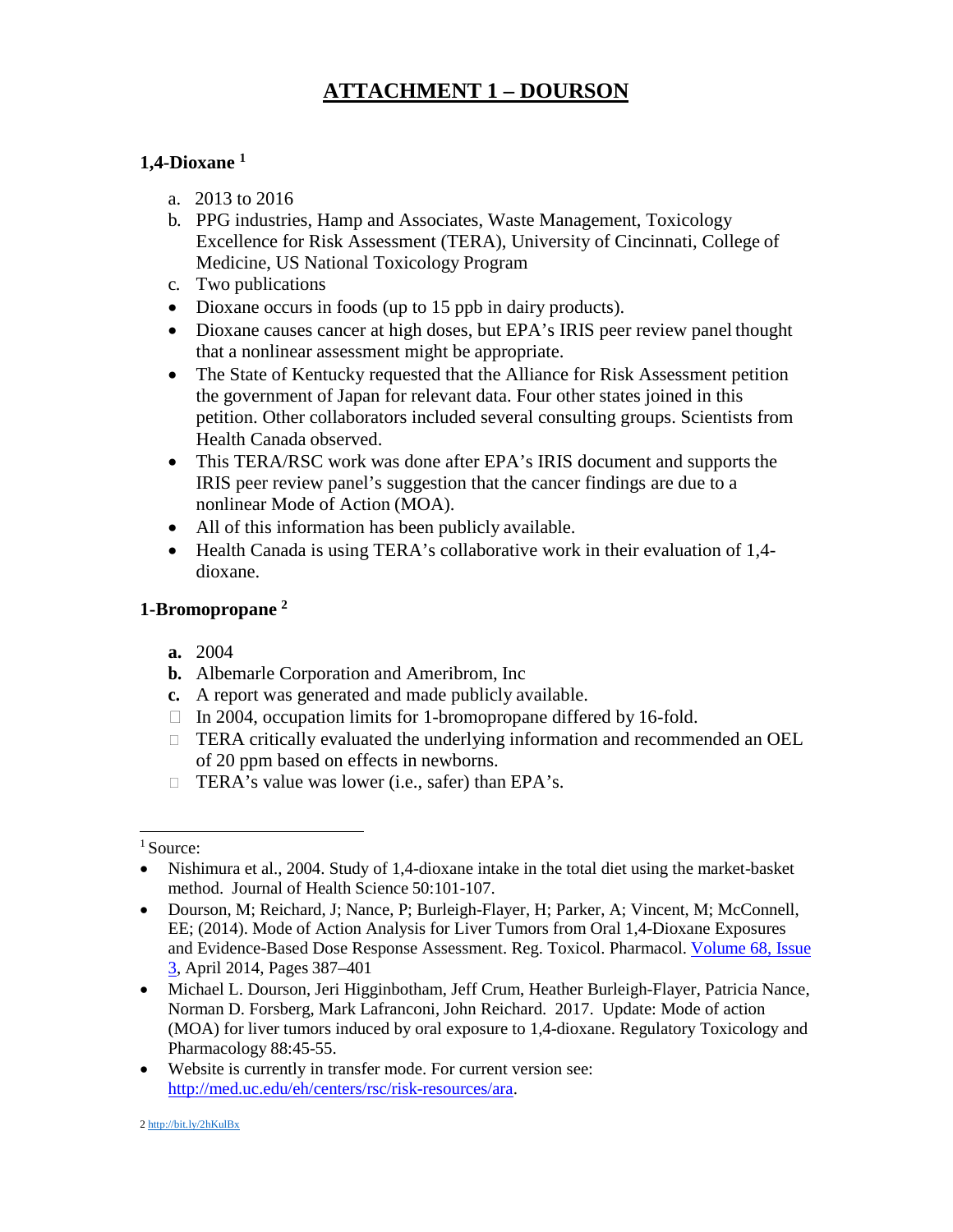- An NTP study was published after the TERA assessment showing cancer findings.
- New evaluations based on the cancer suggested lower limits.

## **PFOA-Dupont 3**

- a. 2002
- b. State of West Virginia
- c. A report was generated and place on the website of the State of West Virginia.
- In 2002, 4 governments and one industry recommended TERA as the independent and neutral party to assist in a PFOA evaluation. A West Virginia judge agreed.
- Dr. Deanne Statts of West Virginia DEP chaired a 10-member scientific panel.
- Five panelists were government employees; 3 were from EPA.
- The panel made a unanimous determination of a safe water level of 150 ppb.
- All of this information has been publicly available.
- The science of PFOA has progressed since 2002.

## **Trichloroethylene (TCE) 4**

- a. 2012 to 2016
- b. American Chemistry Council, Toxicology Excellence for Risk Assessment (TERA) and University of Cincinnati, College of Medicine
- c. The collaboration team had 6 conference calls, including scientists from Australia, 3 webinars, one of which included over 400 folks, and 1 independent peer consultation. The team gave 8 presentations, and published 1 paper.
- In 2012, the Alliance for Risk Assessment *(ARA)* was petitioned by the Alliance for Site Closures to review noncancer toxicity of TCE. The Steering Committee of the *ARA*, composed primarily of government officials, asked the collaboration to focus instead on building range in risk values.
- The team has had one training session with US states.
- All of this information has been publicly available.

## **Perchlorate 5**

a. 1995 to 2007

## 3 Source: FINAL CATT REPORT WITH ATTACHMENTS, AUGUST 2002

 $4$  Source:

- Michael Dourson, Bernard Gadagbui, Rod Thompson, Edward Pfau, and John Lowe. 2016. Managing Risks of Noncancer Health Effects at Hazardous Waste Sites: A Case Study Using the Reference Concentration (RfC) of Trichloroethylene (TCE). Regulatory Toxicology and Pharmacology 80:125-133.
- <http://med.uc.edu/eh/centers/rsc/risk-resources/ara>

<sup>5</sup> Source: Strawson, J., Q. Zhao and M. Dourson. 2004. Reference dose for perchlorate based on thyroid hormone change in pregnant women as the critical effect. Reg. Tox. Pharm. 39: 44-65.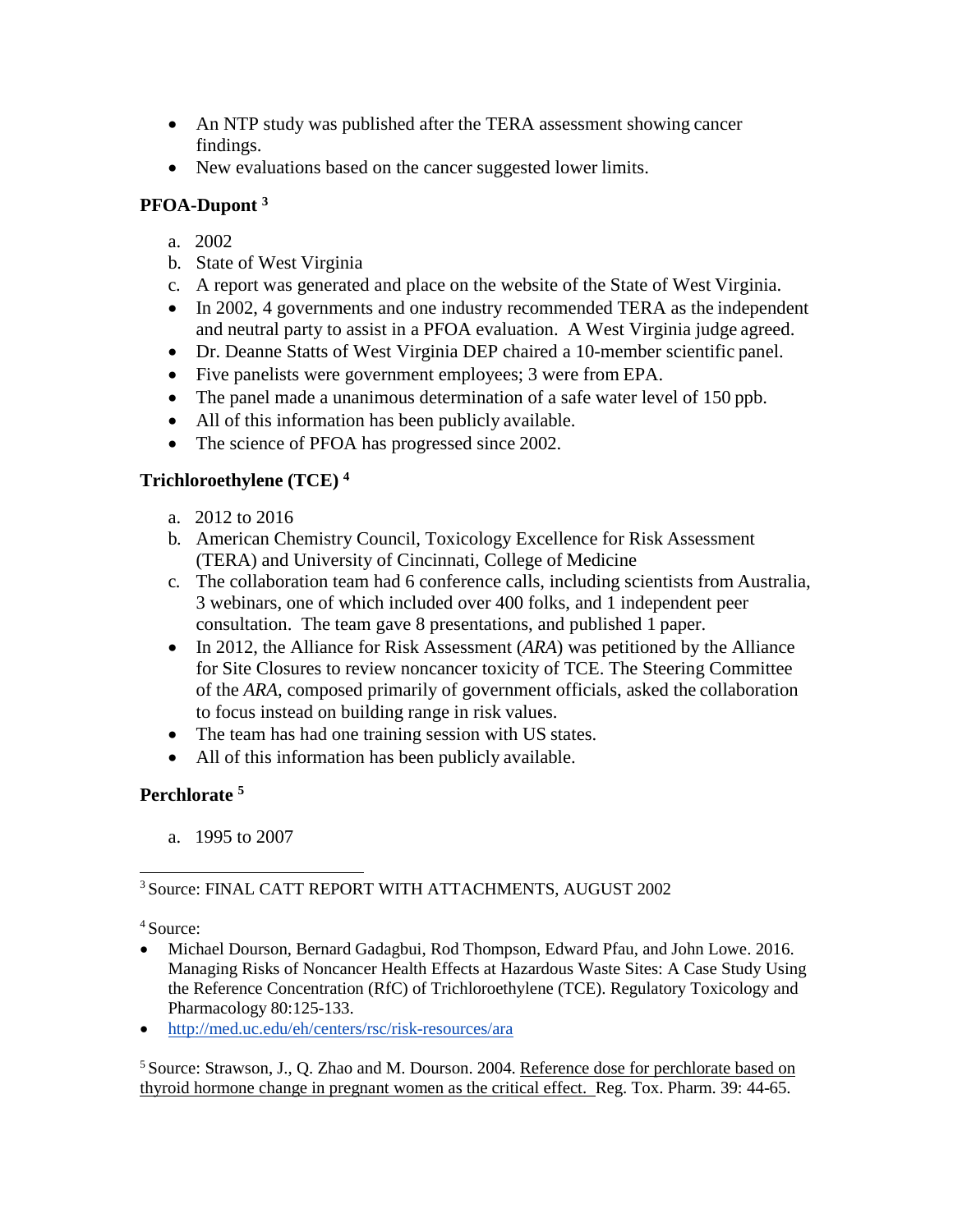- b. The Perchlorate Study Group (PPG)
- c. TERA developed a report for peer review, monitored toxicology studies and offered comments in peer review meetings of EPA Reference Dose (RfD).
- Afterwards EPA and the DOD disagreed on the safe dose.
- TERA independently made its safe dose 500-fold more protective than PPG's original RfD and published it.
- The NAS also developed a safe dose, which was 25 times higher than EPA's, 12fold lower than DoD's, but within 3 fold of TERA's value.

#### **Chlorpyrifos 6**

- a. 2004 to 2006
- b. Dow AgroSciences
- c. Two publications
- The science for chlorpyrifos has progressed since the time of these publications.
- One epidemiology study shows associations of neurological effects at exposures lower than the current RfD; other studies do not show this association.
- Based on how chlorpyrifos works this association is not expected.
- The raw data from this epidemiology study are not available for review.

#### **Alachlor and Acetochlor 7**

- a. 2009-2010
- b. Dow AgroSciences and Monsanto
- c. A public peer review meeting and one publication
- Michael Dourson talked with senior US EPA leaders to determine their interest. EPA stated that they had developed RfDs for the parent chemicals and did not consider the degradates to be more toxic.
- Dow AgroSciences and Monsanto petitioned the Alliance for Risk Assessment (*ARA*) for their review. The *ARA* Steering Committee endorsed a collaborative approach.
- TERA formed a team of risk assessment scientists from 3 states and the EPA to develop these RfDs. The resulting values were based on a unanimous consensus.

7 Source:

• Gadagbui, B; Maier, *M; Dourson*, M; Parker, A; Willis, A; Christopher, JP; Hicks, L; Ramasany, S; Roberts, SM. 2010. Derived Reference Doses (RfDs) for the Environmental Degradates of the Herbicides Alachlor and Acetochlor: Results of an Independent Expert Panel Deliberation. Regulatory Toxicology and Pharmacology 57:220-234.

<sup>6</sup> Source:

<sup>•</sup> Zhao, Q., B. Gadagbui and M. Dourson. 2005. [Lower birth weight as a critical effect of](http://www.tera.org/pubs/Chlorpyrifos%20RTP%20version.pdf) [Chlorpyrifos: A comparison of human and animal data.](http://www.tera.org/pubs/Chlorpyrifos%20RTP%20version.pdf) Reg. Toxicol. Pharmacol. 42:55-63.

<sup>•</sup> Zhao, Q., M. Dourson and B. Gadagbui. 2006. [A Review of the Reference Dose \(RfD\) for](http://www.tera.org/pubs/CPF%20Manuscript%20revision.pdf)  [Chlorpyrifos. R](http://www.tera.org/pubs/CPF%20Manuscript%20revision.pdf)eg. Toxicol. Pharmacol. 44:111-124.

<sup>•</sup> [http://www.tera.org/ART/Degradates/index.html;](http://www.tera.org/ART/Degradates/index.html)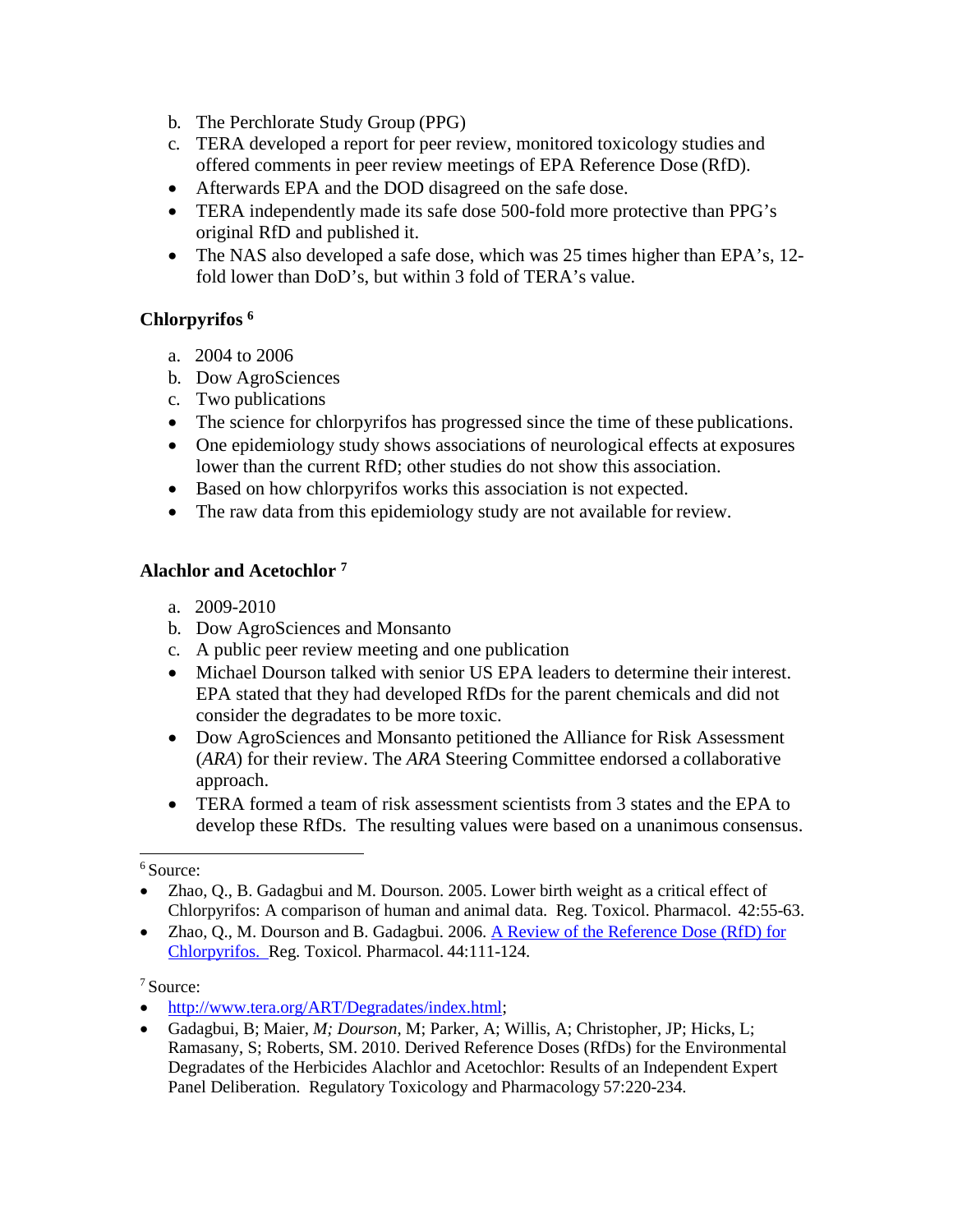## **Diacetyl 8**

- a. 2009-2010
- b. Food Producers Association
- c. One report that was made available to the public
- At the time of TERA's work no standards existed for worker protection.
- TERA's standard published in 2010 (i.e., range from 70 to 200 ppb) was based on the best science at the time, through careful consideration of toxicology, epidemiology, and background exposures.
- Subsequent analyses published by various organizations, including NIOSH, developed standards of 5 to 20 ppb based on different emphasis on toxicology and epidemiology data.
- TERA is continuing its ongoing relationship with NIOSH since 2010 through an Interagency Personnel Agreement Fellowship.

## **Acrylamide 9**

- a. 2007-1009
- b. Burger King Corporation, Frito-Lay, Inc., H.J. Heinz Company, KFC Corporation, McDonald's Corporation, The Proctor & Gamble Manufacturing Company, The Proctor & Gamble Distributing Company, and Wendy's International, Inc.
- c. Litigation support under proposition 65 of California, and several publications
- TERA determined that the MOA for the most sensitive endpoint, thyroid tumors, was bimodal, with linear at the low dose and an acceleration of thyroid tumors above a threshold for hormonal action.
- TERA's first publication was supported by industry.
- TERA's next two publications were in large part self-supported.
- All of these publications include more findings than EPA's older IRIS document.

<sup>9</sup> Source:

- Haber, LT; Maier, A; Kroner, OL; Kohrman, MJ. (2009) [Assessment of Human Relevance](http://www.tera.org/Publications/Haber%20et%20al.%202009.pdf) [and Mode of Action for Tunica Vaginalis Mesotheliomas Resulting from Oral Exposure to](http://www.tera.org/Publications/Haber%20et%20al.%202009.pdf) [Acrylamide. R](http://www.tera.org/Publications/Haber%20et%20al.%202009.pdf)egul. Toxicol. Pharmacol. 53(2): 134-149.
- Maier, A., Kohrman-Vincent, M., Hertzberg, R., *Dourson, M*., Haber, L.T and Allen, B. 2012. Critical review of dose-response options for F344 rat mammary tumors for acrylamide – Additional insights based on mode of action. Food Chem. Toxicol. 50:5, 1763-1775.

<sup>&</sup>lt;sup>8</sup> Maier, AM; Kohrman-Vincent, M; Parker, A; Haber, LT. (2010) [Evaluation of concentration](http://www.ncbi.nlm.nih.gov/pubmed/20600455)[response options for diacetyl in support of occupational risk assessment.](http://www.ncbi.nlm.nih.gov/pubmed/20600455) Reg. Toxicol. and Pharmacol. 58(2): 285-296.

<sup>•</sup> Dourson, M., Hertzberg, R., Allen, B., Haber, L., Parker, A., Kroner, O., Maier, A. and Kohrman, M. 2008. Evidence-Based Dose Response Assessment for Thyroid Tumorigenesis from Acrylamide. Regulatory Toxicology and Pharmacology 52 (2008) 264–289.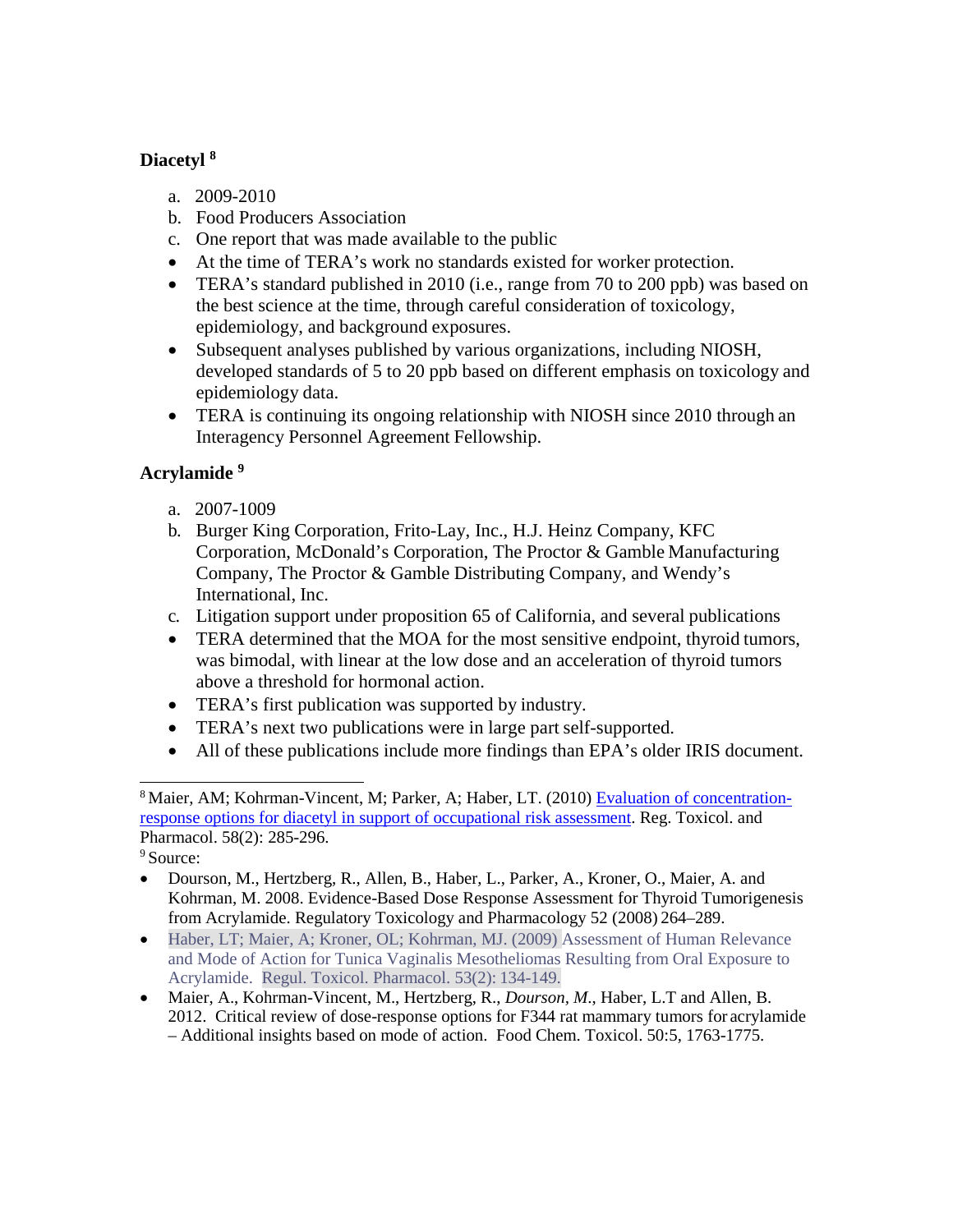## **ATTACHMENT 2 - DOURSON**

## **PUBLICATIONS in Regulatory Toxicology and Pharmacology [funding group in brackets and refers to only funding to TERA or the RSC and not to contributing authors]**

- 1. Michael L. Dourson, Jeri Higginbotham, Jeff Crum, Heather Burleigh-Flayer, Patricia Nance, Norman D. Forsberg, Mark Lafranconi, John Reichard. 2017. Update: Mode of action (MOA) for liver tumors induced by oral exposure to 1,4 dioxane. Regulatory Toxicology and Pharmacology 88:45-55. [Hamp and Associates, Waste management, and University of Cincinnati, College of Medicine]
- 2. Richard A. Becker, Vicki Dellarco, Jennifer Seed, Joel M. Kronenberg, Bette Meek, Jennifer Foreman, Christine Palermo, Chris Kirman, Igor Linkov, Rita Schoeny, Michael Dourson, Lynn H. Pottenger, and Mary K. Manibusan. 2017. Quantitative weight of evidence to assess confidence in potential modes of action. Regulatory Toxicology and Pharmacology, 86:205–220. [American Chemistry Council]
- 3. Michael Dourson and Raymond G York. 2016. Advances in Assessing Ingredient Safety. Regulatory Toxicology and Pharmacology. 79:S112-S118. [University of Cincinnati, College of Medicine]
- 4. Michael Dourson, Bernard Gadagbui, Rod Thompson, Edward Pfau, and John Lowe. 2016. Managing Risks of Noncancer Health Effects at Hazardous Waste Sites: A Case Study Using the Reference Concentration (RfC) of Trichloroethylene (TCE). Regulatory Toxicology and Pharmacology 80:125-133. [American Chemistry Council]
- 5. Ted W. Simon, Yiliang Zhu, Michael L. Dourson, Nancy B. Beck. 2016. Bayesian methods for uncertainty factor application for derivation of reference values. Regulatory Toxicology and Pharmacology 80:9-24. [American Chemistry Council]
- 6. Dourson, M., Reichard, J., Nance, P., Burleigh-Flayer, H., Parker, A., Vincent, M., McConnell, E.E. 2014. Mode of action analysis for liver tumors from oral 1,4-dioxane exposures and evidence-based dose response assessment. Regul.Toxicol. Pharm. 68(3): 387-401. [PPG Industries]
- 7. Patterson J., Maier A, Kohrman-Vincent M, and ML Dourson. 2013. Peer consultation on relationship between PAC profile and toxicity of petroleum substances. Reg. Tox and Pharm, Volume 67: S86–S93. [American Petroleum Institute]
- 8. Dourson, M., Gadagbui, B., Griffin, S., Garabrant, D.H., Haws, L.C., Kirman, C. and Tohyama, C. 2013. The importance of problem formulations in risk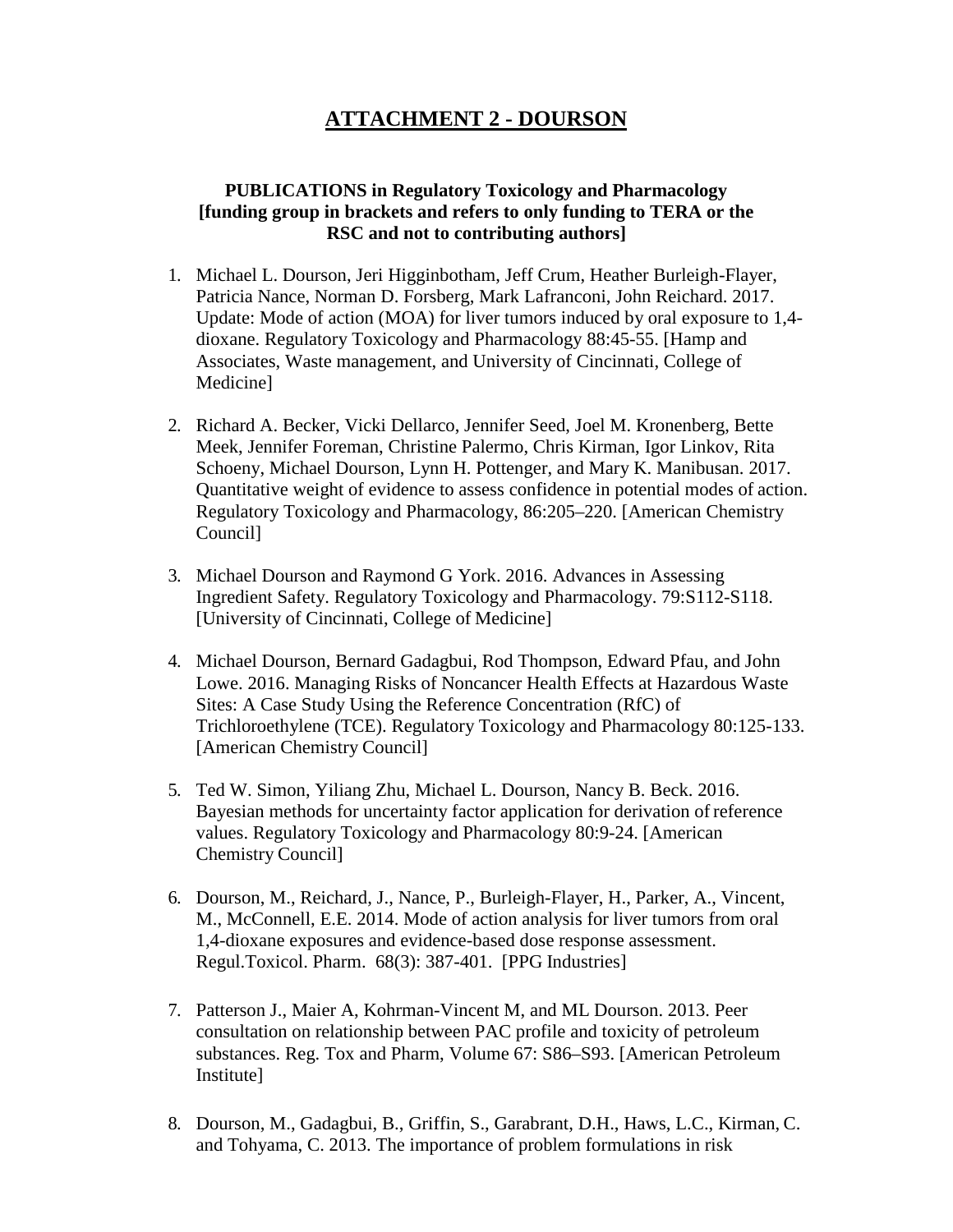assessment: A case study involving dioxin-contaminated soil. Reg. Toxicol.Pharmcol. 66(2): 208-216. [DOW Chemical]

- 9. Hasegawa R, Hirata-Koizumi M, Dourson ML, Parker A, Ono A, Hirose A. 2013. Safety assessment of boron by application of new uncertainty factors and their subdivision. Regul. Toxicol. Pharmacol. 65:1, 108-114. [Toxicology Excellence for Risk Assessment]
- 10. Meek, M.E., Bolger, M., Bus, J.S., Christopher, J., Conolly, R.B., Lewis, R.J., Paoli, G., Schoeny, R., Haber, L.T., Rosenstein A.B., Dourson, M.L. 2013. A Framework for Fit-for-Purpose Dose Response Assessment. Regul. Toxicol. Pharmacol. 66(2): 234-40 (doi: 10.1016/j.yrtph 2013.03.012. [Toxicology Excellence for Risk Assessment]
- 11. Nance P, Patterson J, Willis A, Foronda N, Dourson M. 2012. Human Health Risks from Mercury Exposure from Broken Compact Fluorescent Lamps. Reg. Tox. Pharm: 62(3): 542–552. [New Zealand Ministry of Health]
- 12. Dourson, M.L., M.J. Kohrman-Vincent, B.C. Allen and W.S. Cain. 2010. Dose Response Assessment from Effects of Acute Exposure to Methyl Isothiocyanate (MITC). Reg. Toxicol. Pharmacol: 58(2): 181-188. Available on line. [Amvac Chemical Corporation and Taminco and Tessenderlo-Kerley]
- 13. Cain, W., M. L. Dourson, M.J. Kohrman-Vincent and B.C. Allen. 2010. Human Chemosensory Perception of Methyl Isothiocyanage: Odor and Chemesthesi. Reg. Toxicol. And Pharmacol: 58(2): 173-180. Available online. [Amvac Chemical Corporation and Taminco and Tessenderlo-Kerley]
- 14. Gadagbui, B; Maier, M; Dourson, M; Parker, A; Willis, A; Christopher, JP; Hicks, L; Ramasany, S; Roberts, SM. 2010. Derived Reference Doses (RfDs) for the Environmental Degradates of the Herbicides Alachlor and Acetochlor: Results of an Independent Expert Panel Deliberation. Regulatory Toxicology and Pharmacology 57:220-234. [Dow Agro Sciences]
- 15. Hasegawa R, HK Mutsuko, ML Dourson, A Parker, LM Sweeney, A Nishikawa, M Yoshida, A Ono, A Hirose. 2010. Proposal of new uncertainty factor application to derive tolerable daily intake. Regul. Toxicol. Pharmacol. 58(2): 237-242. [Toxicology Excellence for Risk Assessment]
- 16. Dourson, M., Hertzberg, R., Allen, B., Haber, L., Parker, A., Kroner, O., Maier, A. and Kohrman, M. 2008. Evidence-Based Dose Response Assessment for Thyroid Tumorigenesis from Acrylamide. Regulatory Toxicology and Pharmacology 52 (2008) 264–289. [Burger King Corporation, Frito-Lay, Inc., H.J. Heinz Company, KFC Corporation, McDonald's Corporation, The Proctor &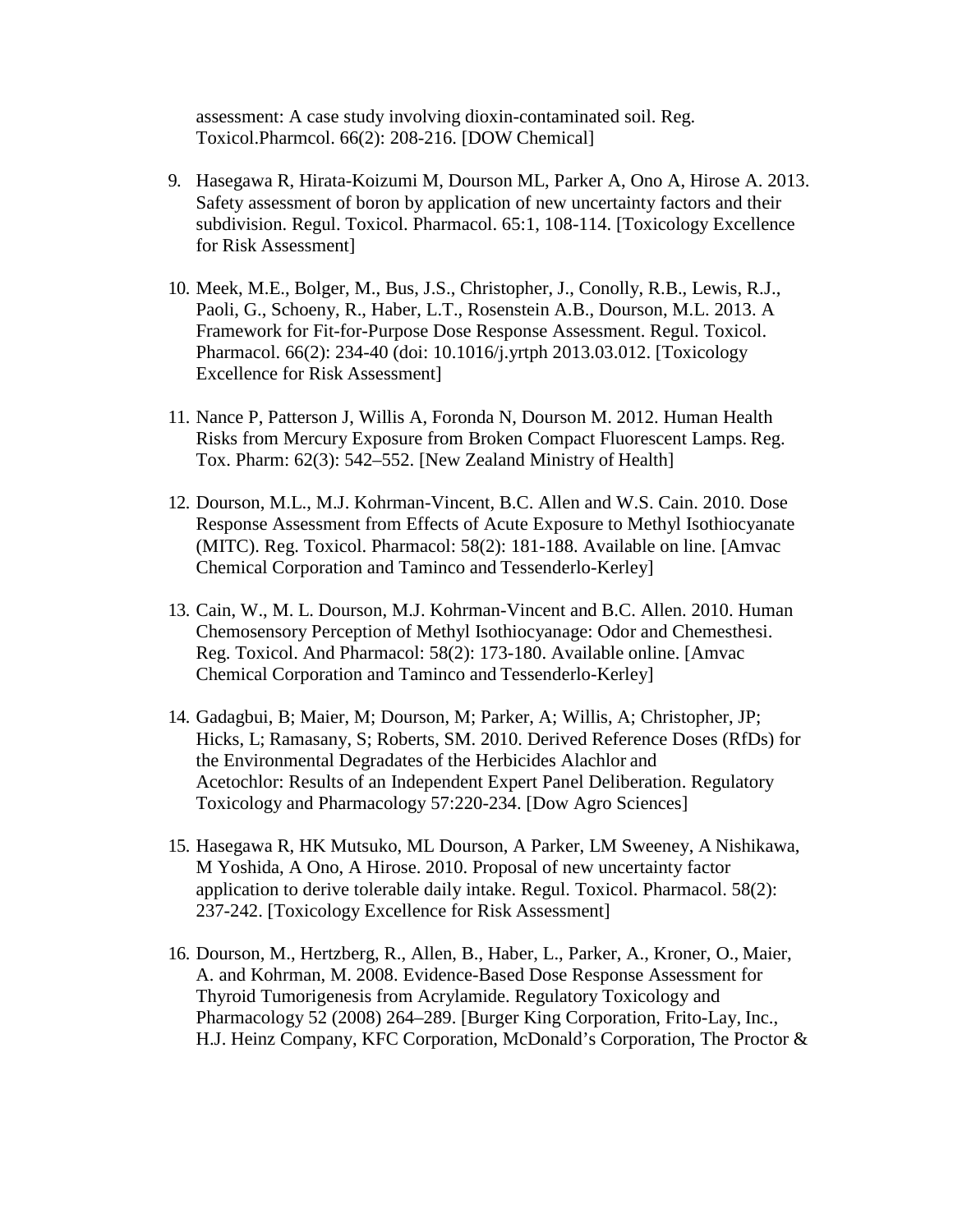Gamble Manufacturing Company, The Proctor & Gamble Distributing Company, and Wendy's International, Inc.]

- 17. Hays, SM; Aylward, LL; LaKind, JS; Bartels, MJ; Barton, HA; Boogaard, PJ; Brunk, C; DiZio, S; Dourson, M; Goldstein, DA; Lipscomb, J; Kilpatrick, ME; Krewski, D; Krishnan, K; Nordberg, M; Okino, M; Tan, YM; Viau, C; Yager, J[W. 2008. Guidelines for the derivation of](http://www.tera.org/Publications/Hays%20et%20al.%202008.pdf) [Biomonitoring Equivalents: report](http://www.tera.org/Publications/Hays%20et%20al.%202008.pdf) [from the Biomonitoring Equivalents Expert Workshop.](http://www.tera.org/Publications/Hays%20et%20al.%202008.pdf) Regul Toxicol Pharmacol. 51(3 Suppl):S4-15. [Toxicology Excellence for Risk Assessment]
- 18. Hasegawa R, Hirata-Koizumi M, Dourson M, Parker A, Hirose A, Nakai S, Kamata E, Ema M. 2007. [Pediatric susceptibility to 18 industrial chemicals: A](http://www.tera.org/pubs/Hasegawa%20et%20al%202007.pdf) [comparative analysis of newborn with young animals.](http://www.tera.org/pubs/Hasegawa%20et%20al%202007.pdf) Regul Toxicol Pharmacol. 47(3):296-307. (Risk assessment paper of the year, Society of Toxicology, Risk Assessment Specialty Section) [Toxicology Excellence for Risk Assessment]
- 19. Zhao, Qiyu , M. Dourson and B. Gadagbui. 2006. [A Review of the Reference](http://www.tera.org/pubs/CPF%20Manuscript%20revision.pdf) [Dose \(RfD\) for Chlorpyrifos.](http://www.tera.org/pubs/CPF%20Manuscript%20revision.pdf) Reg. Toxicol. Pharmacol. 44:111-124. [Dow AgroSciences]
- 20. Dolan, D., B. Naumann, E. Sargent, A. Maier, M. Dourson. 2005. Application of the threshold of toxicological concern concept to pharmaceutical manufacturing operations. Reg. Toxicol. Pharmacol. 43:1-9. [Toxicology Excellence for Risk Assessment]
- 21. Fields, C., M.L. Dourson, And J. Borak. 2005. [Iodine-deficient vegetarians: A](http://www.tera.org/Perchlorate/CFields.pdf) [hypothetical perchlorate-susceptible population?](http://www.tera.org/Perchlorate/CFields.pdf) Reg. Tox. Pharmacol. 42(1):37- 46. [Toxicology Excellence for Risk Assessment]
- 22. Zhao, Q., B. Gadagbui and M. Dourson. 2005. [Lower birth weight as a critical](http://www.tera.org/pubs/Chlorpyrifos%20RTP%20version.pdf) [effect of Chlorpyrifos: A comparison of human and animal data.](http://www.tera.org/pubs/Chlorpyrifos%20RTP%20version.pdf) Reg. Toxicol. Pharmacol. 42:55-63. [Dow AgroSciences]
- 23. Strawson, J., Q. Zhao and M. Dourson. 2004. Response to Letter to the Editor. ["Critical Effect of Perchlorate on Neonates is Iodide](http://www.tera.org/Perchlorate/perchlorate%202004%20ltrs%20to%20editors.pdf) Uptake [Inhibition".](http://www.tera.org/Perchlorate/perchlorate%202004%20ltrs%20to%20editors.pdf) Reg. Tox Pharmacol. 40:378-379. [Toxicology Excellence for Risk Assessment]
- 24. Strawson, J., Q. Zhao and M. Dourson. 2004. Reference Dose for Perchlorate based on Thyroid Hormone Change in Pregnant Women as the Critical Effect. Reg. Tox. and Pharm. 39:44-65. [Toxicology Excellence for Risk Assessment]
- 25. Dourson, M.L., G. Charnley and R. Scheuplein. 2002. [Differential Sensitivity Of](http://www.tera.org/news/Dourson502%20complete.pdf) [Children And Adults To Chemical Toxicity: II. Risk](http://www.tera.org/news/Dourson502%20complete.pdf) And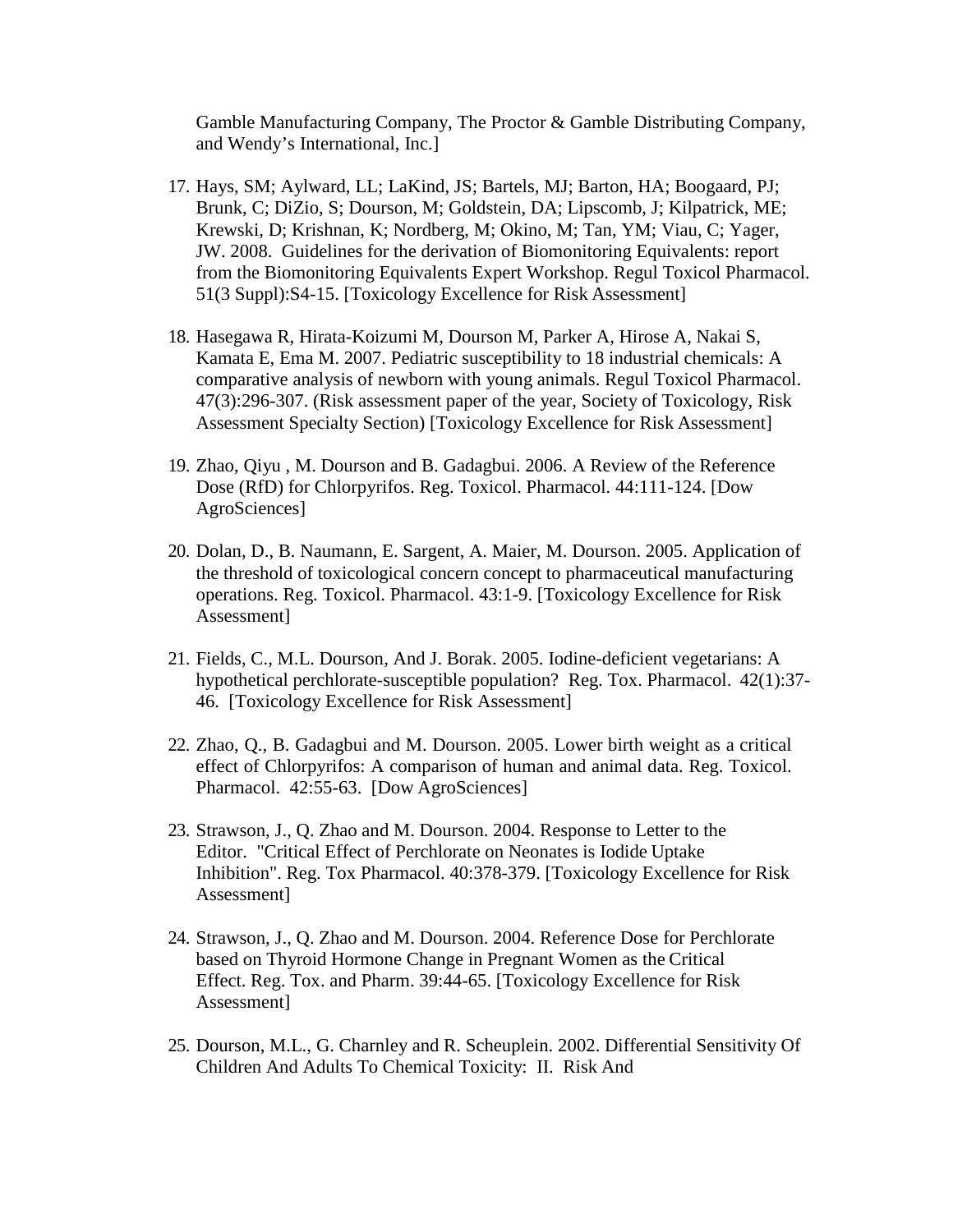[Regulation.](http://www.tera.org/news/Dourson502%20complete.pdf) Regulatory Toxicology and Pharmacology. 35:448-467. [Crop Life America and the American Chemistry Council]

- 26. Haber, L.T., A. Maier, P.R. Gentry, H.J. Clewell and M.L. Dou[rson. 2002. Genetic Polymorphisms In Assessing Interindividual Variability](http://www.tera.org/pubs/poly2002.pdf) [In Delivered Dose.](http://www.tera.org/pubs/poly2002.pdf) Regulatory Toxicology and Pharmacology. 35:177- 197. [American Chemistry Council]
- 27. Scheuplein, R., G. Charnley and M.L. Dourson. 2002. Differential Sensitivity Of Children and Adults To Chemical Toxicity: I. Biological Basis. Regulatory Toxicology and Pharmacology. 35: 429-447. [Crop Life America and the American Chemistry Council]
- 28. Dourson, M., M. Andersen, L. Erdreich and J. Macgregor. 2001. Using Human Data to Protect the Public's Health. Reg. Toxicol. Pharmacol. Vol. 33, No. 2, Apr 2001, pp. 234-256. [Toxicology Excellence for Risk Assessment]
- 29. Haber, L.T., L. Erdreich, G.L. Diamond, A.M. Maier, R. Ratney, Q. Zhao and M.L. Dourson. 2000. Hazard Identification And Dose-Response Of Inhaled Nickel Soluble Salts. Reg. Tox. Pharmacol. 31:210-230. [Metal Finishing Association of Southern California, Inc., U.S. EPA and Health Canada]
- 30. Haber, L.T., G.L. Diamond, G.L. Q. Zhao, L. Erdreich and M. L. Dourson. 2000. Hazard Identification And Dose-Response Of Ingested Nickel Soluble Salts. Reg. Tox. Pharmacol. 31:231-241. [Metal Finishing Association of Southern California, Inc., U.S. EPA and Health Canada]
- 31. Teuschler, L.K., M.L. Dourson, W.M. Stiteler, P. Mcclure and H. Tully. 1999. Health risk above the reference dose for multiple chemicals. Reg. Toxicol. And Pharmacol. 30:S19-S26. [Toxicology Excellence for Risk Assessment]
- 32. Dourson, M.L., L.K. Teuschler, P.R. Durkin, and W.M. Stiteler. 1997. Categorical Regression of Toxicity Data: A Case Study using Aldicarb. Reg. Toxicol. Pharmacol. 25:121-129. [Toxicology Excellence for Risk Assessment]
- 33. Felter, S.P. and M.L. Dourson. 1997. Hexavalent Chromium Contaminated Soils: Options for Risk Assessment and Risk Management. Reg. Tox. Pharmacol. 25:43-59. [Maxus Corporation]
- 34. Dourson, M.L., S.P. Felter, and D. Robinson. 1996. Evolution of science-based uncertainty factors in noncancer risk assessment. Regulatory Toxicol. Pharmacol. 24:108-120. [International Life Science Institute]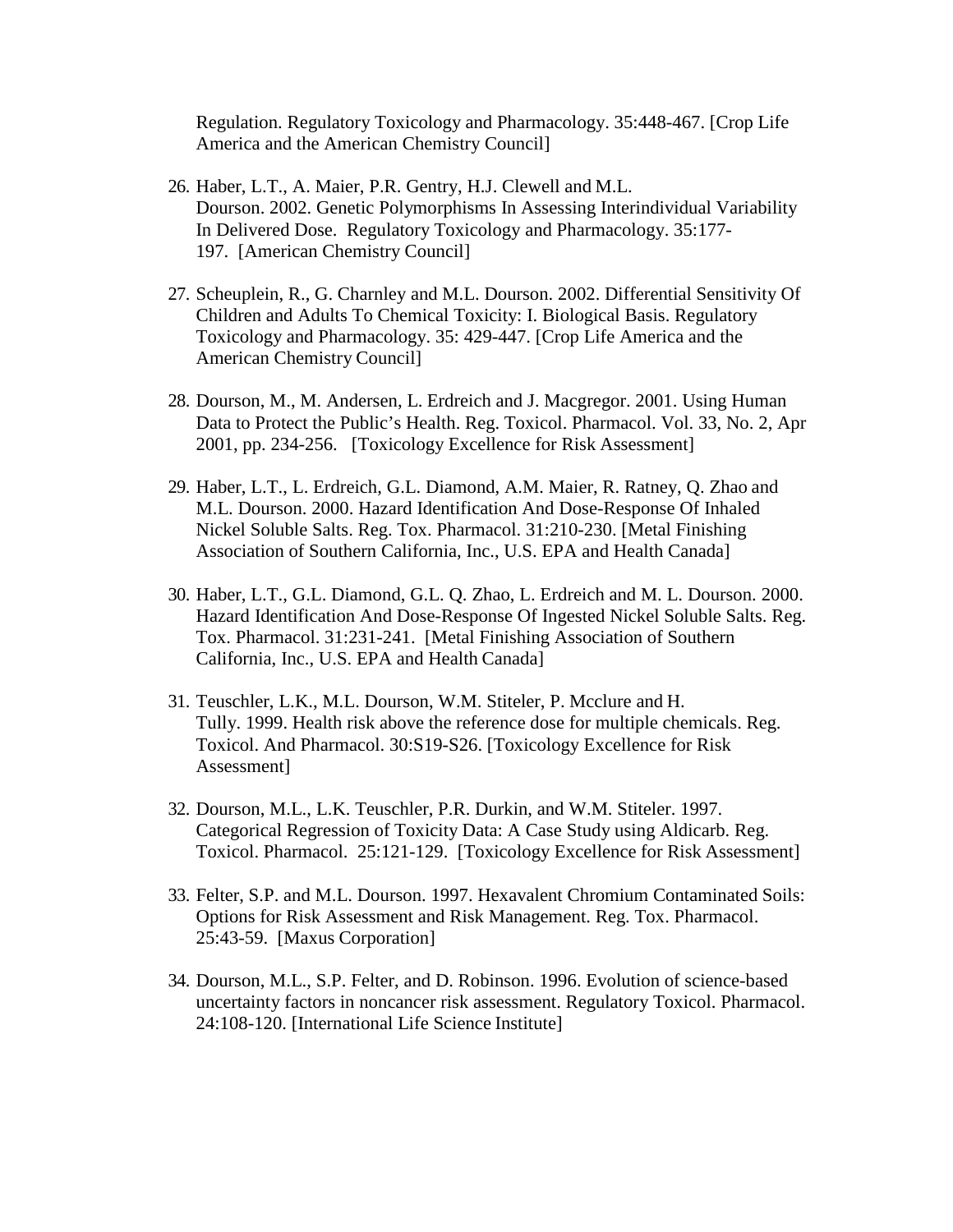- 35. Dourson, M.L. 1996. Editorial: Uncertainty Factors in Noncancer Risk Assessment. Reg. Tox. and Pharmacol. 24, Article No. 0115. p. 107. [Toxicology Excellence for Risk Assessment]
- 36. Dourson, M.L. and J.M. Clark, 1990. Fish consumption advisories: Towards a Unified, Scientifically-credible Approach. Regulatory Toxicology and Pharmacology. 12:161-178. [U.S. Environmental Protection Agency]
- 37. Barnes, D.G., and M.L. Dourson. 1988. Reference Dose (RfD): Description and use in health risk assessments. Regulatory Toxicology and Pharmacology. 8:471-486. [U.S. Environmental Protection Agency]
- 38. Dourson, M. L. and J. F. Stara. 1983. Regulatory History and Experimental Support of Uncertainty Safety) Factors. Regulatory Toxicology and Pharmacology. 3:224- 238. [U.S. Environmental Protection Agency]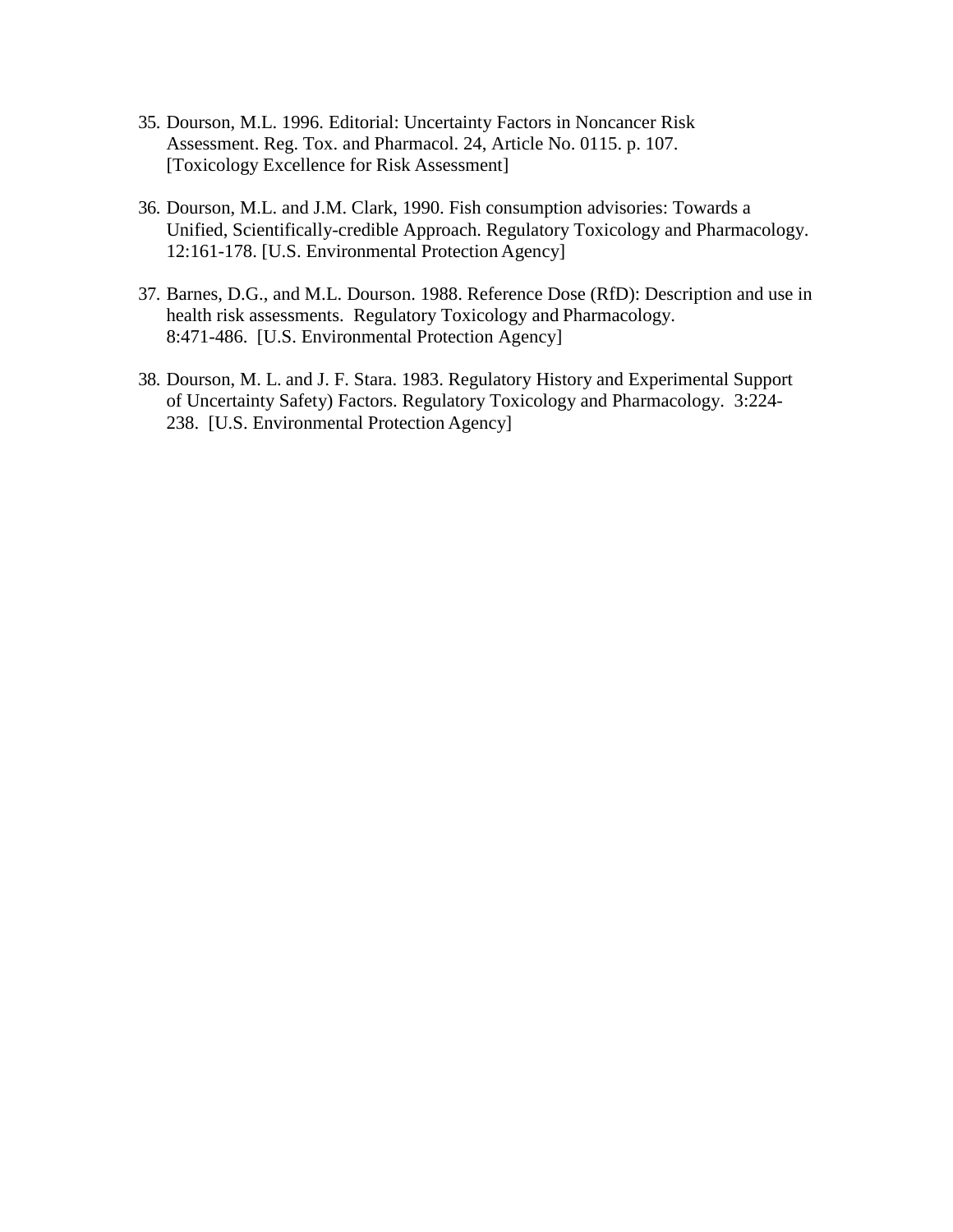# <span id="page-27-0"></span>**MATTHEW LEOPOLD**

#### **Ranking Member Carper:**

- 1. For decades, both Republican and Democratic administrations alike have had written policies limiting White House contacts with agencies that have investigatory and enforcement responsibilities. These policies have recognized that even a simple phone call from the White House to an agency inquiring about or flagging a specific matter can upset the evenhanded application of the law. I recently learned that Devon Energy, a strong political supporter of Administrator Pruitt's, informed the EPA just 5 days after Mr. Pruitt was sworn in as Administrator that it was no longer willing to install air pollution technology or pay a high penalty to EPA for its illegal air emissions of cancercausing benzene and other chemicals. We also know that Trump family casinos, hotels and golf courses have been the subject of EPA enforcement actions for violations of the Clean Air Act and Clean Water Act.
	- a. Do you agree that it is essential that in making decisions, EPA's Office of General Counsel (OGC) must be shielded from political influence and spared even the appearance of being subject to political influence or considerations?

## **If confirmed, I commit to work with Administrator Pruitt and his team to ensure strict compliance with all legal and ethical obligations.**

b. Will you commit to restricting communications between OGC and the White House staff regarding specific matters under the authority of OGC?

## **If confirmed, I commit to work with Administrator Pruitt and his team to ensure strict compliance with all legal and ethical obligations.**

c. Will you commit to ensuring the staff of OGC is familiar with those restrictions?

#### **If confirmed, I commit to work with Administrator Pruitt and his team to ensure strict compliance with all legal and ethical obligations.**

d. Will you commit to advising this Committee within one week if any inappropriate communications from White House staff to OGC staff, including you, occur?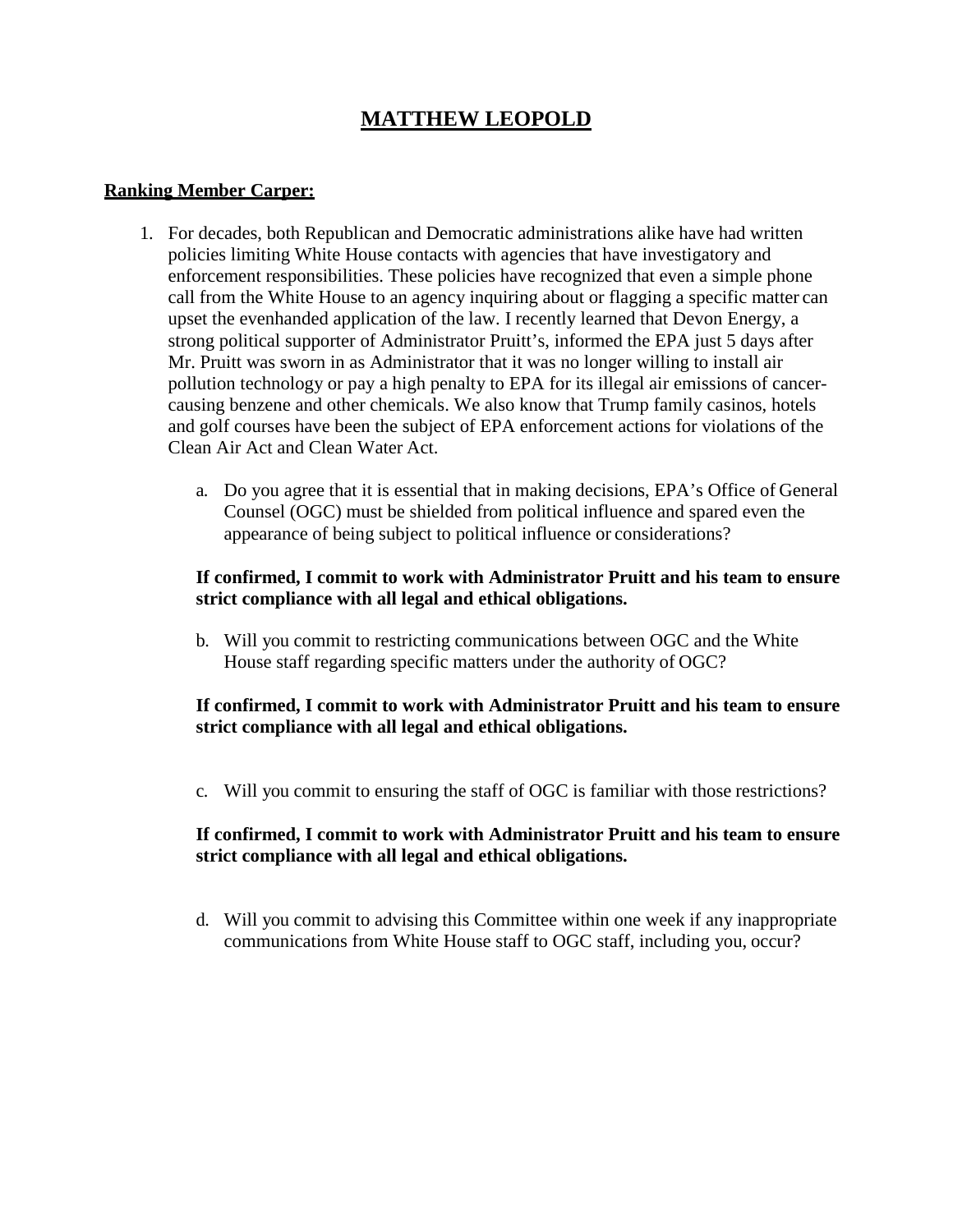#### **If confirmed, I commit to work with Administrator Pruitt and his team to ensure strict compliance with all legal and ethical obligations.**

2. Recently, EPA conducted "anti-leaking" training for its employees<sup>1</sup>. According to EPA sources, the briefing stated that "Prohibitions we will discuss do not refer to "Whistleblowing". Agency employees have the right to make lawful disclosures to anyone, including, for example, management officials, the Inspector General, and/or the Office of Special Counsel. Employees may make disclosures to the EPA Office of the Inspector General through the EPA OIG Hotline at 888-546-8740." This presentation evidently failed to note the rights of federal employees have to make disclosures to Congress.

5 U.S.C. § 7211, provides that: The right of employees, individually or collectively, to petition Congress or a Member of Congress or to furnish information to either House of Congress, or to a committee or Member thereof, may not be interfered with or denied. Pursuant to 5 U.S.C. § 2302(b)(8), it is a violation of federal law to retaliate against whistleblowers. That law states: Any employee who has authority to take, direct others to take, recommend, or approve any personnel action, shall not, with respect to such authority ... take or fail to take, or threaten to take or fail to take, a personnel action with respect to any employee or applicant for employment because of. ... (A) any disclosure of information by an employee or applicant which the employee or applicant reasonably believes evidences- (i) a violation of any law, rule, or regulation, or (ii) gross mismanagement, a gross waste of funds, an abuse of authority, or a substantial and specific danger to public health or safety, any disclosure to the Special Counsel, or to the Inspector General of an agency or another employee designated by the head of the agency to receive such disclosures, of information which the employee or applicant reasonably believes evidences a violation of any law, rule, or regulation... " In addition, pursuant to 18 U.S.C. § 1505, it is against federal law to interfere with a Congressional inquiry: Whoever corruptly, or by threats or force, or by any threatening letter or communication influences, obstructs, or impedes or endeavors to influence, obstruct, or impede the due and proper administration of the law under which any pending proceeding is being had before any department or agency of the United States, or the due and proper exercise of the power of inquiry under which any inquiry or investigation is being had by either House, or any committee of either House or any joint committee of theCongress.

a. If you are confirmed, will you commit to protect the rights of all career employees in OGC to make lawful disclosures, including their right to speak with Congress?

#### **If confirmed, I commit to protecting the rights of all EPA employees and will follow the law.**

b. Will you commit to communicate employees' whistleblower rights via email to all OGC employees within a week of being sworn in?

[<sup>1</sup> https://www.washingtonpost.com/politics/whitehouse/federal-employees-are-ordered-to-attend-anti-leaking](https://www.washingtonpost.com/politics/whitehouse/federal-employees-are-ordered-to-attend-anti-leaking-classes/2017/09/21/032b40d6-9edd-11e7-b2a7-bc70b6f98089_story.html?utm_term=.e2bfc5e54d95)[classes/2017/09/21/032b40d6-9edd-11e7-b2a7-bc70b6f98089\\_story.html?utm\\_term=.e2bfc5e54d95](https://www.washingtonpost.com/politics/whitehouse/federal-employees-are-ordered-to-attend-anti-leaking-classes/2017/09/21/032b40d6-9edd-11e7-b2a7-bc70b6f98089_story.html?utm_term=.e2bfc5e54d95)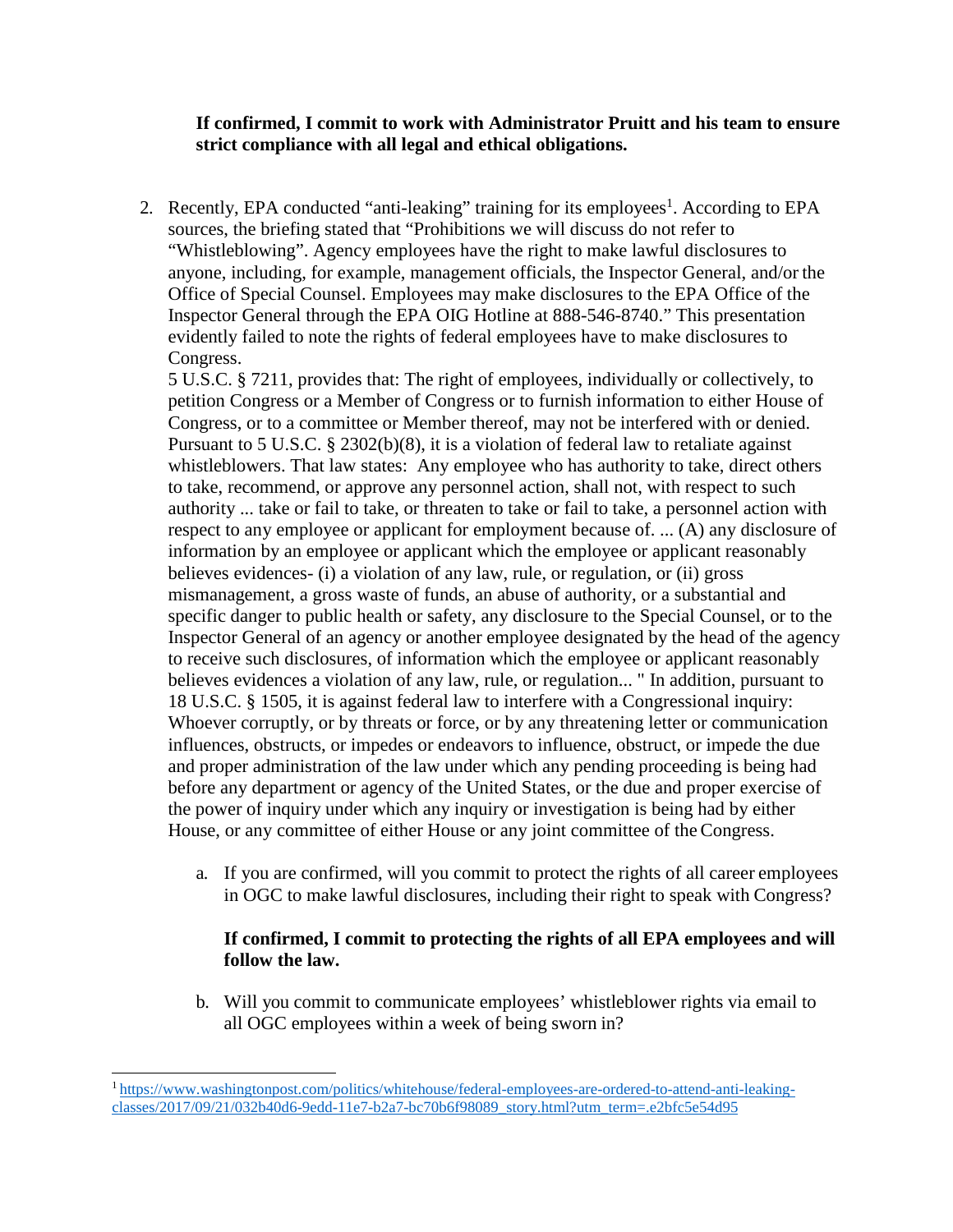## **If confirmed, I commit to protecting the rights of all EPA employees and will follow the law.**

- 3. In the wake of Hurricane Irma, at least 11 deaths and numerous injuries have been reported in Florida due to accidental carbon monoxide poisoning from gasoline-powered portable generators.<sup>2</sup> One additional death has also been reported in North Carolina, along with other injuries throughout the Southeastern United States.<sup>3</sup> Many of these deaths and injuries could have been prevented had stronger safety standards been in place for portable gasoline generators. In November 2016, the U.S. Consumer Product Safety Commission (CPSC), following years of work on the issue, voted to issue a Notice of Proposed Rulemaking (NPRM) to implement a mandatory safety standard for portable generators.4 Since then, Administrator Pruitt and Acting CPSC Chairman Buerkle have separately said that section 213 of the Clean Air Act precludes CPSC action.
	- a. Section 213 of the Clean Air Act is intended to regulate emissions from non-road engines or vehicles when the EPA determines that such emissions "are significant contributors to ozone or carbon monoxide concentrations in more than 1 area which has failed to attain the national ambient air quality standards for ozone or carbon monoxide." In your opinion, would the occasional indoor use of portable generators following a power outage be likely to be a significant contributor to ambient carbon monoxide concentrations in more than 1 area that has failed to attain the national ambient air quality standards for carbon monoxide? Why or why not?

## **It would be inappropriate for me to prejudge the outcome of a matter that may come before me if confirmed as General Counsel.**

b. There are currently no areas in the United States that have failed to attain the national ambient air quality standards for carbon monoxide, and this has been the case since 2010<sup>5</sup>. As a matter of law, could section 213 of the Clean Air Act be used to regulate carbon monoxide emissions due to the indoor use of portable generators if there are no areas in the United States that fail to attain the national ambient air quality standards for carbon monoxide? Why or why not?

## **It would be inappropriate for me to prejudge the outcome of a matter that may come before me if confirmed as General Counsel.**

4. You spent more time – 6 years – as an attorney in the Environment and Natural Resources Division of the Department of Justice than in any other position. Based on your experience, to what extent do you believe that the work of the Environment and

[<sup>2</sup> http://www.miamiherald.com/news/weather/hurricane/article174097351.html](http://www.miamiherald.com/news/weather/hurricane/article174097351.html) [http://www.sun](http://www.sun-sentinel.com/news/weather/hurricane/sfl-carbon-monoxide-deaths-20170914-story.html)[sentinel.com/news/weather/hurricane/sfl-carbon-monoxide-deaths-20170914-story.html](http://www.sun-sentinel.com/news/weather/hurricane/sfl-carbon-monoxide-deaths-20170914-story.html) [3 http://www.charlotteobserver.com/news/article173612361.html](http://www.charlotteobserver.com/news/article173612361.html)

<sup>4</sup> <https://www.federalregister.gov/documents/2016/11/21/2016-26962/safety-standard-for-portable-generators>

[<sup>5</sup> https://www.epa.gov/green-book/green-book-carbon-monoxide-1971-area-information](https://www.epa.gov/green-book/green-book-carbon-monoxide-1971-area-information)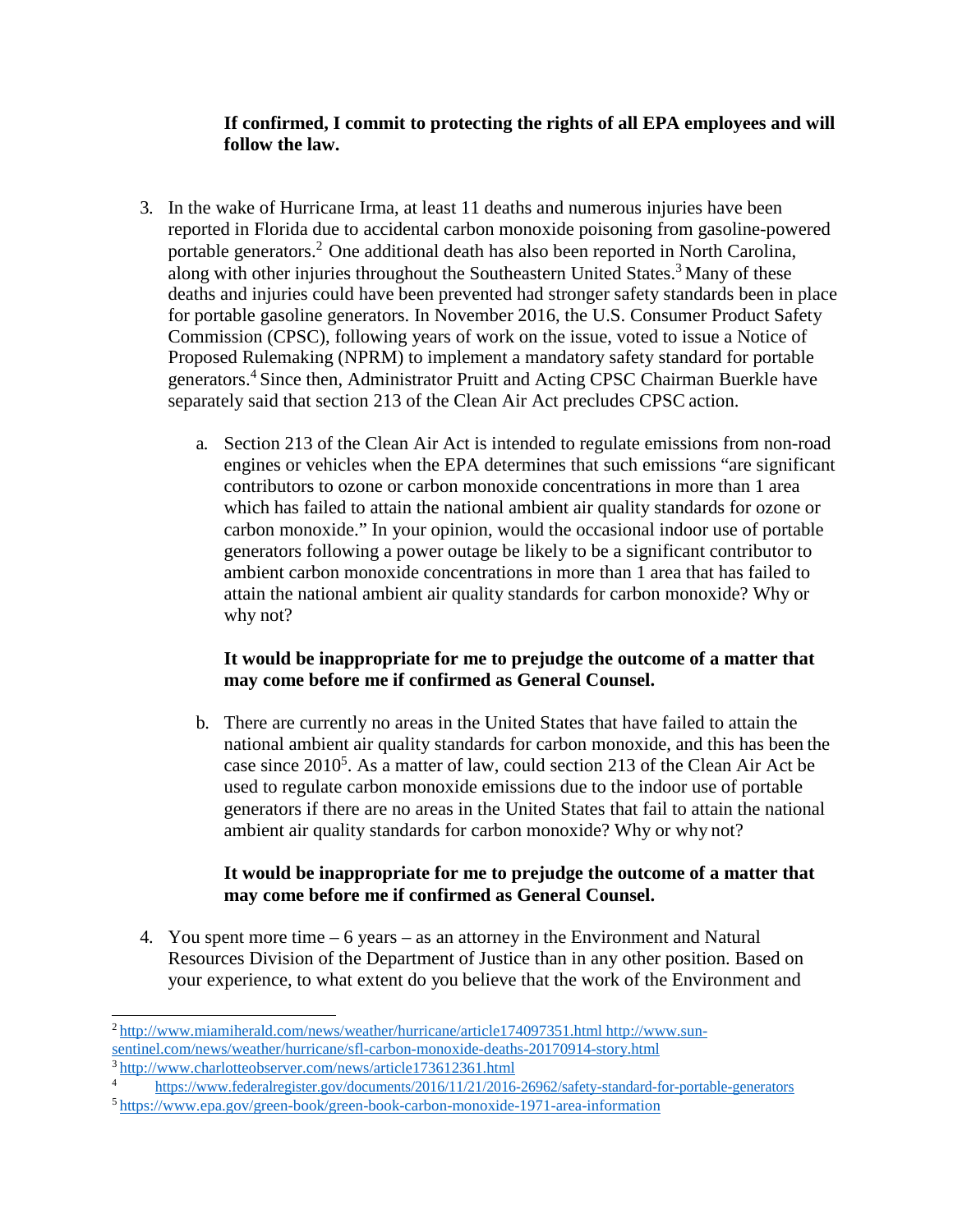Natural Resources Division makes an important contribution to the protection of public health and the environment? Please explain and describe your views of the contributions the work of the Division makes.

**The Environment and Natural Resources Division (ENRD) is the nation's environmental law firm handling work arising from approximately 150 federal civil and criminal statutes, including the Clean Air Act, Clean Water Act, CERCLA, and Safe Drinking Water Act. It serves as counsel to EPA, the Department of the Interior, and other federal agencies that have environmental or natural resource issues. ENRD is important to protecting human health and the environment as it enforces the federal pollution-control laws EPA oversees.**

5. Earlier this year, the fiscal year 2018 budget proposal<sup>6</sup> submitted to Congress sought to eliminate the \$20 million in funding the EPA provides for the Justice Department's Environment and Natural Resources Division. EPA has historically provided about 27 percent of that office's budget. Based on your experience as an attorney in the Environment and Natural Resources Division, please describe the potential impact on the work of the Division of such a reduction in funding. Do you support such a reduction in funding? Please provide your reasoning and any information you have supporting your answer. Since 2005, how much funding has been provided to ENRD by EPA? How much money has DOJ secured through fines, penalties, and commitments to remediate contamination and pollution during this same time period?

**I support the important work done by ENRD. It would be inappropriate for me to prejudge the outcome of a matter that may come before me if confirmed as General Counsel. If confirmed, I would manage OGC's functions, including its reliance on ENRD as outside counsel, within the authority and budget provided by Congress.**

- 6. On February 28, 2017, President Trump directed EPA and the Army Corps to review and possibly rescind or repeal the Clean Water Rule in Executive Order 13776. EPA recently ended the public comment process on the first step of a two-step process to repeal the rule and replace it with a rule that will protect far fewer sources of drinking water. Individuals with first-hand knowledge of the process EPA utilized to prepare its have informed my staff that:
	- i) When EPA first submitted the proposed repeal rule to OMB, the draft stated that the agency would undertake a new cost-benefit analysis as part of the second step of its process.
	- ii) OMB interpreted EPA's first proposal to mean that the rule's repeal would not avoid any costs to industry or have any economic impact at all. EPA's political staff then directed the career staff to undertake a new economic analysis. In response to this direction, EPA career staff reportedly changed the table included in the 2015 rule to a) reflect 2016 dollars instead of 2014 dollars, b) convert

[<sup>6</sup> https://www.documentcloud.org/documents/4061910-EPA-Superfund-reimbursements-to-DOJ](https://www.documentcloud.org/documents/4061910-EPA-Superfund-reimbursements-to-DOJ-documents.html%23document/p7/a378119)[documents.html#document/p7/a378119](https://www.documentcloud.org/documents/4061910-EPA-Superfund-reimbursements-to-DOJ-documents.html%23document/p7/a378119)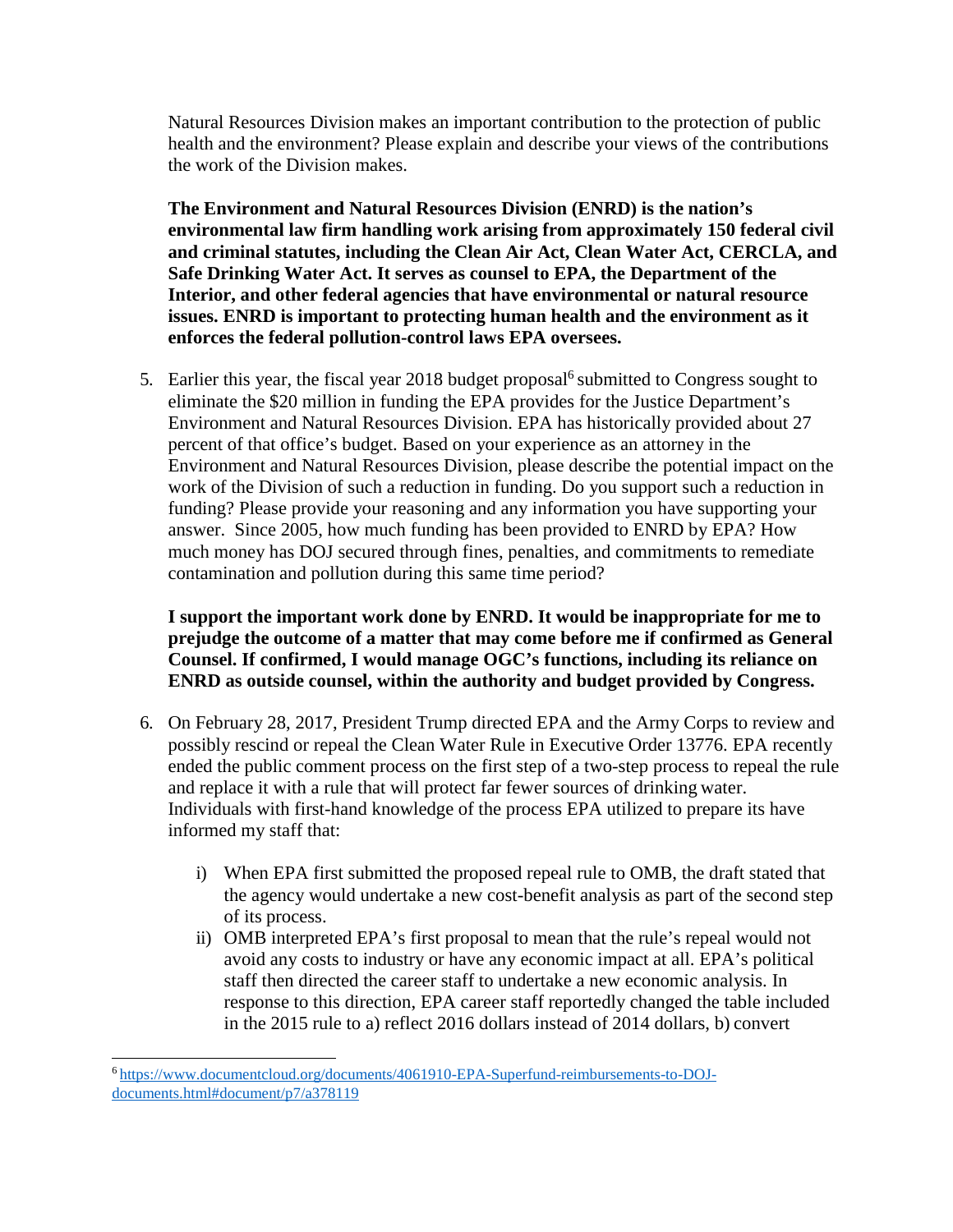"annual costs incurred" under the Clean Water Rule to "annual costs avoided" due to its repeal and c) convert "annual benefits gained" under the Clean Water Rule to "annual benefits forgone" due to its repeal. This new table was sent to OMB on June 8, 2017.

- iii) OMB correctly concluded from EPA's June 8 submittal that repealing the rule would cost more in lost benefits than it would save industry in compliance costs. On June 13, 2017, presumably to avoid such an admission on the part of EPA, EPA career staff were verbally directed by political staff to solve this 'problem' by simply deleting the majority of the benefits of the rule from the table and resubmitting it to OMB, which they did<sup>7</sup>.
- a) If the events above occurred as described to my staff, do you agree that EPA'sfailure to even attempt to undertake a credible cost-benefit analysis of its proposal to repeal the Clean Water Rule would be vulnerable to assertions that the agency ran afoul of both the Clean Water Act and the Administrative Procedure Act? Why or why not?

## **I am not able to speculate about what may or may not have occurred in this instance. If confirmed, I would work to ensure that the legal requirements for analyzing the cost-benefit of EPA rules are adhered to.**

b) The direction that was reportedly provided to the EPA career staff to make the various revisions to what was submitted to OMB was verbal, not written. If you are confirmed, do you commit to ensure that career staff in OGC will receive appropriately documented, rather than verbal, direction from political officials before they take action? If not, why not?

## **I support the appropriate use of both written and oral guidance and would endeavor to use each in appropriate circumstances.**

8. Do you agree to provide complete, accurate and timely responses to requests for information submitted to you by any Member of the Environment and Public Works Committee? If not, why not?

## **Yes.**

9. Recently, EPA announced that Administrator Pruitt would be publishing brief summaries of his calendars biweekly, after dozens of Freedom of Information Act requests for this information as well as a March request by me and my colleagues that he do so. During the Obama Administration, the Administrator, regional Administrators and all those serving in confirmed roles published their calendars daily<sup>8</sup>. If you are confirmed, will you commit to publishing your calendars daily? If not, why not?

<sup>7</sup> [https://www.epa.gov/sites/production/files/2017-06/documents/economic\\_analysis\\_proposed\\_step1\\_rule.pdf](https://www.epa.gov/sites/production/files/2017-06/documents/economic_analysis_proposed_step1_rule.pdf) See Table 1

[<sup>8</sup> https://yosemite.epa.gov/opa/admpress.nsf/Calendars?OpenView](https://yosemite.epa.gov/opa/admpress.nsf/Calendars?OpenView)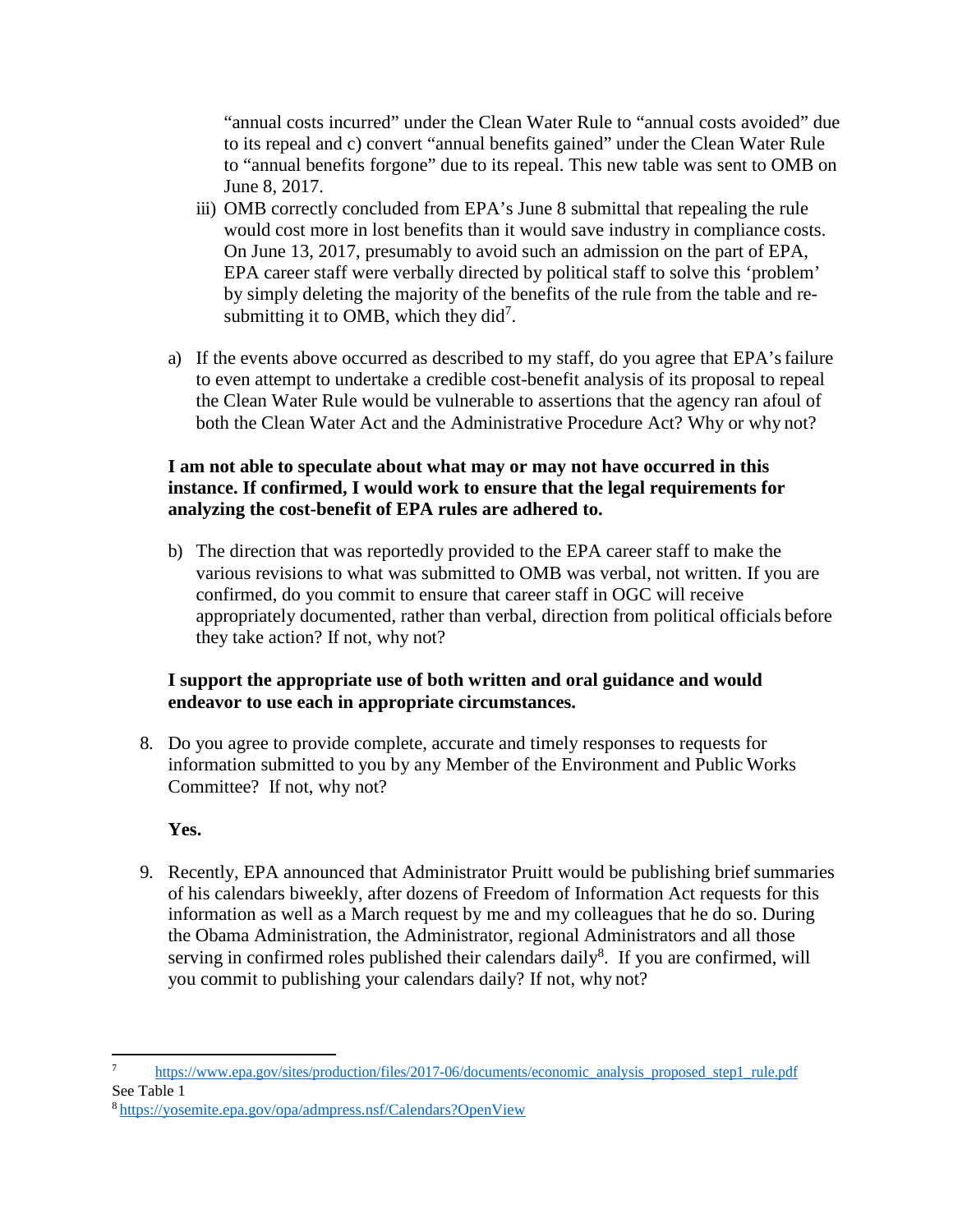**If confirmed, I will make my calendar available on a timely basis.**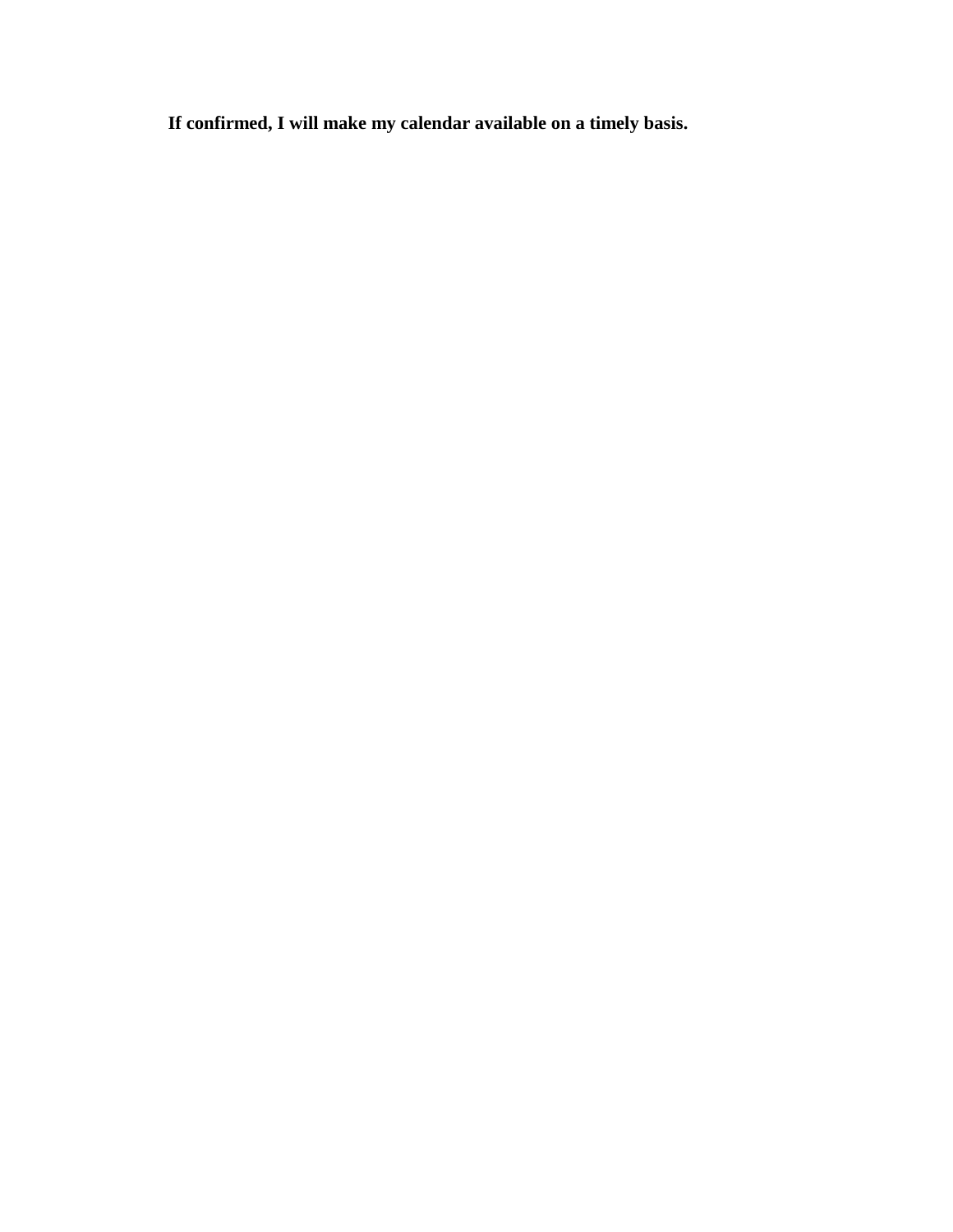## <span id="page-33-0"></span>**DAVID ROSS**

#### **Ranking Member Carper:**

- 1. For decades, both Republican and Democratic administrations alike have had written policies limiting White House contacts with agencies that have investigatory and enforcement responsibilities. These policies have recognized that even a simple phone call from the White House to an agency inquiring about or flagging a specific matter can upset the evenhanded application of the law. I recently learned that Devon Energy, a strong political supporter of Administrator Pruitt's, informed the EPA just 5 days after Mr. Pruitt was sworn in as Administrator that it was no longer willing to install air pollution technology or pay a high penalty to EPA for its illegal air emissions of cancercausing benzene and other chemicals. We also know that Trump family casinos, hotels and golf courses have been the subject of EPA enforcement actions for violations of the Clean Air Act and Clean Water Act.
	- a. Do you agree that it is essential that in making decisions, EPA's OW must be shielded from political influence and spared even the appearance of being subject to political influence or considerations?

#### **If confirmed, I commit to work with Administrator Pruitt and his team to ensure strict compliance with all legal and ethical obligations.**

b. Will you commit to restricting communications between OW and the White House staff regarding specific matters under the authority of OW?

#### **If confirmed, I commit to work with Administrator Pruitt and his team to ensure strict compliance with all legal and ethical obligations.**

c. Will you commit to ensuring the staff of OW is familiar with those restrictions?

#### **If confirmed, I commit to work with Administrator Pruitt and his team to ensure strict compliance with all legal and ethical obligations.**

d. Will you commit to advising this Committee within one week if any inappropriate communications from White House staff to OW staff, including you, occur?

#### **If confirmed, I commit to work with Administrator Pruitt and his team to ensure strict compliance with all legal and ethical obligations.**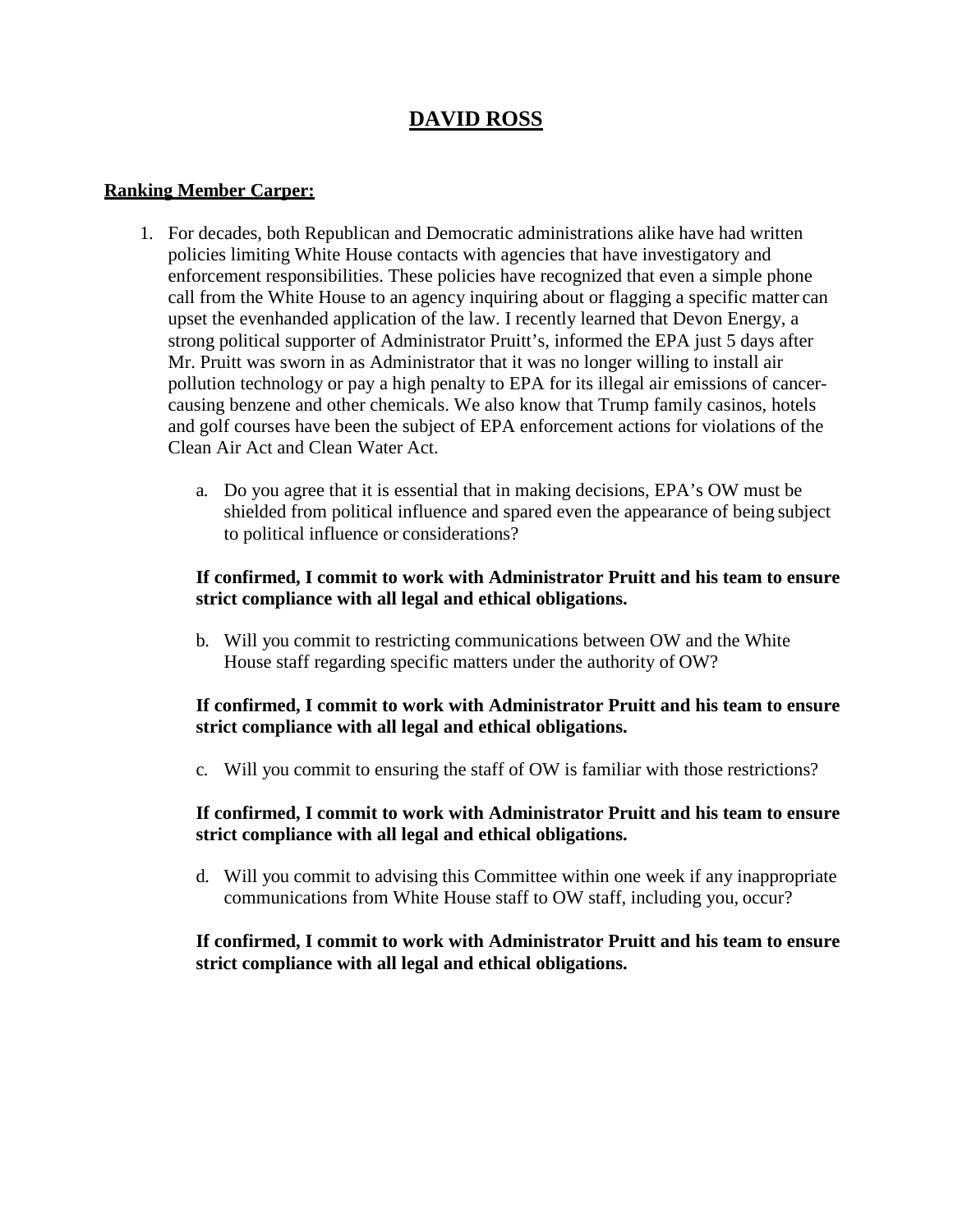2. Recently, EPA conducted "anti-leaking" training for its employees<sup>1</sup>. According to EPA sources, the briefing stated that "Prohibitions we will discuss do not refer to "Whistleblowing". Agency employees have the right to make lawful disclosures to anyone, including, for example, management officials, the Inspector General, and/or the Office of Special Counsel. Employees may make disclosures to the EPA Office of the Inspector General through the EPA OIG Hotline at 888-546-8740." This presentation evidently failed to note the rights of federal employees have to make disclosures to Congress.

5 U.S.C. § 7211, provides that: The right of employees, individually or collectively, to petition Congress or a Member of Congress or to furnish information to either House of Congress, or to a committee or Member thereof, may not be interfered with or denied. Pursuant to 5 U.S.C. § 2302(b)(8), it is a violation of federal law to retaliate against whistleblowers. That law states: Any employee who has authority to take, direct others to take, recommend, or approve any personnel action, shall not, with respect to such authority ... take or fail to take, or threaten to take or fail to take, a personnel action with respect to any employee or applicant for employment because of... (A) any disclosure of information by an employee or applicant which the employee or applicant reasonably believes evidences - (i) a violation of any law, rule, or regulation, or (ii) gross mismanagement, a gross waste of funds, an abuse of authority, or a substantial and specific danger to public health or safety, any disclosure to the Special Counsel, or to the Inspector General of an agency or another employee designated by the head of the agency to receive such disclosures, of information which the employee or applicant reasonably believes evidences a violation of any law, rule, or regulation...." In addition, pursuant to 18 U.S.C. § 1505, it is against federal law to interfere with a Congressional inquiry: Whoever corruptly, or by threats or force, or by any threatening letter or communication influences, obstructs, or impedes or endeavors to influence, obstruct, or impede the due and proper administration of the law under which any pending proceeding is being had before any department or agency of the United States, or the due and proper exercise of the power of inquiry under which any inquiry or investigation is being had by either House, or any committee of either House or any joint committee of theCongress.

a. If you are confirmed, will you commit to protect the rights of all career employees in OW to make lawful disclosures, including their right to speak with Congress?

## **If confirmed, I commit to ensuring that the Office of Water and its employees comply with and recognize all applicable legal and ethical requirements and protections.**

b. Will you commit to communicate employees' whistleblower rights via email to all OW employees within a week of being sworn in?

## **If confirmed, I commit to protecting the rights of all EPA employees and will follow the law.**

[<sup>1</sup> https://www.washingtonpost.com/politics/whitehouse/federal-employees-are-ordered-to-attend-anti-leaking](https://www.washingtonpost.com/politics/whitehouse/federal-employees-are-ordered-to-attend-anti-leaking-classes/2017/09/21/032b40d6-9edd-11e7-b2a7-bc70b6f98089_story.html?utm_term=.e2bfc5e54d95)[classes/2017/09/21/032b40d6-9edd-11e7-b2a7-bc70b6f98089\\_story.html?utm\\_term=.e2bfc5e54d95](https://www.washingtonpost.com/politics/whitehouse/federal-employees-are-ordered-to-attend-anti-leaking-classes/2017/09/21/032b40d6-9edd-11e7-b2a7-bc70b6f98089_story.html?utm_term=.e2bfc5e54d95)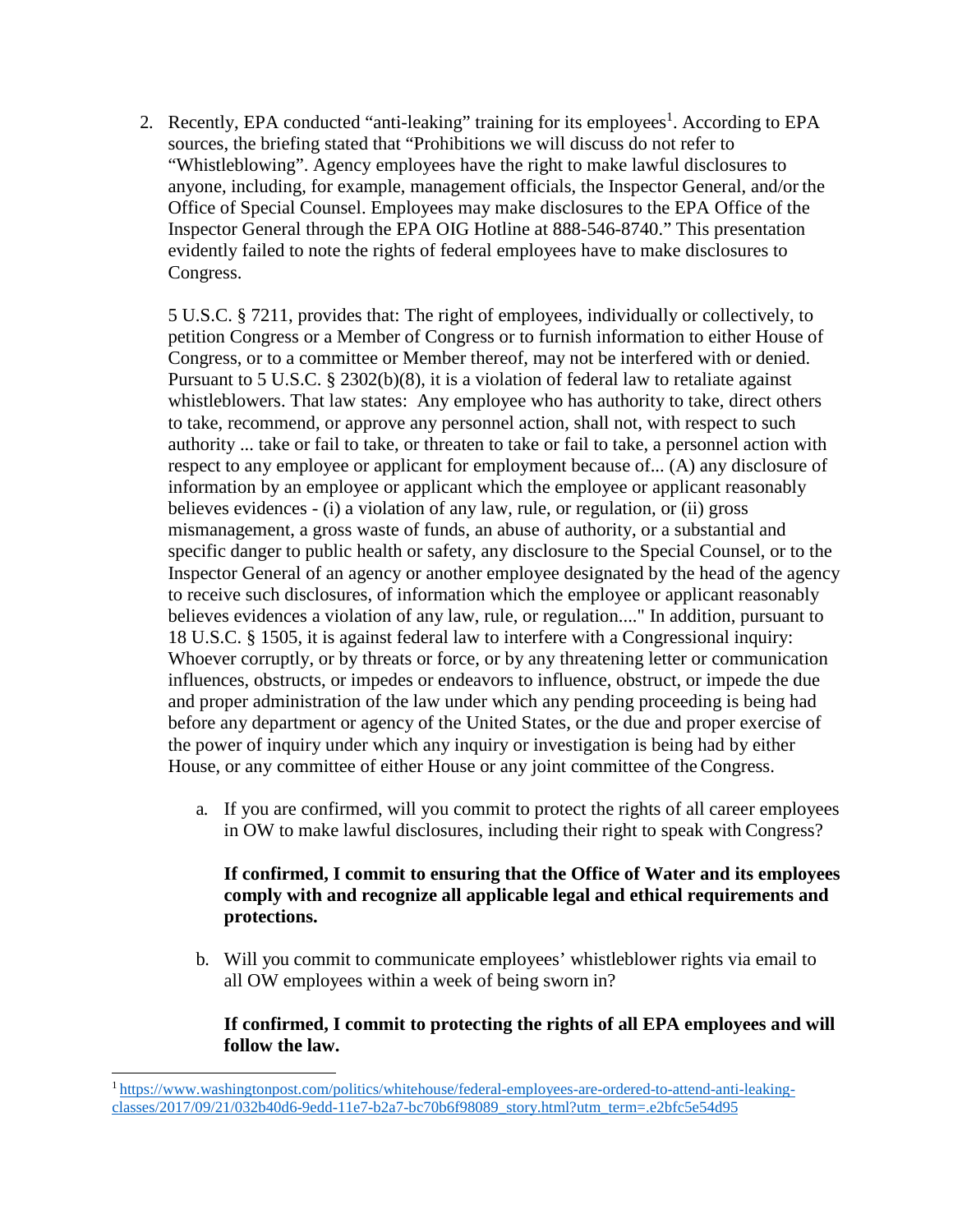- 3. On February 28, 2017, President Trump directed EPA and the Army Corps to review and possibly rescind or repeal the Clean Water Rule in Executive Order 13776. EPA recently ended the public comment process on the first step of a two-step process to repeal the rule and replace it with a rule that will protect far fewer sources of drinking water. Individuals with first-hand knowledge of the process EPA utilized to prepare its have informed my staff that:
	- i) When EPA first submitted the proposed repeal rule to OMB, the draft stated that the agency would undertake a new cost-benefit analysis as part of the second step of its process.
	- ii) OMB interpreted EPA's first proposal to mean that the rule's repeal would not avoid any costs to industry or have any economic impact at all. EPA's political staff then directed the career staff to undertake a new economic analysis. In response to this direction, EPA career staff reportedly changed the table included in the 2015 rule to a) reflect 2016 dollars instead of 2014 dollars, b) convert "annual costs incurred" under the Clean Water Rule to "annual costs avoided" due to its repeal and c) convert "annual benefits gained" under the Clean Water Rule to "annual benefits forgone" due to its repeal. This new table was sent to OMB on June 8, 2017.
	- iii) OMB correctly concluded from EPA's June 8 submittal that repealing the rule would cost more in lost benefits than it would save industry in compliance costs. On June 13, 2017, presumably to avoid such an admission on the part of EPA, EPA career staff were verbally directed by political staff to solve this 'problem' by simply deleting the majority of the benefits of the rule from the table and resubmitting it to OMB, which they did<sup>2</sup>.
	- a. If the events above occurred as described to my staff, do you agree that EPA's failure to even attempt to undertake a credible cost-benefit analysis of its proposal to repeal the Clean Water Rule would be vulnerable to assertions that the agency ran afoul of both the Clean Water Act and the Administrative Procedure Act? Why or why not?

**Should I be confirmed, I look forward to engaging in the rulemaking process, including working with the Office of General Counsel to ensure the development of a robust administrative record that is grounded in the law.**

<sup>&</sup>lt;sup>2</sup> https://www.epa.gov/sites/production/files/2017-06/documents/economic analysis proposed step1 rule.pdf See Table 1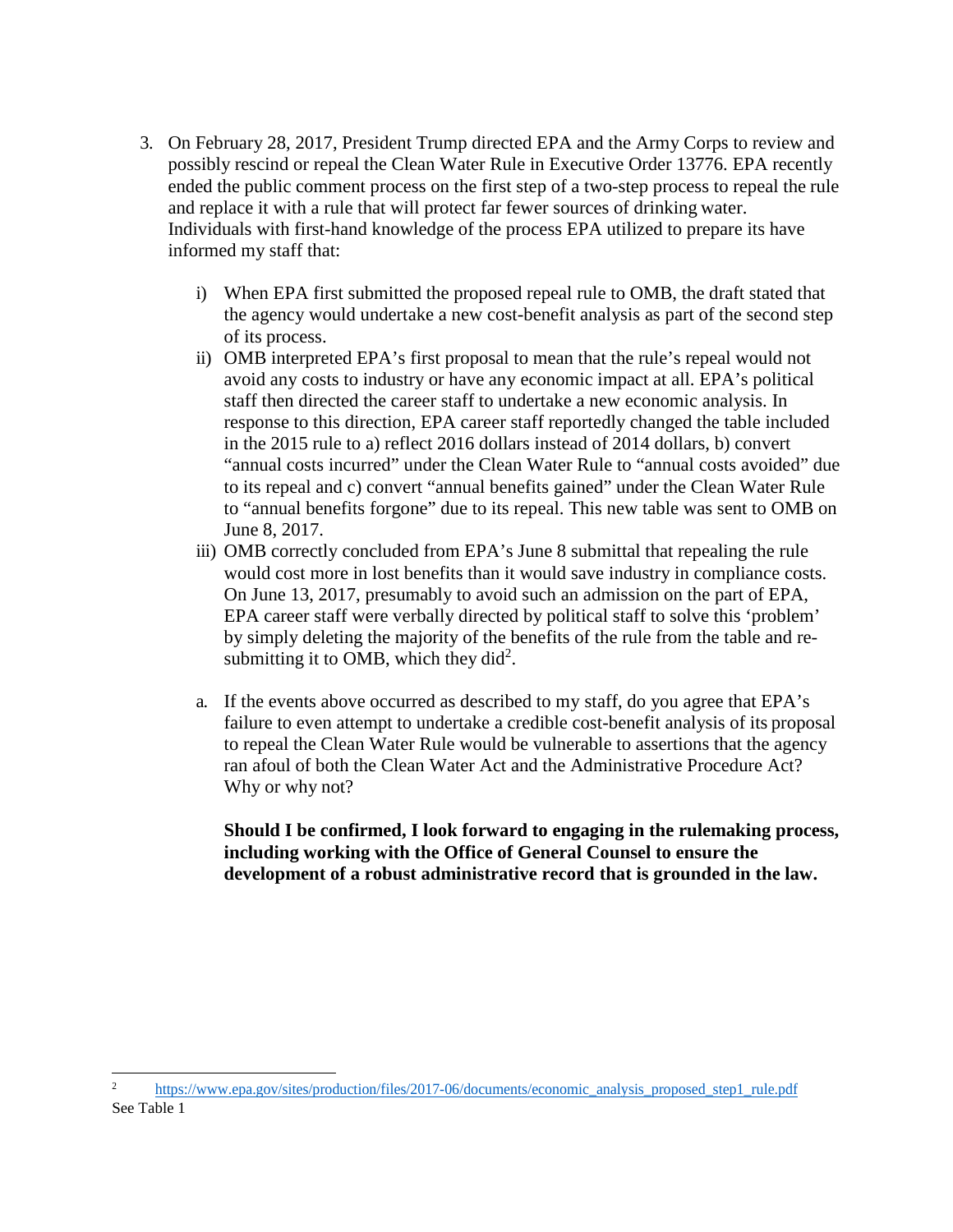b. The direction that was reportedly provided to the EPA career staff to make the various revisions to what was submitted to OMB was verbal, not written. If you are confirmed, do you commit to ensure that career staff in OW will receive appropriately documented, rather than verbal, direction from political officials before they take action? If not, why not?

## **I support the appropriate use of both written and oral guidance and would endeavor to use each in appropriate circumstances.**

4. As someone with substantial experience with states' perspectives on the role of states in a federalist regulatory framework, would you agree that environmentally protective strategies developed by states individually and jointly should be given strong deference by federal regulatory agencies like EPA?

#### **Yes, as long as the states comply with baseline federal requirements.**

a. Given that respect for state responsibilities and initiative, would you bring the full force of your authority at EPA to ensure that the Chesapeake Bay states live up to their commitments to reduce pollution loadings under the Chesapeake Bay TMDL?

## **Should I be confirmed, I will implement the Office of Water program authority to work collaboratively with the states in the Chesapeake Bay region to achieve the targeted water quality improvements in the Bay.**

5. Given your substantial experience working with state water programs and as a member of the Assumable Waters Subcommittee of the National Advisory Council for Environmental Policy and Technology, do you support state assumption of Clean Water Act responsibilities and programs?

## **Yes.**

a. Assuming you support active state engagement in implementing and enforcing Clean Water Act responsibilities, how do you feel about substantially reducing federal funding to state partners to handle these federal obligations?

### **I support strong federal partnership and collaboration with the states, both financially and logistically, to achieve success in implementing the delegated state programs.**

b. Do you agree with the philosophy that if states assume primary responsibility for keeping their water clean that the federal government should not provide any funding to support their efforts? Why or why not?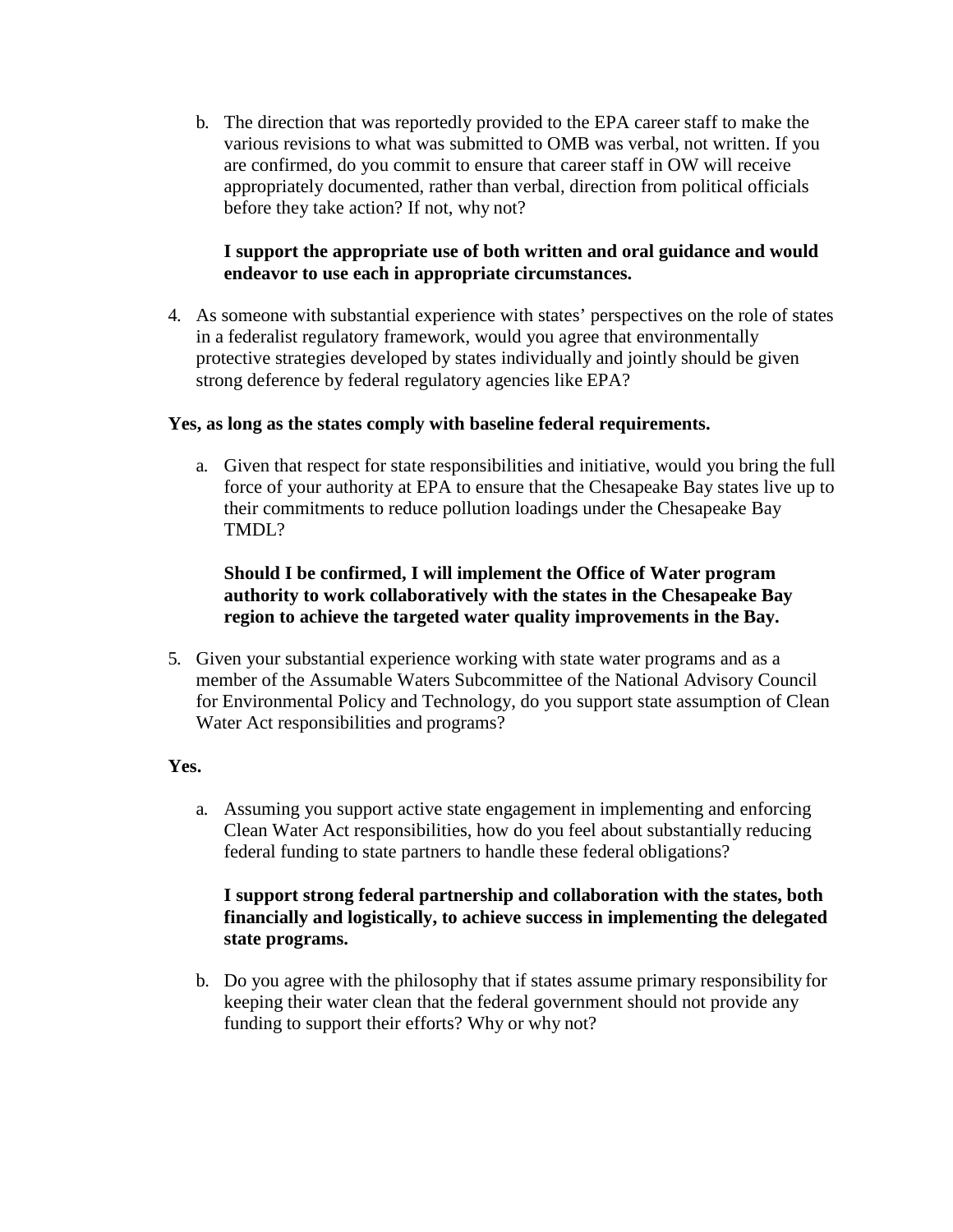#### **I believe in shared financial responsibility and collaborative partnerships with the states in order to realize the promise of cooperative federalism envisioned by the Clean Water Act.**

c. Do you believe from your experience in Wyoming and Wisconsin and familiarity with the financial, technical and legal capacities of other states that they can take care of the nation's water quality on their own?

### **I believe we can achieve greater success in managing the nation's waters through leveraged relationships, including providing financial and technical support to the states.**

d. How important is EPA's oversight of states' compliance with their Clean Water Act responsibilities?

#### **EPA's oversight and technical support is important in helping the states effectively implement the many Clean Water Act programs.**

e. What can EPA do better to ensure that states are doing their jobs, for example to prevent future water crises as we saw with lead in drinking water in Flint, Michigan?

### **I believe that EPA can focus on building relationships to establish trust in the collaborative partnership, with smarter, more focused oversight that emphasizes core program areas and responsibilities and deemphasizes boxchecking exercises. Effective oversight depends on effective prioritization and shared ownership in establishing those priorities.**

6. Do you feel that the Clean Water Act overly limits the ability of developers and agricultural producers to conduct their business and support themselves and the nation's economy?

## **If implemented correctly and within the legal guideposts established by Congress, no.**

a. Would you advocate rolling back clean water regulation beyond the Clean Water Rule that require developers and agriculture producers to reduce the adverse impacts of their operations on water quality? If so, which ones and why?

**I support the development of a predictable and clear regulatory scheme that stays within the legal framework established by Congress while respecting the Constitutional limitations placed on both Congress and the Executive Branch agencies. This basic principle should apply to all EPA regulations, including the development of a regulatory definition for the term "waters of the United States."**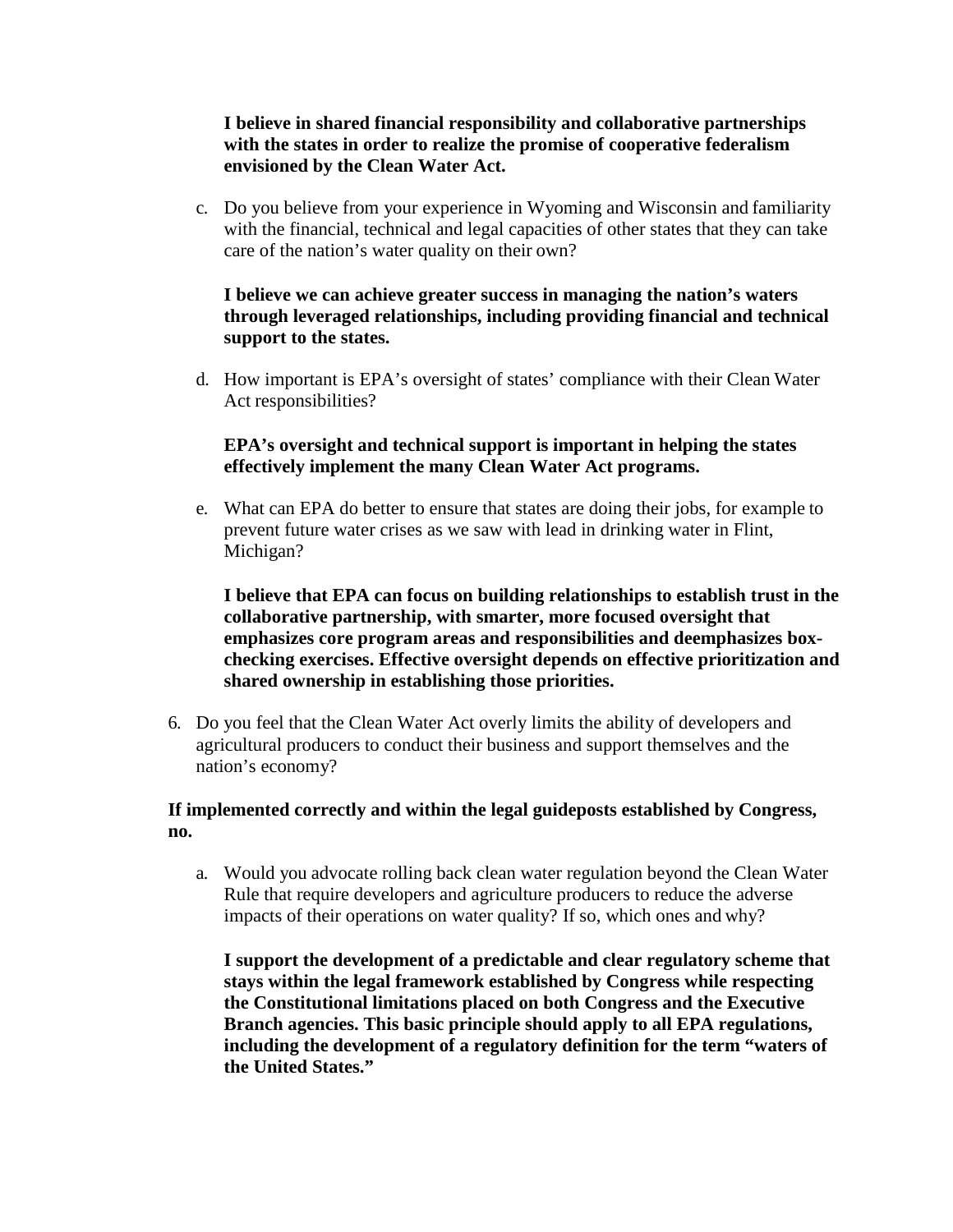b. Are there other sectors of the economy you feel are over-regulated by Clean Water Act programs? If so, which ones, and what do you advocate EPA should/could/would do to alleviate the burden?

## **I do not enter federal service with any pre-determined views on this topic.**

7. The Farm Bureau has come out strongly against the Clean Water Rule (CWR). But the CWA section 404(f), which was enacted in 1977, specifically exempts normal farming activities including the construction of roads, ditches, and farm ponds. The CWR does not impinge on section 404(f) at all. Which specific farm activities does the CWR affect that are currently exempted under the 2008 guidance that is now in place?

## **If confirmed, I look forward to learning more about how the agency has implemented 404(f) to ensure the agency has provided the exemptions Congress intended.**

8. Did EPA formulate a new, updated legal rationale for embracing the current waters of the United States definition through its proposed repeal and replacement of the Clean Water Rule? If so, please describe your understanding of the rationale.

## **I am not familiar with the legal analysis EPA performed as part of its ongoing effort to implement President Trump's February 28, 2017 Executive Order.**

- 9. Coal-fired power plants are by far the largest discharger of toxic water pollution in the US. In 2015, an effluent limitations guidelines (ELG) rule was finalized that would require power plants to eliminate the vast majority of this pollution using readily available, affordable wastewater treatment technology. In the last few months, however, EPA has postponed the compliance dates for two waste streams in the rule and begun a new rulemaking to reconsider the standards for these waste streams. EPA has argued that the 2015 rule was too cost-prohibitive to industry, yet the vast majority of power plants will incur zero costs to comply with the 2015 ELG rule. EPA had previously estimated that complying with this rule would prevent 1.4 billion pounds of toxic pollutants, including known carcinogens like arsenic and known neurotoxins like lead and mercury, from being discharged into waterways each year.
	- a. How will you ensure that any revised Steam ELG standards and/or limits do not negatively impact drinking water systems?

**The development of effluent limitation guidelines are governed by regulatory procedures that take into account applicable legal, technical, economic and other important considerations. If confirmed, I will work to ensure that Office of Water personnel follow those procedures to develop an appropriate and protective standard.**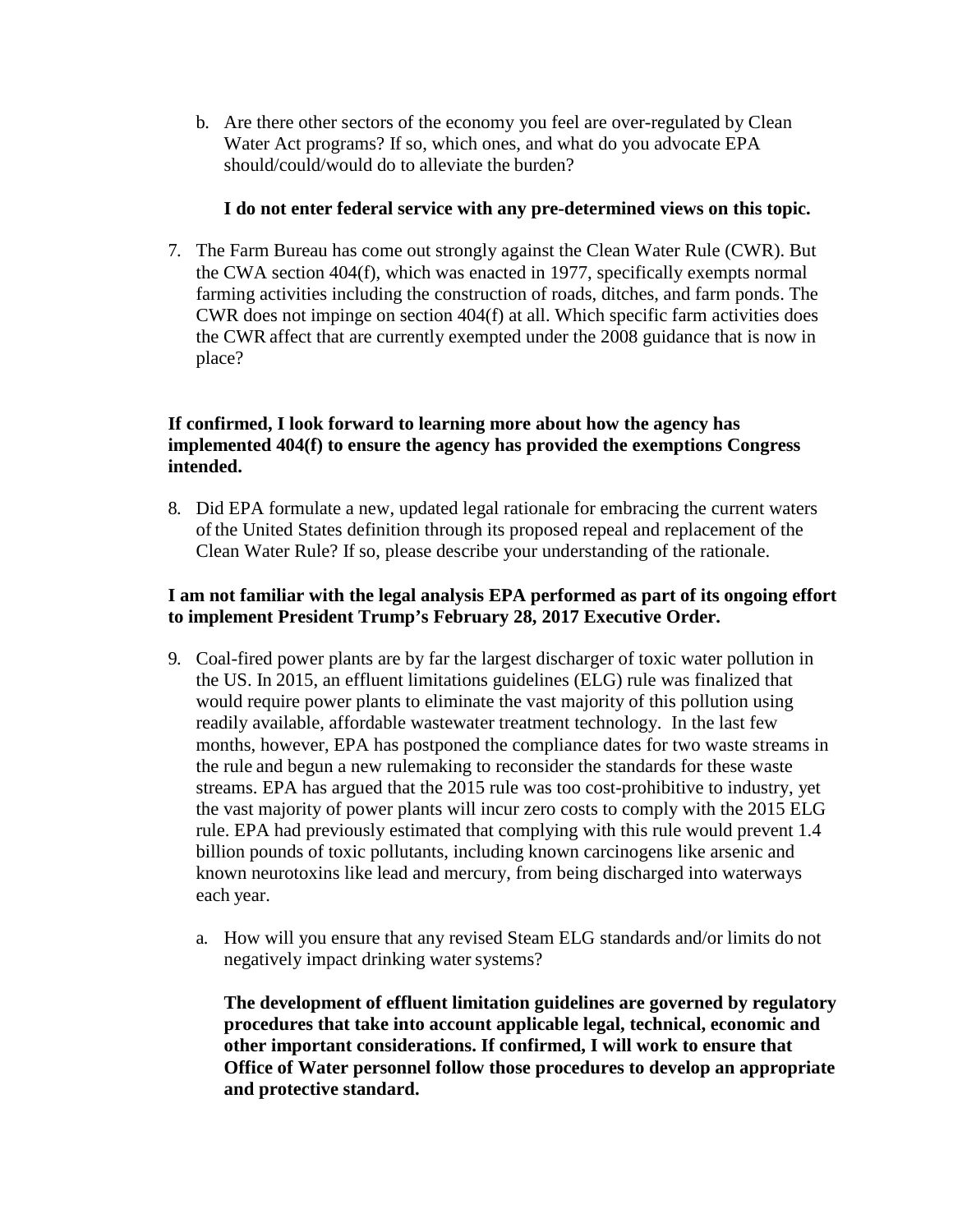b. In its proposed revisions to the 2015 power plant ELG, should EPA consider technology options for treating flue gas desulfurization waste that would limit bromide discharges from power plants? Why or why not?

## **Should I be confirmed, I look forward to evaluating the status of the regulatory effort at that time, including potential options for that particular waste stream.**

10. Do you agree to provide complete, accurate and timely responses to requests for information submitted to you by any Member of the Environment and Public Works Committee? If not, why not?

## **Yes.**

11. Recently, EPA announced that Administrator Pruitt would be publishing brief summaries of his calendars biweekly, after dozens of Freedom of Information Act requests for this information as well as a March request by me and my colleagues that he do so. During the Obama Administration, the Administrator, regional Administrators and all those serving in confirmed roles published their calendars daily<sup>3</sup>. If you are confirmed, will you commit to publishing your calendars daily? If not, why not?

## **If confirmed, I will make my calendar available on a timely basis.**

- 12. You are currently the Wisconsin Department of Justices' Environmental Protection Unit Director. It is your responsibility to manage environmental litigation and prosecute violations of state environmental law.
- a. Under the cooperative federalism structure of many of our environmental statutes, do you believe the federal government, and EPA in particular, is an important partner to state environmental work?

## **Yes.**

b. The Trump Administration has proposed reducing funding for the Office of Enforcement and Compliance Assurance by 24 percent. In your opinion, how would a funding cut of this size affect the partnership between Wisconsin and EPA?

## **I am not familiar with the details of the FY18 budget but if confirmed I will work collaboratively with the Office of Enforcement and Compliance Assurance to uphold the mission of the EPA.**

<sup>3</sup> <https://yosemite.epa.gov/opa/admpress.nsf/Calendars?OpenView>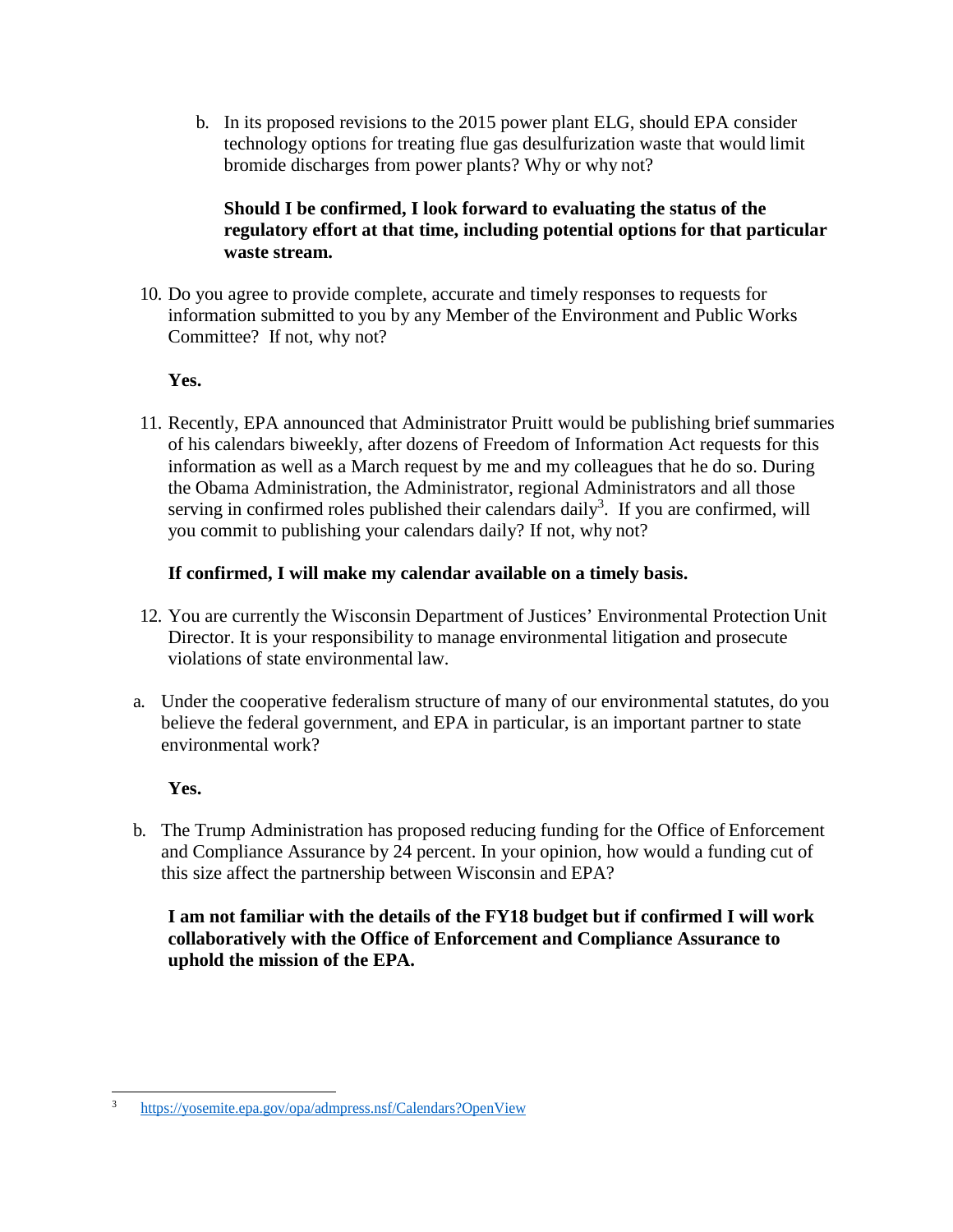c. If the Wisconsin Department of Justice's Environmental Protection Unit was cut by 24 percent, how would that affect the ability of your unit to perform its statutory responsibilities?

## **I am not in a position to comment on hypotheticals, and the issue is entirely dependent on a variety of factors.**

13. The Trump Administration has proposed eliminating the Great Lakes Restoration Initiative. This would cut \$300 million dollars in funding to states like Wisconsin for environmental restoration activities designed to improve the health of the Great Lakes. You have been nominated to head the Office of Water. Do you support the proposed elimination of EPA's Geographic Programs funding? What impact will this have on the Great Lakes? If this program is eliminated, how would you, if confirmed, accomplish your statutorily required objective to improve the health of the nation's waters, including the Great Lakes? In particular, how would the elimination of this program affect multistate and binational commitments and initiatives to deal with non-point source pollution issues and resulting algal blooms, as described in an October 3, 2017 New York Times article<sup>4</sup>? Do you support designation of the Western portions of Lake Erie as impaired and development of a TMDL to identify and reduce the loadings of nutrients, especially phosphorus, that contribute to the problem?

**If confirmed, I will work with Office of Water and regional staff to implement the budget Congress provides for the Great Lakes program as effectively and efficiently as possible. Should I be confirmed, I look forward to working with our state partners to holistically address the ongoing challenge of nutrient loading in Lake Erie.**

<sup>4</sup> https://www.nytimes.com/interactive/2017/10/03/science/earth/lake-erie.html?smid=tw-share&r=0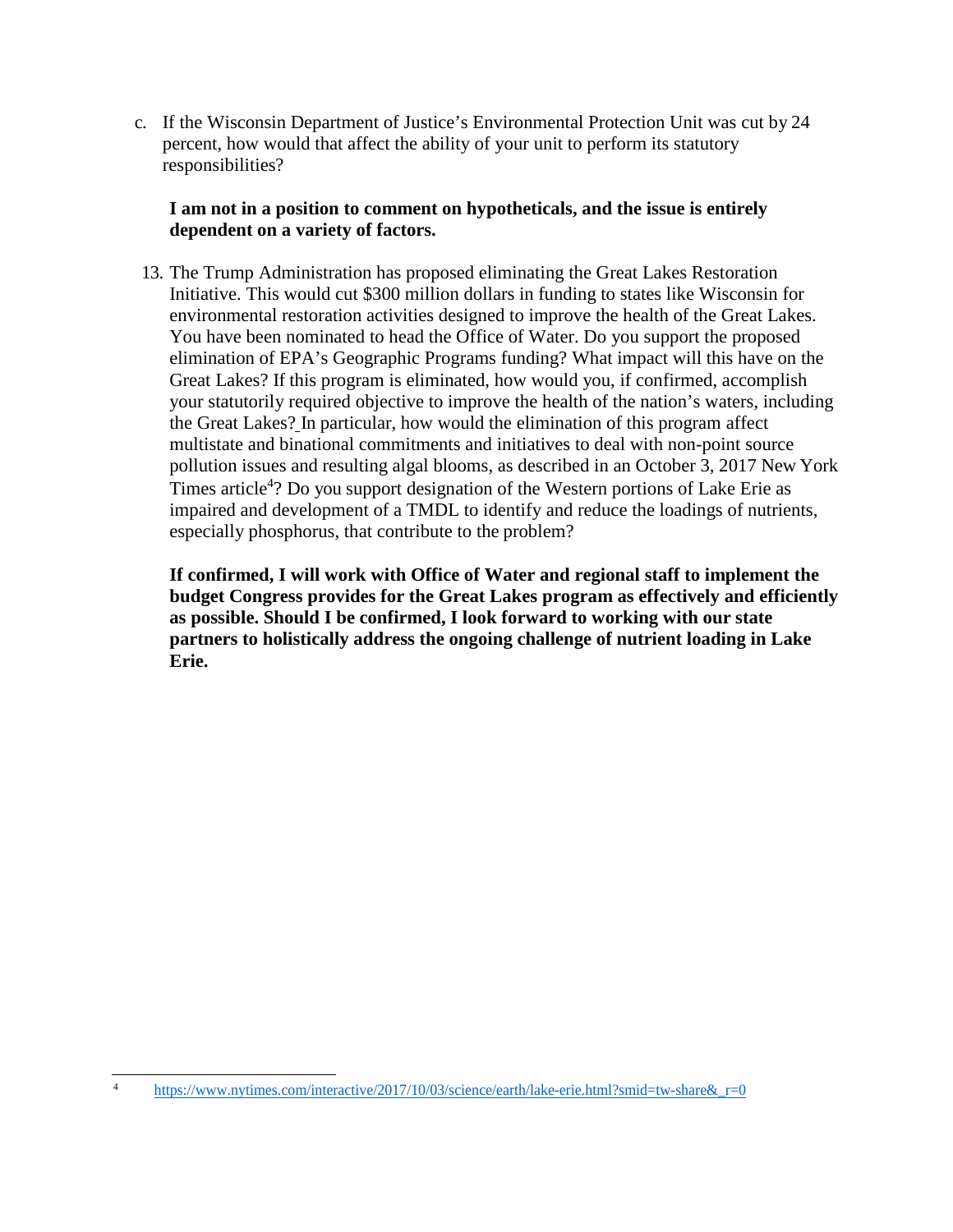## <span id="page-41-0"></span>**WILLIAM WEHRUM**

#### **Ranking Member Carper:**

- 1. For decades, both Republican and Democratic administrations alike have had written policies limiting White House contacts with agencies that have investigatory and enforcement responsibilities. These policies have recognized that even a simple phone call from the White House to an agency inquiring about or flagging a specific matter can upset the evenhanded application of the law. I recently learned that Devon Energy, a strong political supporter of Administrator Pruitt's, informed the EPA just 5 days after Mr. Pruitt was sworn in as Administrator that it was no longer willing to install air pollution technology or pay a high penalty to EPA for its illegal air emissions of cancer-causing benzene and other chemicals. We also know that Trump family casinos, hotels and golf courses have been the subject of EPA enforcement actions for violations of the Clean Air Act and Clean Water Act.
	- a. Do you agree that it is essential that in making decisions, EPA's OAR must be shielded from political influence and spared even the appearance of being subject to political influence or considerations?

#### **If confirmed, I commit to work with Administrator Pruitt and his team to ensure strict compliance with all legal and ethical obligations.**

b. Will you commit to restricting communications between OAR and the White House staff regarding specific matters under the authority of OAR?

## **If confirmed, I commit to work with Administrator Pruitt and his team to ensure strict compliance with all legal and ethical obligations.**

c. Will you commit to ensuring the staff of OAR is familiar with those restrictions?

**If confirmed, I commit to work with Administrator Pruitt and his team to ensure strict compliance with all legal and ethical obligations.**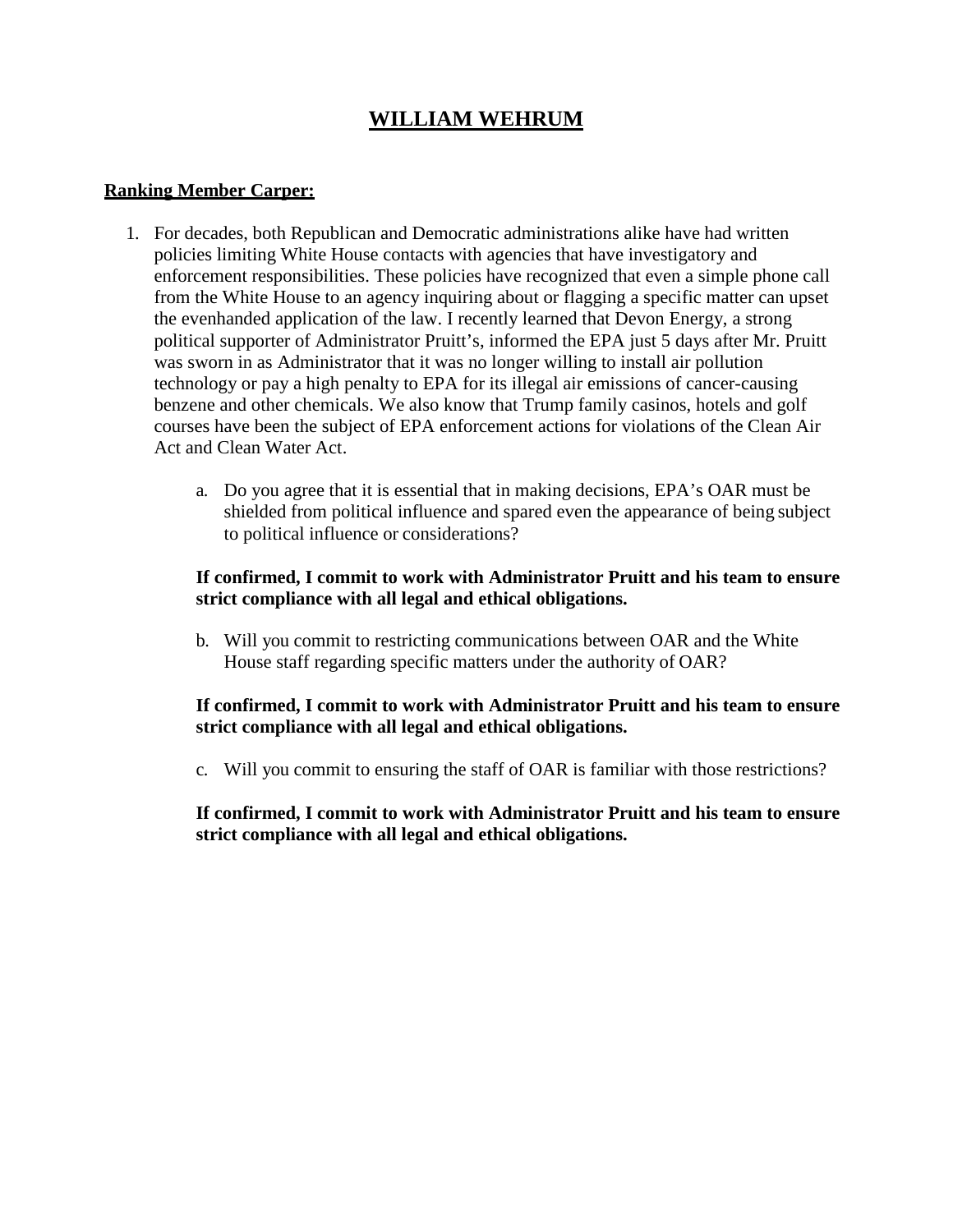d. Will you commit to advising this Committee within one week if any inappropriate communications from White House staff to OAR staff, including you, occur?

#### **If confirmed, I commit to work with Administrator Pruitt and his team to ensure strict compliance with all legal and ethical obligations.**

2. Recently, EPA conducted "anti-leaking" training for its employees<sup>1</sup>. According to EPA sources, the briefing stated that "Prohibitions we will discuss do not refer to "Whistleblowing". Agency employees have the right to make lawful disclosures to anyone, including, for example, management officials, the Inspector General, and/or the Office of Special Counsel. Employees may make disclosures to the EPA Office of the Inspector General through the EPA OIG Hotline at 888-546-8740." This presentation evidently failed to note the rights of federal employees have to make disclosures to Congress.

5 U.S.C. § 7211, provides that: The right of employees, individually or collectively, to petition Congress or a Member of Congress or to furnish information to either House of Congress, or to a committee or Member thereof, may not be interfered with or denied. Pursuant to 5 U.S.C. § 2302(b)(8), it is a violation of federal law to retaliate against whistleblowers. That law states: Any employee who has authority to take, direct others to take, recommend, or approve any personnel action, shall not, with respect to such authority ... take or fail to take, or threaten to take or fail to take, a personnel action with respect to any employee or applicant for employment because of. ... (A) any disclosure of information by an employee or applicant which the employee or applicant reasonably believes evidences- (i) a violation of any law, rule, or regulation, or (ii) gross mismanagement, a gross waste of funds, an abuse of authority, or a substantial and specific danger to public health or safety, any disclosure to the Special Counsel, or to the Inspector General of an agency or another employee designated by the head of the agency to receive such disclosures, of information which the employee or applicant reasonably believes evidences a violation of any law, rule, or regulation... " In addition, pursuant to 18 U.S.C. § 1505, it is against federal law to interfere with a Congressional inquiry: Whoever corruptly, or by threats or force, or by any threatening letter or communication influences, obstructs, or impedes or endeavors to influence, obstruct, or impede the due and proper administration of the law under which any pending proceeding is being had before any department or agency of the United States, or the due and proper exercise of the power of inquiry under which any inquiry or investigation is being had by either House, or any committee of either House or any joint committee of theCongress.

- a. If you are confirmed, will you commit to protect the rights of all career employees in OAR to make lawful disclosures, including their right to speak with Congress?
- b. Will you commit to communicate employees' whistleblower rights via email to all OAR employees within a week of being sworn in?

## **If confirmed, I will work closely with EPA Office of Administration and**

<sup>&</sup>lt;sup>1</sup> https[://www.washingtonpost.com/politics/whitehouse/federal-employees-are-ordered-to-attend-anti-leaking](http://www.washingtonpost.com/politics/whitehouse/federal-employees-are-ordered-to-attend-anti-leaking-)classes/2017/09/21/032b40d6-9edd-11e7-b2a7-bc70b6f98089\_story.html?utm\_term=.e2bfc5e54d95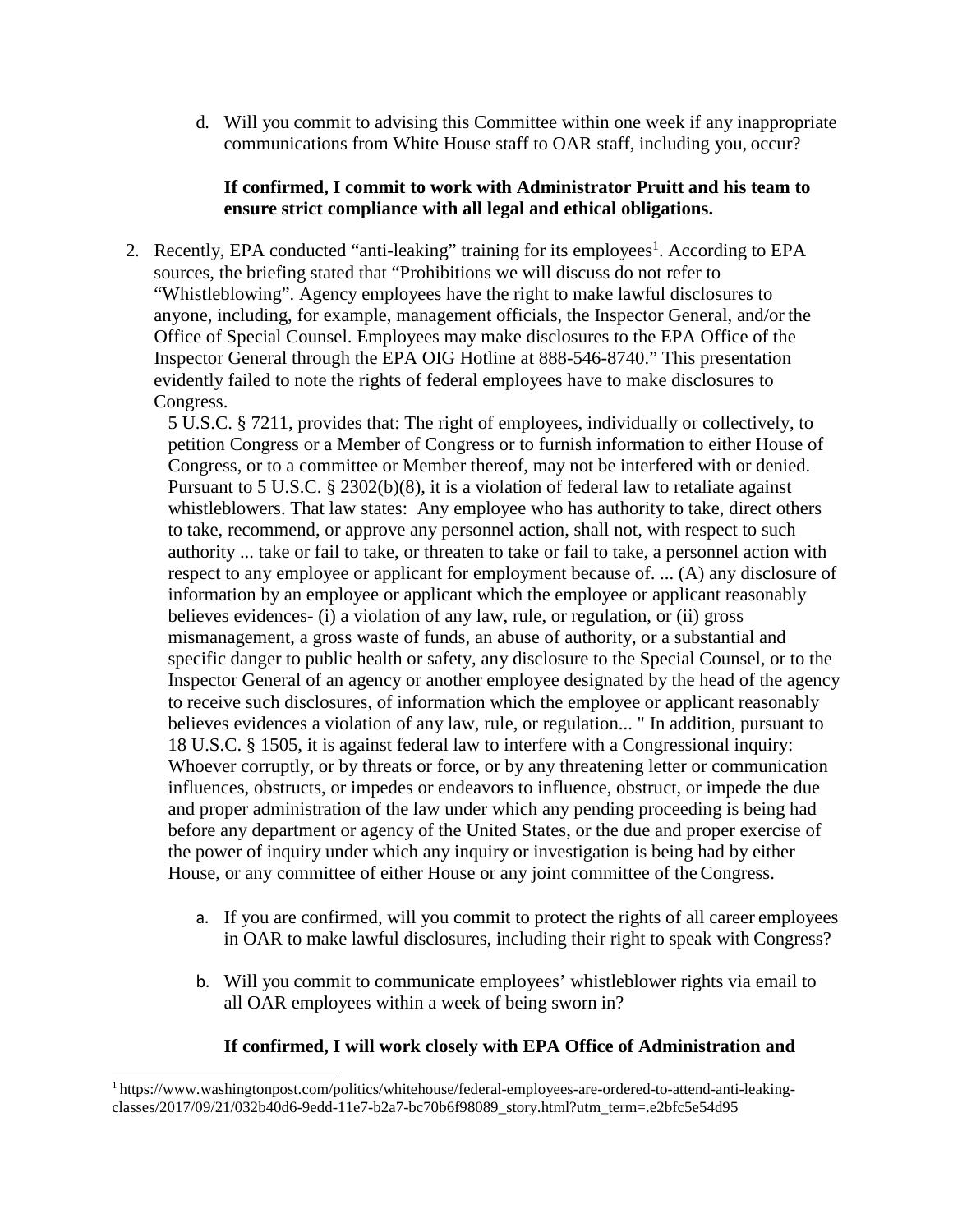### **Resources Management to ensure all OAR employees continue to apprised of their rights as federal employees.**

- 3. In the wake of Hurricane Irma, at least 11 deaths and numerous injuries have been reported in Florida due to accidental carbon monoxide poisoning from gasoline-powered portable generators.2 One additional death has also been reported in North Carolina, along with other injuries throughout the Southeastern United States.<sup>3</sup> Many of these deaths and injuries could have been prevented had stronger safety standards been in place for portable gasoline generators. In November 2016, the U.S. Consumer Product Safety Commission (CPSC), following years of work on the issue, voted to issue a Notice of Proposed Rulemaking (NPRM) to implement a mandatory safety standard for portable generators.<sup>4</sup> Since then, Administrator Pruitt and Acting CPSC Chairman Buerkle have separately opined that section 213 of the Clean Air Act precludes CPSC action.
	- a. Section 213 of the Clean Air Act is intended to regulate emissions from non-road engines or vehicles when the EPA determines that such emissions "are significant contributors to ozone or carbon monoxide concentrations in more than 1 area which has failed to attain the national ambient air quality standards for ozone or carbon monoxide." In your opinion, would the occasional indoor use of portable generators following a power outage be likely to be a significant contributor to ambient carbon monoxide concentrations in more than 1 area that has failed to attain the national ambient air quality standards for carbon monoxide? Why or why not?
	- b. There are currently no areas in the United States that have failed to attain the national ambient air quality standards for carbon monoxide, and this has been the case since 2010<sup>5</sup>. As a matter of law, could section 213 of the Clean Air Act be used to regulate carbon monoxide emissions due to the indoor use of portable generators if there are no areas in the United States that fail to attain the national ambient air quality standards for carbon monoxide? Why or why not?

## **I do not have experience with interpreting or applying CAA § 213 to these circumstances. If confirmed, I will work with Administrator Pruitt as needed to properly implement this section of the Act.**

4. Your public financial disclosure material lists, among others, several clients such as the American Petroleum Institute and others that are trade or other associations that consist of individual member companies. For each such association or organization listed on your financial disclosure form, please provide a complete list of the individual companies and other entities that comprise its members.

[<sup>2</sup> http://www.miamiherald.com/news/weather/hurricane/article174097351.html](http://www.miamiherald.com/news/weather/hurricane/article174097351.html) [http://www.sun](http://www.sun-sentinel.com/news/weather/hurricane/sfl-carbon-monoxide-deaths-20170914-story.html)[sentinel.com/news/weather/hurricane/sfl-carbon-monoxide-deaths-20170914-story.html](http://www.sun-sentinel.com/news/weather/hurricane/sfl-carbon-monoxide-deaths-20170914-story.html)

 $\frac{3 \text{ http://www.charlotteobserver.com/news/article}173612361.html}{\text{https://www.federalreoister.gov/documents/2016/11/21/2016}}$ 4 <https://www.federalregister.gov/documents/2016/11/21/2016-26962/safety-standard-for-portable-generators>

[<sup>5</sup> https://www.epa.gov/green-book/green-book-carbon-monoxide-1971-area-information](https://www.epa.gov/green-book/green-book-carbon-monoxide-1971-area-information)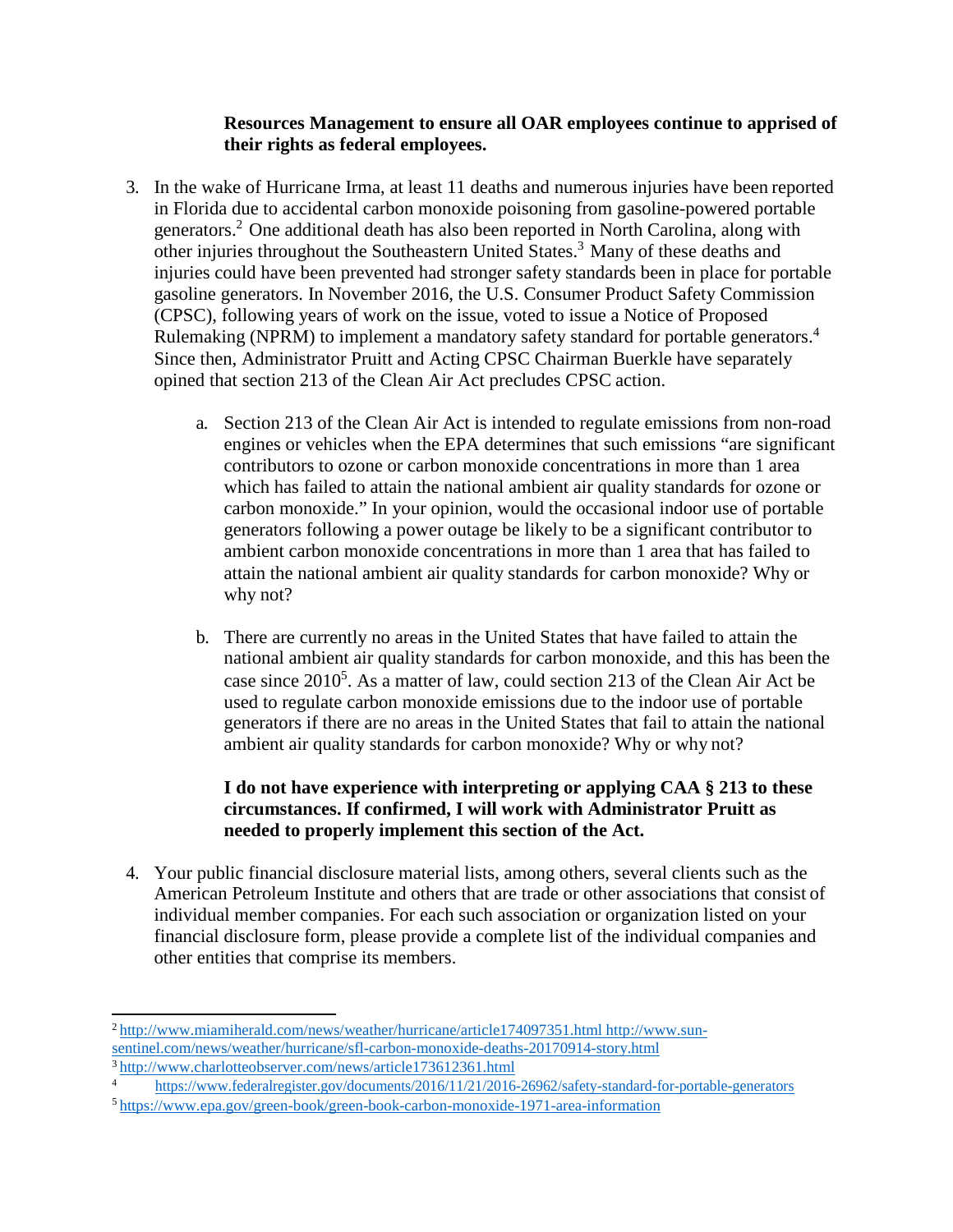#### **The trade associations listed in my financial disclosure are my clients and not their individual members. As such, I do not have current member lists for my trade association clients.**

5. In addition to employees or representatives of the trade associations or organizations listed as your clients, have you met or otherwise communicated with employees or representatives of the companies that are members of the associations or organizations as part of your work for the client itself? If so, which ones?

### **The trade associations listed in my financial disclosure are my clients and not their individual members. I routinely meet with member companies, but do not keep comprehensive records of such contacts.**

- 6.Your ethics agreement states that you "will not participate personally and substantially in any particular matter involving specific parties in which I know a former client of mine is a party or represents a party for a period of one year after I last provided service to that client, unless I am first authorized to participate, pursuant to 5 C.F.R. 2635.502(d)."
	- a. Please provide a list of all such particular matters involving specific parties that you will either need to recuse yourself from or seek authorization to participate in. For each such particular matter, please also indicate whether you plan to seek authorization to participate.
	- b. If that list does not include particular matters involving the list of individual companies and other entities described in question 4, why not?
	- c. 5 C.F.R 2635.502(a) states that

"where an employee knows that a particular matter involving specific parties is likely to have a direct and predictable effect on the financial interest of a member of his household, or knows that a person with whom he has a covered relationship is or represents a party to such matter, and where the employee determines that the circumstances would cause a reasonable person with knowledge of the relevant facts to question his impartiality in the matter, the employee should not participate in the matter unless he has informed the agency designee of the appearance problem and received authorization from the agency designee in accordance with paragraph (d) of this section."

Do you agree that your representation of numerous industry clients in litigation to repeal or weaken EPA regulations would cause a reasonable person with knowledge of the relevant facts to question your impartiality if you are confirmed and continue to participate either in the litigation or in an administrative action designed to accomplish the identical outcome – repeal or weakening of an EPA regulation – that the litigation sought to accomplish? Why or why not?

#### **Attachment A is a list of particular matters involving specific parties to**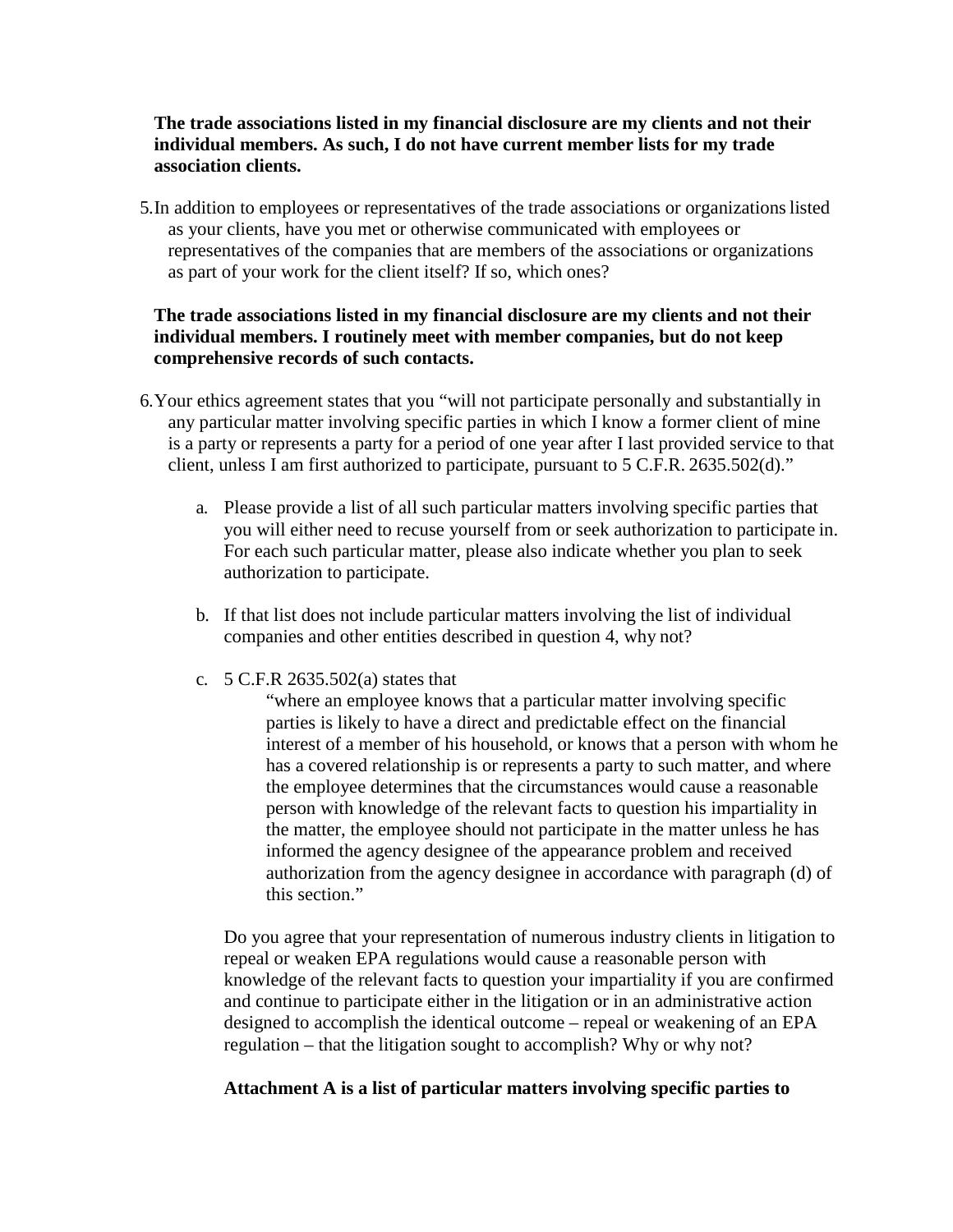#### **which I believe my ethics agreement will apply. If confirmed, I will work closely with EPA ethics officials to understand and strictly comply with my ethical obligations.**

7.Do you intend to participate in non-public meetings with your former clients or their member companies (as applicable) if you are confirmed, even if the meetings are about the repeal or weakening of the very same EPA regulations you sought, on behalf of those clients, to repeal or weaken through litigation? If so, please explain why this would not cause a reasonable person with knowledge of the relevant facts to question your impartiality in the matter at hand.

## **If confirmed, I will work closely with EPA ethics officials to understand and strictly comply with my ethical obligations.**

8.Your Ethics Agreement also states that you will either recuse yourself from or seek authorization to participate in "any particular matter involving specific parties in which I know the law firm [Hunton & Williams] is a party or represents a party." Please provide a list of all the EPA-related particular matters involving specific parties in which Hunton & Williams is a party or represents a party, and indicate whether you plan to seek authorization to participate in each such matter.

**I do not have a list of all particular matters involving specific parties in which Hunton & Williams is a party or represents a party. If confirmed, I intend to ascertain Hunton's involvement on a case-by-case basis before becoming involved in any particular matter involving specific parties.**

- 9.On February 28, 2017, President Trump directed EPA and the Army Corps to review and possibly rescind or repeal the Clean Water Rule in Executive Order 13776. EPA recently ended the public comment process on the first step of a two-step process to repeal the rule and replace it with a rule that will protect far fewer sources of drinking water. Individuals with first-hand knowledge of the process EPA utilized to prepare its have informed my staff that:
	- a) When EPA first submitted the proposed repeal rule to OMB, the draft stated that the agency would undertake a new cost-benefit analysis as part of the second step of its process.
	- b) OMB interpreted EPA's first proposal to mean that the rule's repeal would not avoid any costs to industry or have any economic impact at all. EPA's political staff then directed the career staff to undertake a new economic analysis. In response to this direction from OMB, EPA career staff reportedly changed the table included in the 2015 rule to a) reflect 2016 dollars instead of 2014 dollars, b) convert "annual costs incurred" under the Clean Water Rule to "annual costs avoided" due to its repeal and c) convert "annual benefits gained" under the Clean Water Rule to "annual benefits forgone" due to its repeal. This new table was sent to OMB on June 8, 2017.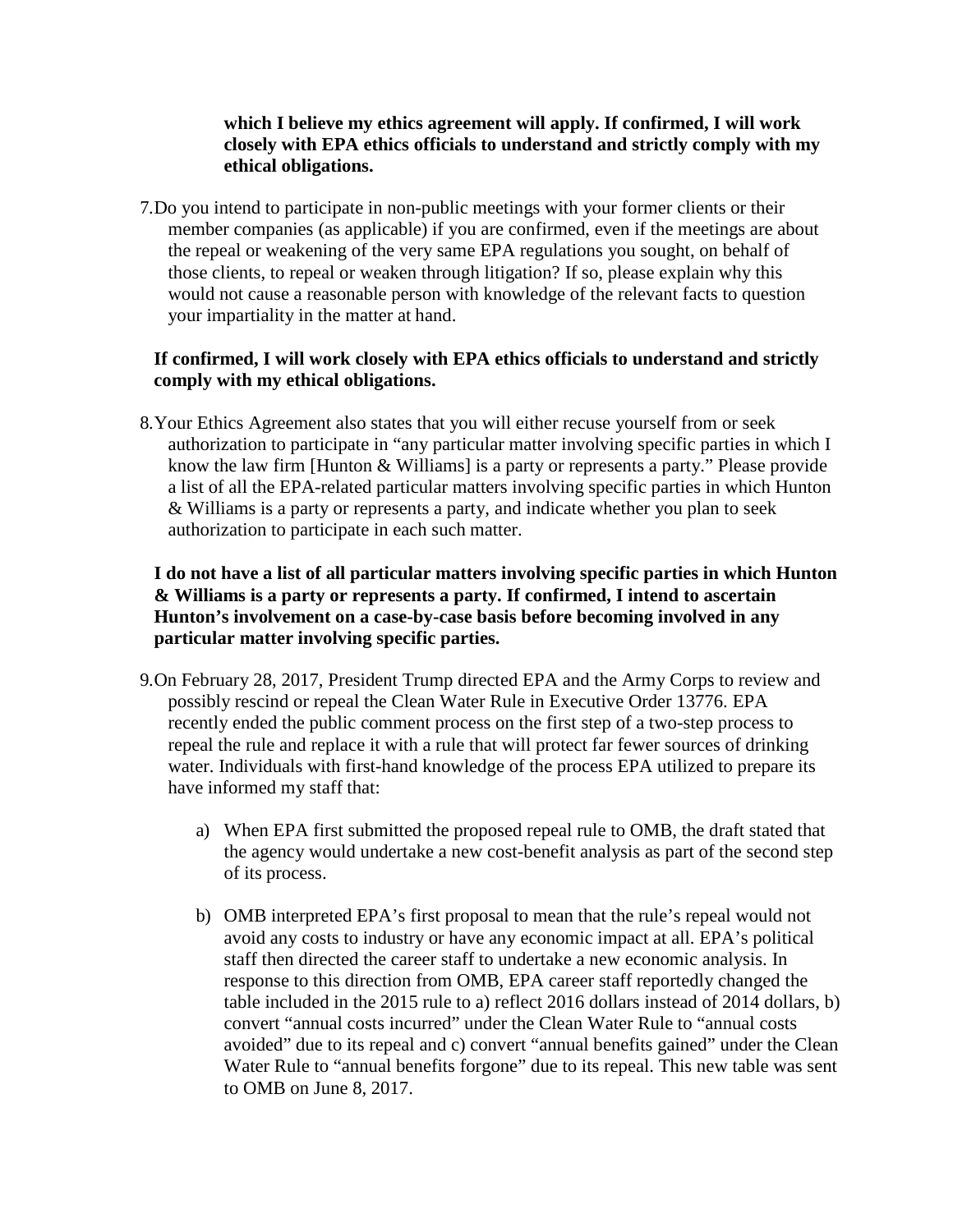c) OMB correctly concluded from EPA's June 8 submittal that repealing the rule would cost more in lost benefits than it would save industry in compliance costs. On June 13, 2017, presumably to avoid such an admission on the part of EPA, EPA career staff were verbally directed by political staff to solve this 'problem' by simply deleting the majority of the benefits of the rule from the table and resubmitting it to OMB, which they did<sup>6</sup>.

The direction that was reportedly provided to the EPA career staff to make the various revisions to what was submitted to OMB was verbal, not written. If you are confirmed, do you commit to ensure that career staff in OAR will receive appropriately documented, rather than verbal, direction from political officials before they take action? If not, why not?

#### **If confirmed, I will work closely with EPA ethics officials to understand and strictly comply with my ethical obligations.**

- 10. As Attorney General of Oklahoma, Administrator Pruitt copied and pasted materials sent to him by industry onto his own letterhead and sent them to EPA. Similarly, when you last served in EPA's air office, language drafted by your old law firm found its way into an EPA mercury regulation that you helped write. You also repeatedly prevented EPA employees from verifying the public health benefits of reducing mercury exposure.
	- a. If confirmed, do you commit that you will not allow industry to exert an undue influence on any of the regulatory and policy efforts you will be charged with leading? If not, why not?
	- b. Do you commit not to censor or exclude the dedicated and knowledgeable career EPA staff? If not, why not?

## **If confirmed, I will work closely with EPA ethics officials to understand and strictly comply with my ethical obligations.**

11. Do you agree to provide complete, accurate and timely responses to requests for information submitted to you by any Member of the Environment and Public Works Committee? If not, why not?

**Administrator Pruitt has made responsiveness to Congress an important priority. The 2800 pages of EPA responses provided to Members of the Environment and Public Works Committee on display at the nomination hearing is a testament to this commitment. Accordingly, I will continue to be a part of EPA's transparent and responsive culture.**

[https://www.epa.gov/sites/production/files/2017-06/documents/economic\\_analysis\\_proposed\\_step1\\_rule.pdf](https://www.epa.gov/sites/production/files/2017-06/documents/economic_analysis_proposed_step1_rule.pdf) See Table 1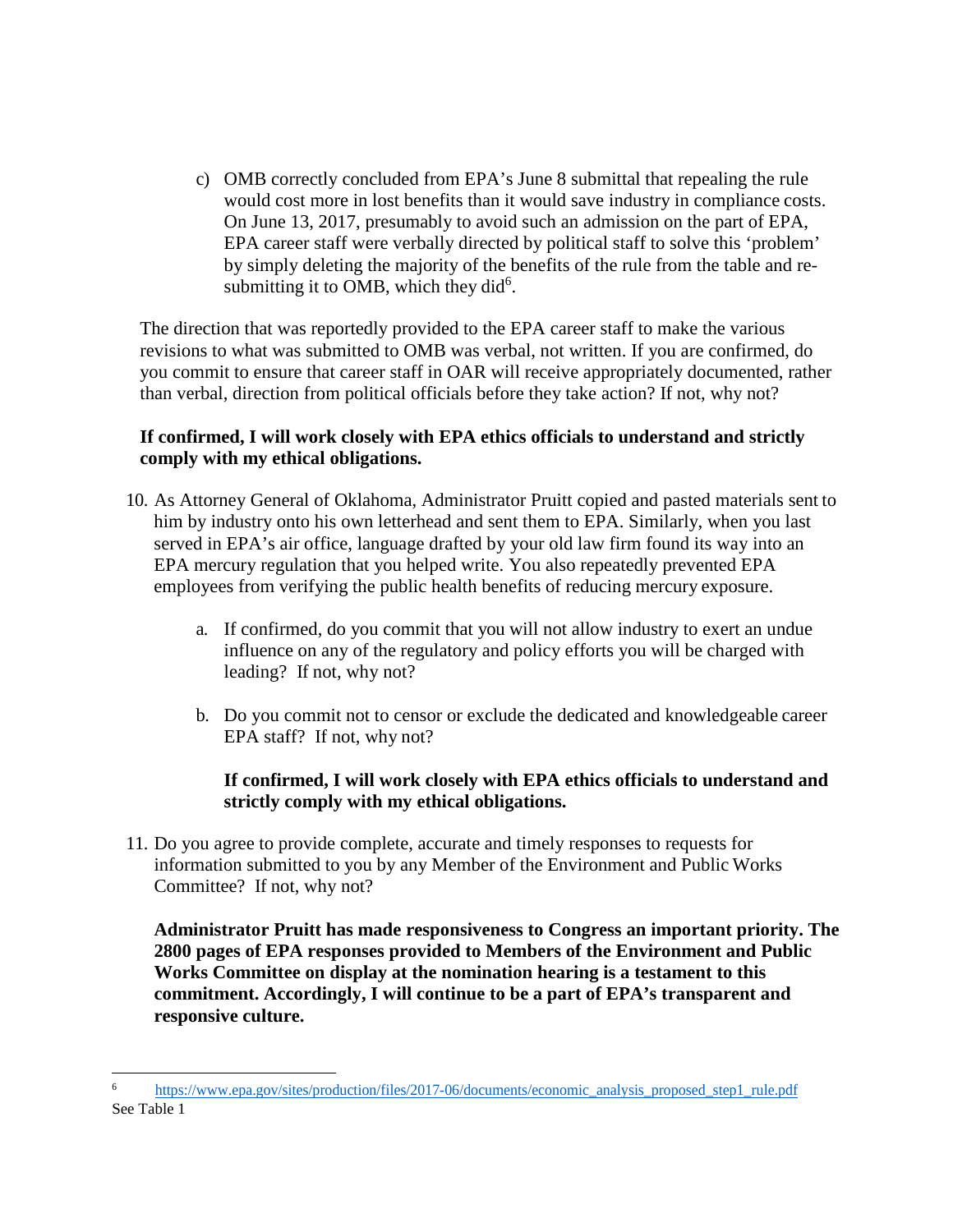12. Recently, EPA announced that Administrator Pruitt would be publishing brief summaries of his calendars biweekly, after dozens of Freedom of Information Act requests for this information as well as a March request by me and my colleagues that he do so. During the Obama Administration, the Administrator, regional Administrators and all those serving in confirmed roles published their calendars daily<sup>7</sup>. If you are confirmed, will you commit to publishing your calendars daily? If not, why not?

## **If confirmed, I will make my calendar available on a timely basis.**

- 13. In 2006, when you were last nominated to lead the Office of Air and Radiation (OAR), the then-Bush Administration requested for FY 2007 \$1.33 billion (adjusting to 2017 dollars) for State and Tribal Assistance Grants, of which \$250 million (in 2017 dollars) was for Air and Radiation programs. Earlier this year, the Trump Administration requested for FY 2018 \$597 million, of which \$168 million was for Air and Radiation programs. This is more than 50% less for the STAG program in general, and almost 1/3 less for Categorical Grants for OAR programs.
	- a. Did you support the request for FY 2007, and do you support the request for FY 2018? Why, or why not?
	- b. If you support both the requested levels in FY 2007 and FY 2018, why do you believe that a 1/3 cut to the funding levels in FY 2018 from FY 2017 levels is appropriate?

## **If confirmed, I will manage OAR's programs within the authorities and budget provided by Congress, including STAG grants.**

14. How many legal cases have you filed, or joined others in filing against the EPA, since leaving the agency? Please provide a full list with the outcome of each case, including those cases in which the court disagreed with your argument, agreed with your argument, and those in which the court refused to hear the matter.

**I believe that I have been involved in five cases against EPA that have been decided: (1) a challenge to EPA's E15 waiver (dismissed on standing); (2) a challenge to EPA's misfueling mitigation rule (dismissed on standing); (3) a challenge to EPA's most recent PM2.5 NAAQS (petition denied); (4) a challenge to the Wise Co., TX nonattainment area designation for the 2008 ozone NAAQS (petition denied); and (5) a challenge to CSAPR (mixed result). I continue to search my files and will update this answer if I find more cases. In addition, Attachment 1 is a table listing all of my pending cases against EPA.**

15. You've represented industry in at least thirty-one cases against the EPA since you left the agency. Can you name one Clean Air Act regulation that was promulgated by the Obama Administration – not a voluntary or grant program – that you dosupport and why? If you support more than one, please name these as well.

[<sup>7</sup> https://yosemite.epa.gov/opa/admpress.nsf/Calendars?OpenView](https://yosemite.epa.gov/opa/admpress.nsf/Calendars?OpenView)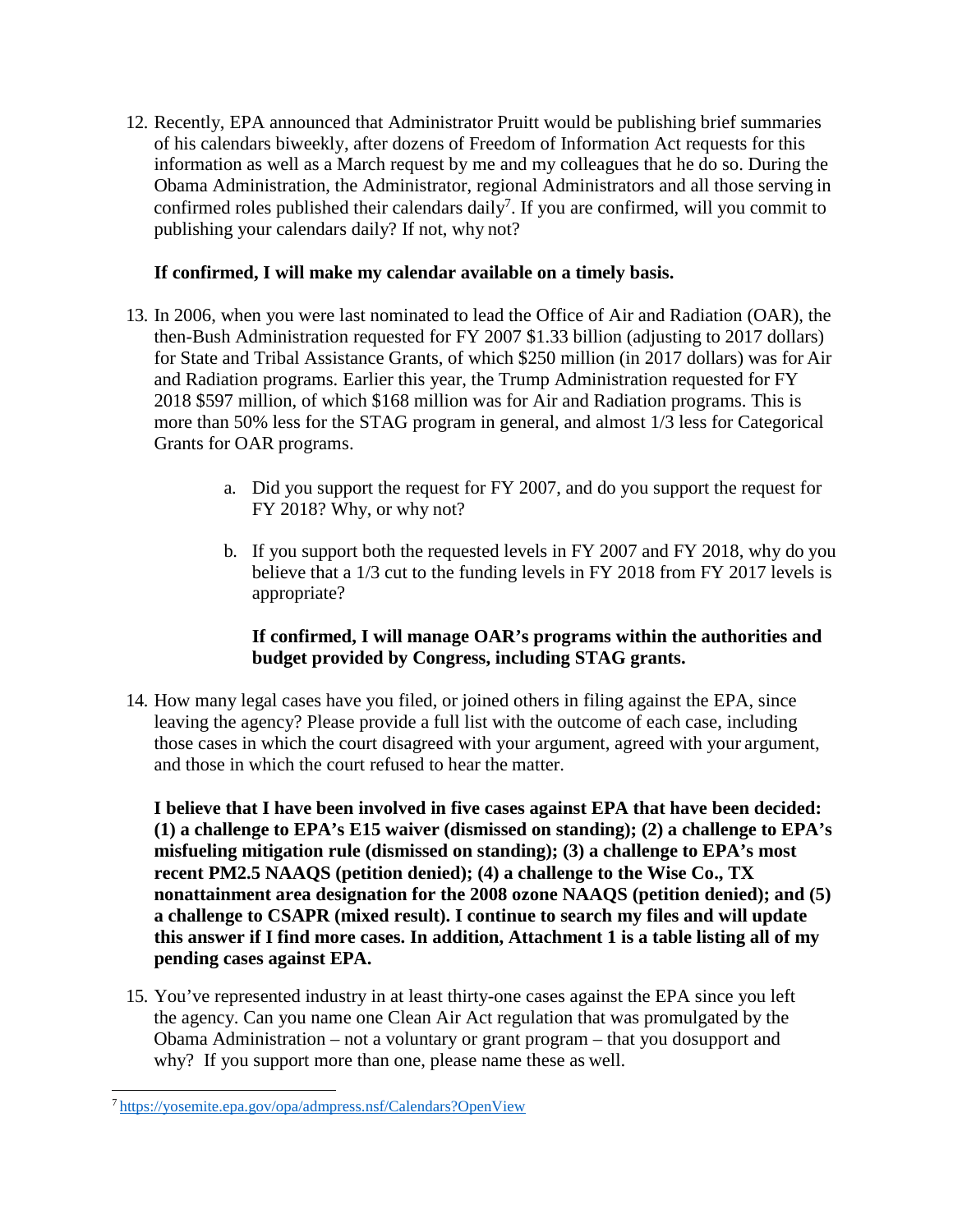## **I represent clients in private practice. It is my legal ethical duty to zealously represent their interests.**

16. Delaware is already seeing the adverse effects of climate change with sea level rise, ocean acidification, and stronger storms. While all states will be harmed by climate change, the adverse effects will varyby state and region. Would you comment on why it is imperative that we have national standards to reduce carbon pollution? If you do not believe it is imperative, why not?

## **If confirmed, my primary responsibility will be to faithfully implement the Clean Air Act, including authorities and restrictions applicable to greenhouse gases.**

- 17. In a *per curiam* opinion, the U.S. Circuit Court of Appeals for the District of Columbia affirmed the Endangerment Finding and the U.S. Supreme Court declined to issue a writ of certiorari on the D.C. Circuit's decision. The Endangerment Finding set in motion EPA's legal obligations to set greenhouse gas emissions standards for mobile and stationary sources, including those established by the Clean Power Plan in August 2015.<sup>8</sup> During an exchange with Senator Gillibrand during Administrator Pruitt's confirmation hearing before the Environment and Public Works Committee, he stated, "I believe that the EPA, because of the Mass v. EPA case and the endangerment finding, has obligations to address the CO2 [carbon dioxide] issue."
	- a. Do you agree with Administrator Pruitt's statement?
	- b. If the Clean Power Plan is withdrawn, and if confirmed, how will you lead the agency to fulfill its legal obligations to address climate change?

## **I agree with Administrator Pruitt. If confirmed, my primary responsibility will be to faithfully implement the Clean Air Act, including authorities and restrictions applicable to greenhouse gases.**

18. EPA policy prohibits the use of non-EPA e-mail accounts and instructs employees to: "not use any outside e-mail system to conduct official Agency business. If, during an emergency, you use a non-EPA e-mail system, you are responsible for ensuring that any e-mail records and attachments are saved in your office's recordkeeping system." When last at the EPA, did you ever use personal email to conduct official EPA business? Did you ever use an email alias to conduct official EPA business when you last served at the agency? Do you commit that if confirmed, you will not use an email alias or use personal email addresses to conduct EPA business?

## **I do not recall using personal e-mail to conduct official business when last at EPA. I did not use an e-mail alias to conduct official business when last at EPA. If**

<sup>8</sup> <https://www.epa.gov/climatechange/us-court-appeals-dc-circuit-upholds-epas-action-reduce-greenhouse-gases-under-clean>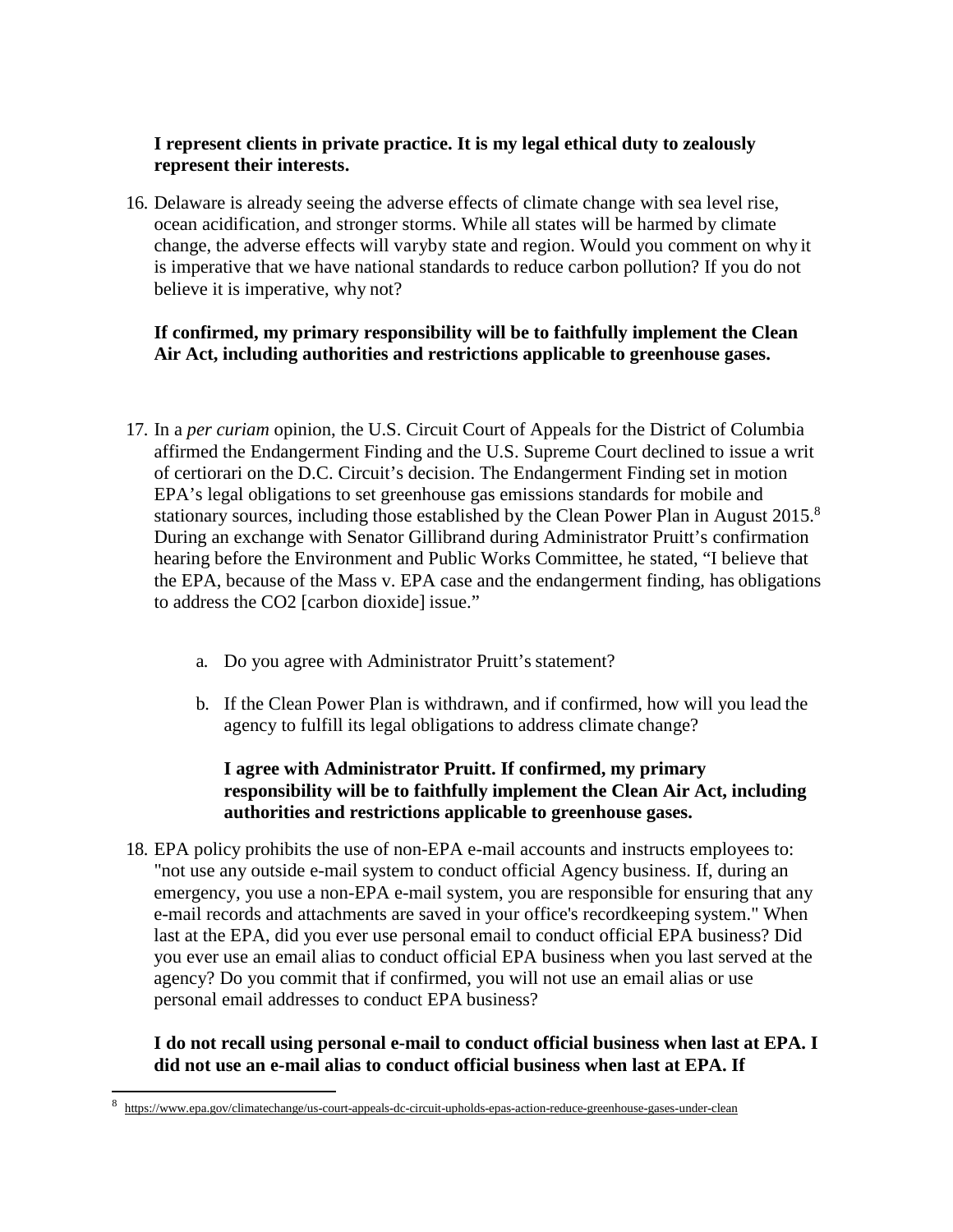### **confirmed, I intend to use my EPA e-mail account to conduct official business.**

19. Clean car standards save consumers money at the pump and help reduce oil imports. Automakers are complying with vehicle standards ahead of schedule. If confirmed, will you commit to support, defend and enforce EPA's current programs to address greenhouse gas emissions fromvehicles?

## **If confirmed, my primary responsibility will be to faithfully implement the Clean Air Act, including authorities and restrictions applicable to greenhouse gases.**

20. For the most part, patients and their families only participate in scientific trials and studies once they know their privacy - and any resulting health-related information - will remain confidential and secure. If confirmed, do you commit to respecting confidentiality agreements that exist between researchers and their subjects? Will you protect the health information of the thousands of people that have participated in health studies in the past?

#### **If confirmed, I will comply with appropriate standards to continue the protection of sensitive or confidential information.**

- 21. In December 2007, President Bush's EPA proposed to declare greenhouse gases as a danger to public welfare through a draft Endangerment Finding, stating, "The Administrator proposes to find that the air pollution of elevated levels of greenhouse gas (GHG) concentrations may reasonably be anticipated to endanger public welfare…Carbon dioxide is the most important GHG (greenhouse gas) directly emitted by human activities, and is the most significant driver of climate change."<sup>9</sup>
	- a. Do you agree with these statements, if not, why not?
	- b. Did you participate in drafting the proposed Bush Endangerment Finding document in any way? If so, how?

### **I believe that the climate is changing and that anthropogenic emissions contribute to the change. I did not participate in drafting the proposed Bush Endangerment Finding document.**

22. When you last served in the EPA OAR office, did the EPA ever propose to disapprove state mercury emissions control programs that were stronger than the Clean Air Mercury? If so, please provide how many times this happened and what your role was in these actions. Please also provide how this fits in Administrator Pruitt's views of "cooperative federalism."

## **I do not recall that EPA proposed to disapprove any state program proposed**

<sup>9</sup> [https://insideclimatenews.org/sites/default/files/2007\\_Draft\\_Proposed\\_Endangerment\\_Finding.pdf](https://insideclimatenews.org/sites/default/files/2007_Draft_Proposed_Endangerment_Finding.pdf)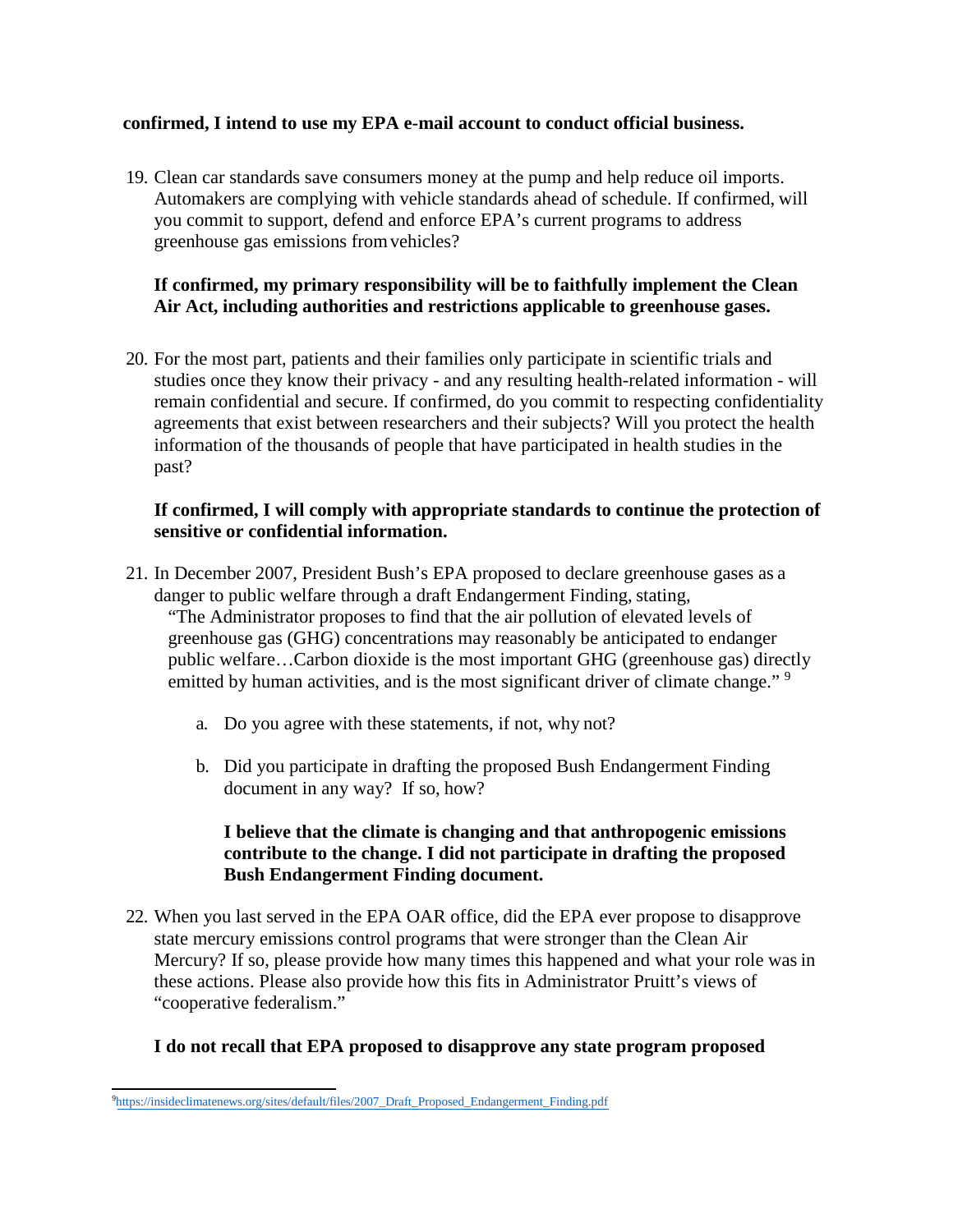#### **pursuant to the Clean Air Mercury Rule.**

23. The Rule of Law Defense Fund is an affiliate of the Republican Attorneys General Association. Have you ever contributed any money or time to the Rule of Law Defense Fund?

**No.**

24. Have you ever contributed any money or time to two election fundraising groups, Oklahoma Strong PAC and Liberty 2.0 PAC?

#### **No.**

25. How many legal cases have you filed, or joined others in filing, that involved the Renewable Fuel Standard, biofuels or biodiesel since leaving the EPA? Please provide a summary of your argument and the outcome of each case, including those cases in which the court disagreed with your argument.

#### **I was counsel of record on three cases related to the RFS (principal clients are included in parentheses): (1) a challenge to EPA's E15 waiver (API and the Grocery Manufacturers Association); (2) a challenge to EPA's misfueling mitigation rule (API); and (3) a challenge to Minnesota's B10 mandate (API, the Auto Alliance, the American Fuel and Petrochemical Manufacturers).**

26. Have you ever argued in court, or been part of a legal argument, that the Renewable Fuel Standard, as being implemented by the EPA, will lead to an increase in the overall demand for corn, which will lead to an increase in the price of corn? If so, please cite the case and the data used for the argument.

#### **I am not authorized by my clients to discuss relevant cases.**

27. In your 2005 EPW confirmation hearing, you answered a question, with the following, "I was barred for 1 year starting September 29, 2001, from participating in the particular matters listed in Attachment A of the memorandum and from taking official action on any particular matter in which my former clients, listed in Attachment B, were or represented a party to the matter. The ethics memorandum also addressed the general rulemakings on which I had represented various clients…With respect to the ethylene MACT rule and the semiconductor MACT rule, he [Kenneth J. Wernick, EPA's then Alternate Agency Ethics Official] concluded that it would be prudent for me not to handle these matters during my first year at EPA. Subsequent to that time, there was no bar to my participating as an EPA official in these rulemakings... In accordance with the ethics memorandum referenced above, I refrained for 1 year starting September 29, 2001, from participating in the particular matters identified by the memorandum and from taking official action with respect to any particular matter involving the entities listed in the memorandum. I also did not participate in the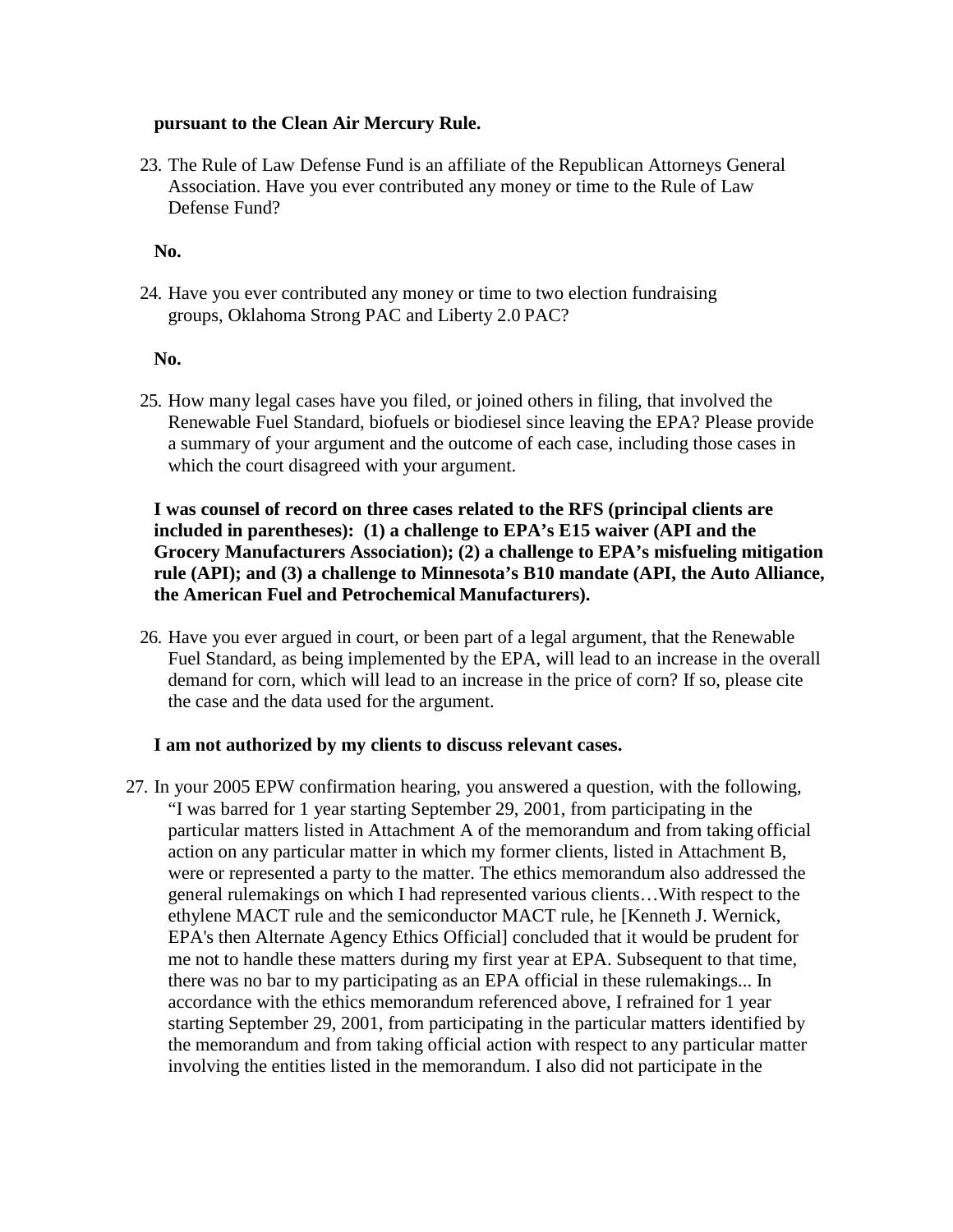ethylene and semiconductor MACT rules in my first year at EPA (https://www.gpo.gov/fdsys/pkg/CHRG-109shrg42275/pdf/CHRG-109shrg42275.pdf).

- a. Please provide a full list of the cases you filed, joined others in filing, or participated in some way related to the ethylene and semiconductor MACT rules prior to you joining the EPA in 2001. Please include any other work that you may have done while employed at Latham and Watkins – or any other organization – prior to coming to the EPA in 2001 that was related to the ethylene and semiconductor MACT rules.
- b. What led Kenneth J. Wernick, EPA's then Alternate Agency Ethics Official to conclude it wouldn't "be prudent" for you to handle the ethylene MACT rule and the semiconductor MACT rule during your first year at EPA?
- c. In 2001, what other issues and rulemakings did you have to recuse yourself for one year to meet the ethical standards set by the EPA?

**Prior to and upon joining EPA in 2001, I sought, obtained, and strictly followed advice from EPA's ethics officials as to my ethical obligations related to my prior work in private practice. My prior ethics agreement is a matter of public record.**

28. How many legal cases have you filed, or joined others in filing, since leaving the EPA that challenged rules the Obama EPA had to re-write because the courts said the original rules written by the Bush Administration were illegal?

## **To my knowledge, I have been involved in three cases challenging rules that EPA issued on remand from court decisions on Bush Administration air rules.**

- 29. On July 8, 2003, Jeff Holmstead, then-EPA Assistant Administrator for Air and Radiation provided the following remarks in his written testimony to the House Energy and Air Quality Subcommittee of the Energy and Commerce Committee, "Clear Skies would also reduce mercury emissions from power plants. EPA is required to regulate mercury because EPA determined that mercury emissions from power plants pose an otherwise unaddressed significant risk to health and the environment, and because control options to reduce this risk are available."<sup>11</sup> At the time Mr. Holmstead provided these remarks, you were serving as his chief counselor within the EPA OAR office.
	- a. Did you agree at the time with Mr. Holmstead's determination, if so why? If not, why not?
	- b. Did you ever provide legal counsel to Mr. Holmstead, or others within the EPA, that helped provided the legal basis for these remarks?
	- c. Do you agree with Mr. Holmstead's remarks today?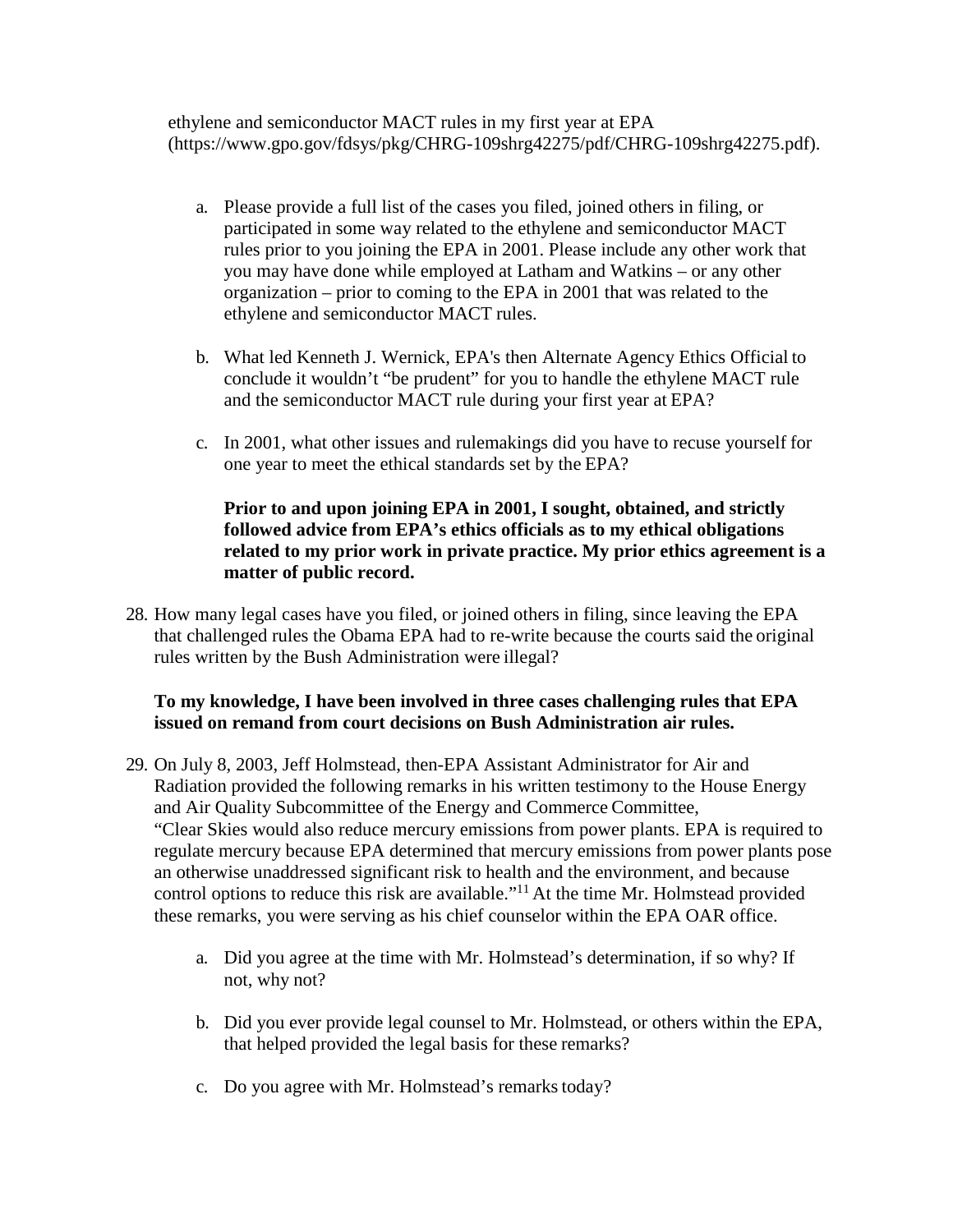**I believe Mr. Holmstead was referring to Administrator Browner's 1999 "appropriate and necessary" determination, which was still in effect at the time. That determination, as amended in the Mercury and Air Toxics Rule, was determined to be illegal by the US Supreme Court.**

- 30. On July 8, 2003, Jeff Holmstead, then-EPA Assistant Administrator for Air and Radiation provided the following remarks in his written testimony to the House Energy and Air Quality Subcommittee of the Energy and Commerce Committee: "Mercury, a potent toxin, can cause permanent damage to the brain and nervous system, particularly in developing fetuses when ingested in sufficient quantities. People are exposed to mercury mainly through eating fish contaminated with methylmercury… EPA estimates that 60% of the mercury falling on the U.S. is coming from current man-made sources. Power generation remains the largest man-made source of mercury emissions in the United States…Mercury that ends up in fish may originate as emissions to the air. Mercury emissions are later converted into methylmercury by bacteria. Methylmercury accumulates through the food chain: fish that eat other fish can accumulate high levels of methylmercury".<sup>12</sup> At the time Mr. Holmstead provided these remarks, you were serving as his chief counselor within the EPA OAR office.
	- a. Did you have any involvement in the drafting of these remarks? If so, what was your involvement?
	- b. Did you agree at the time with Mr. Holmstead's remarks, if so why? If not, why not?
	- c. Do you still agree with Mr. Holmstead's remarks today? If not, why not?

**I do not recall being involved in drafting Mr. Holmstead's remarks. I believe that, for the most part, mercury emissions from power plants are dispersed widely in the global atmosphere. I believe that global mercury emissions inventories have significantly changed since my prior time at EPA. Therefore, I cannot speak to his comments related to domestic and global emissions inventories. I believe his comments about the movement and transformation of mercury in the environment are correct.**

31. In the *White Stallion Energy Center v. EPA, February 2012,* industry argued, "the record does not support EPA's findings that mercury, non-mercury HAP metals, and acid gas HAPs [hazardous air pollutants] pose public health hazards."13 Do you agree with this statement? Did you have any involvement with this case, if so, please explain.

**I believe that comments were submitted to the record in this rulemaking demonstrating significant flaws in EPA's exposure and risk assessment. I was not counsel of record in this case.**

<sup>12</sup> [https://archive.epa.gov/ocir/hearings/testimony/108\\_2003\\_2004/web/pdf/2003\\_0708\\_jh.pdf](https://archive.epa.gov/ocir/hearings/testimony/108_2003_2004/web/pdf/2003_0708_jh.pdf) <sup>13</sup>

<https://www.cadc.uscourts.gov/internet/opinions.nsf/284AC47088C07D0985257CBB004F0795/%24file/12-1100-1488346.pdf>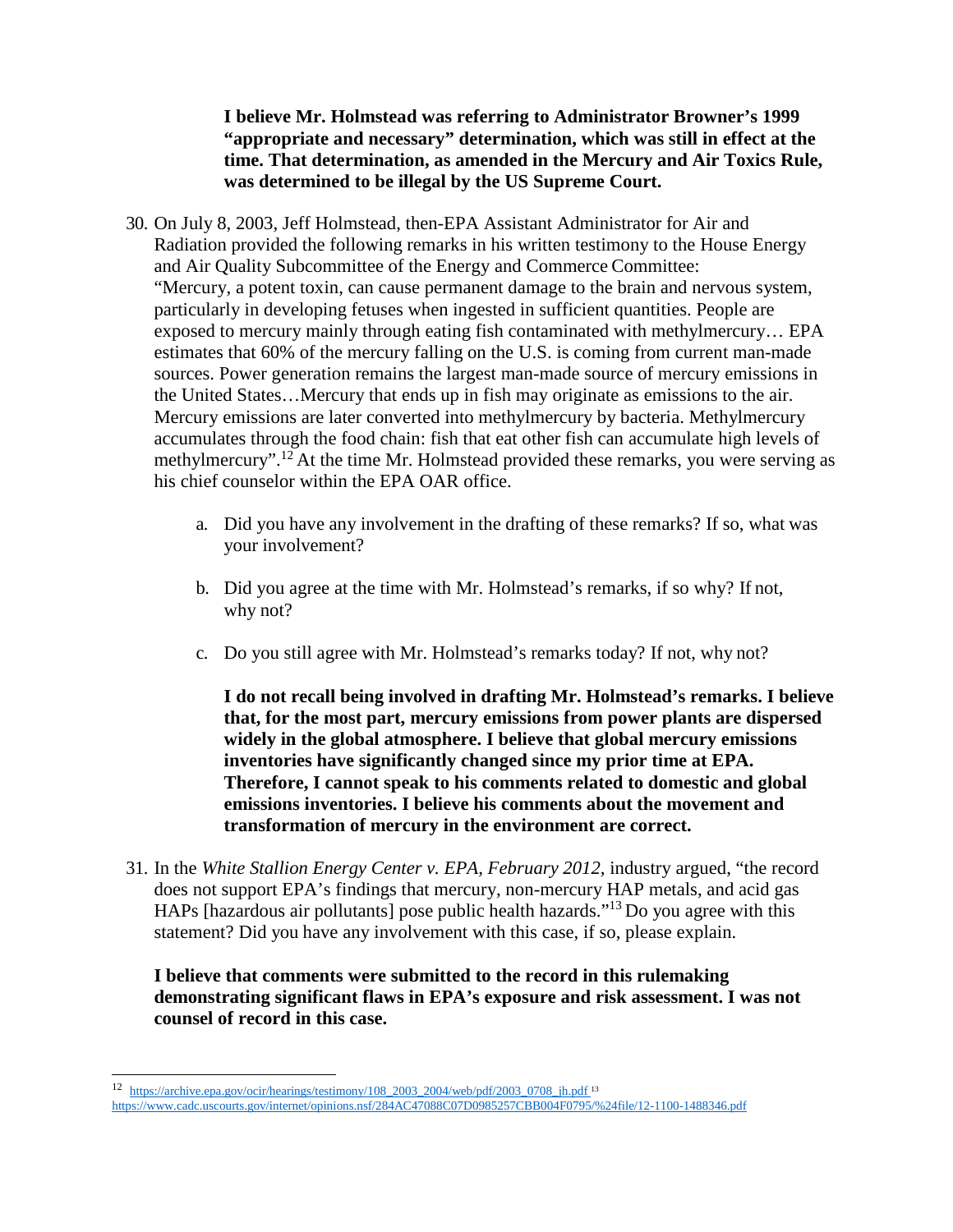- 32. On April 17, 2012, Dr. Jerome Paulson, Chair, Council on Environmental Health, American Academy of Pediatrics, testified before the EPW Committee, stating, "Methyl mercury causes localized death of nerve cells and destruction of other cells in the developing brain of an infant or fetus. It interferes with the movement of brain cells and the eventual organization of the brain…The damage it [methylmercury] causes to an individual's health and development is permanent and irreversible. …There is no evidence demonstrating a "safe" level of mercury exposure, or a blood mercury concentration below which adverse effects on cognition are not seen. Minimizing mercury exposure is essential to optimal child health."<sup>14</sup>
	- a. Do you agree with the American Academy of Pediatrics' finding on the importance of minimizing mercury exposures for child health? If not, please cite the scientific studies that support your disagreement.
	- b. Do you agree the record supports EPA's findings that mercury, non-mercury hazardous air pollutant metals, and acid gas hazardous air pollutants emitted from uncontrolled power plants pose public health hazards? If not, why not?

## **I am not familiar with Dr. Paulson's testimony. I believe that comments were submitted to the record in this rulemaking demonstrating significant flaws in EPA's exposure and risk assessment.**

- 33. On July 8, 2003, Jeff Holmstead, then-EPA Assistant Administrator for Air and Radiation provided the following remarks in his written testimony to the House Energy and Air Quality Subcommittee of the Energy and Commerce Committee, "We have not developed methodologies for quantifying or monetizing all the expected benefits of Clear Skies…These estimates [for Clear Skies] do not include the many additional benefits that cannot currently be monetized but are likely to be significant, such as human health benefits from reduced risk of mercury emissions, and ecological benefits from improvements in the health of our forests, lakes, and coastal waters."15 At the time Mr. Holmstead provided these remarks, you were serving as his chief counselor within the EPA OAR office.
	- a. Did you have any involvement in the drafting of these remarks? If so, what was your involvement?
	- b. Did you agree at the time with Mr. Holmstead's remarks, if so why? If not, why not?
	- c. Do you agree with Mr. Holmstead's remarks today that it is currently difficult, or impossible, to monetize the reduced risk of human health and ecological benefits from reducing mercury emissions from power plants? If so, please explain. If not, why not?

<sup>&</sup>lt;sup>14</sup> https://www.epw.senate.gov/public/\_cache/files/4/3/4324fd62-dc89-4820-bd93-

[ff3714fcbe30/01AFD79733D77F24A71FEF9DAFCCB056.41712hearingwitnesstestimonypaulson.pdf](https://www.epw.senate.gov/public/_cache/files/4/3/4324fd62-dc89-4820-bd93-ff3714fcbe30/01AFD79733D77F24A71FEF9DAFCCB056.41712hearingwitnesstestimonypaulson.pdf)

<sup>15</sup> [https://archive.epa.gov/ocir/hearings/testimony/108\\_2003\\_2004/web/pdf/2003\\_0708\\_jh.pdf](https://archive.epa.gov/ocir/hearings/testimony/108_2003_2004/web/pdf/2003_0708_jh.pdf)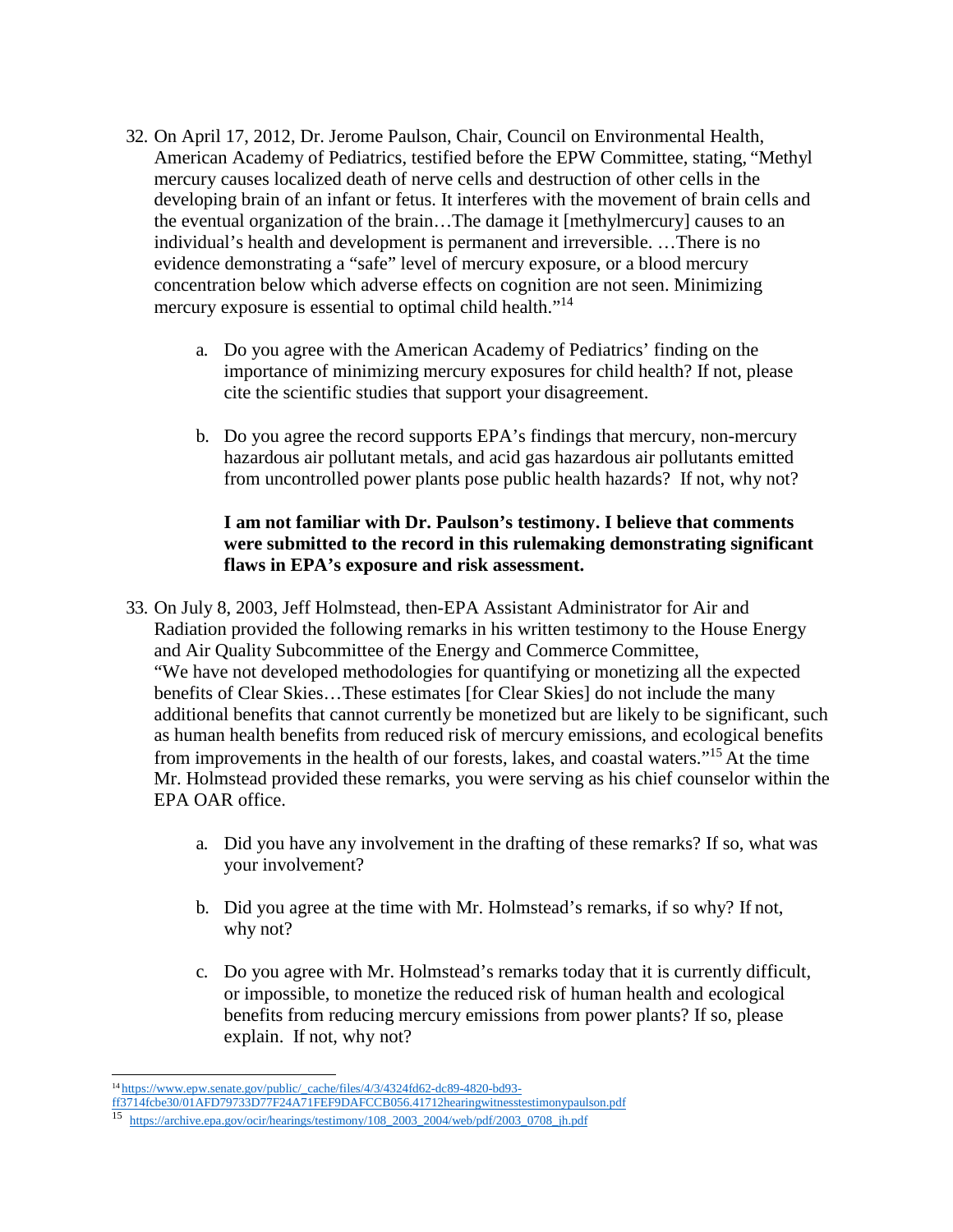**I do not recall being involved in drafting Mr. Holmstead's testimony. I believe that EPA was not able in 2003 to monetize all benefits associated with reducing mercury emissions. I do not know the current state of EPA's knowledge.**

- 34. In 2005 GAO report that reviewed EPA's cost-benefit analysis for the Clean Air Mercury Rule, which you have testified you were heavily involved in writing, GAO identified, "four major shortcomings in the economic analysis underlying EPA's proposed mercury control options that limit its usefulness for informing decision makers about the economic trade-offs of the different policy options."16
	- a. Can you explain the cost-benefit analysis used for the proposed Clean Air Mercury Rule and why it was used?
	- b. Can you explain why the GAO found short-comings with this approach?
	- c. Do you agree that co-benefit pollution reductions should be considered when EPA is quantifying the benefits and costs of regulations? If not, why not?
	- d. While you were at EPA, did the agency ever use co-benefits to justify a clean air rule and has this approach ever been used in the past?

## **I do not recall being involved in preparing the cost-benefit analysis for the Clean Air Mercury Rule. If confirmed, I intend to address the question of how co-benefits should be considered in cost-benefit analyses. I cannot prejudge the outcome because any such analysis would be an integral part of informal legislative rulemaking.**

35. You were substantially involved in EPA's proposal and adoption of the Clean Air Mercury Rule and accompanying Delisting Rule. In 2005, for your EPW confirmation hearing you were asked the following question for the record: "With regard to trading of mercury, in your view, would it have been legally acceptable for EPA, taking into account the requirements of the Clean Air Act, to propose and adopt a facility specific mercury MACT that did not allow trading?" You answered, "After considering the utility unit emissions that would remain following imposition of the requirements of the Act, EPA determined that it was neither appropriate nor necessary to regulate utility units under section 112 of the Clean Air Act. Once EPA made that determination, it would not have been legally appropriate for EPA to issue a MACT standard." Three years later, the D.C. Circuit vacated the EPA's decision to delist power plants as a source under Section

112. Six years later under the Obama Administration, the EPA issued the Mercury and Air Toxics Rule to address mercury and air toxic emissions from power plants under the Section 112 of the Clean Air Act.

a. Did you disagree with the court's ruling and legal reasoning against the EPA's

<sup>16</sup><http://www.gao.gov/products/GAO-05-252>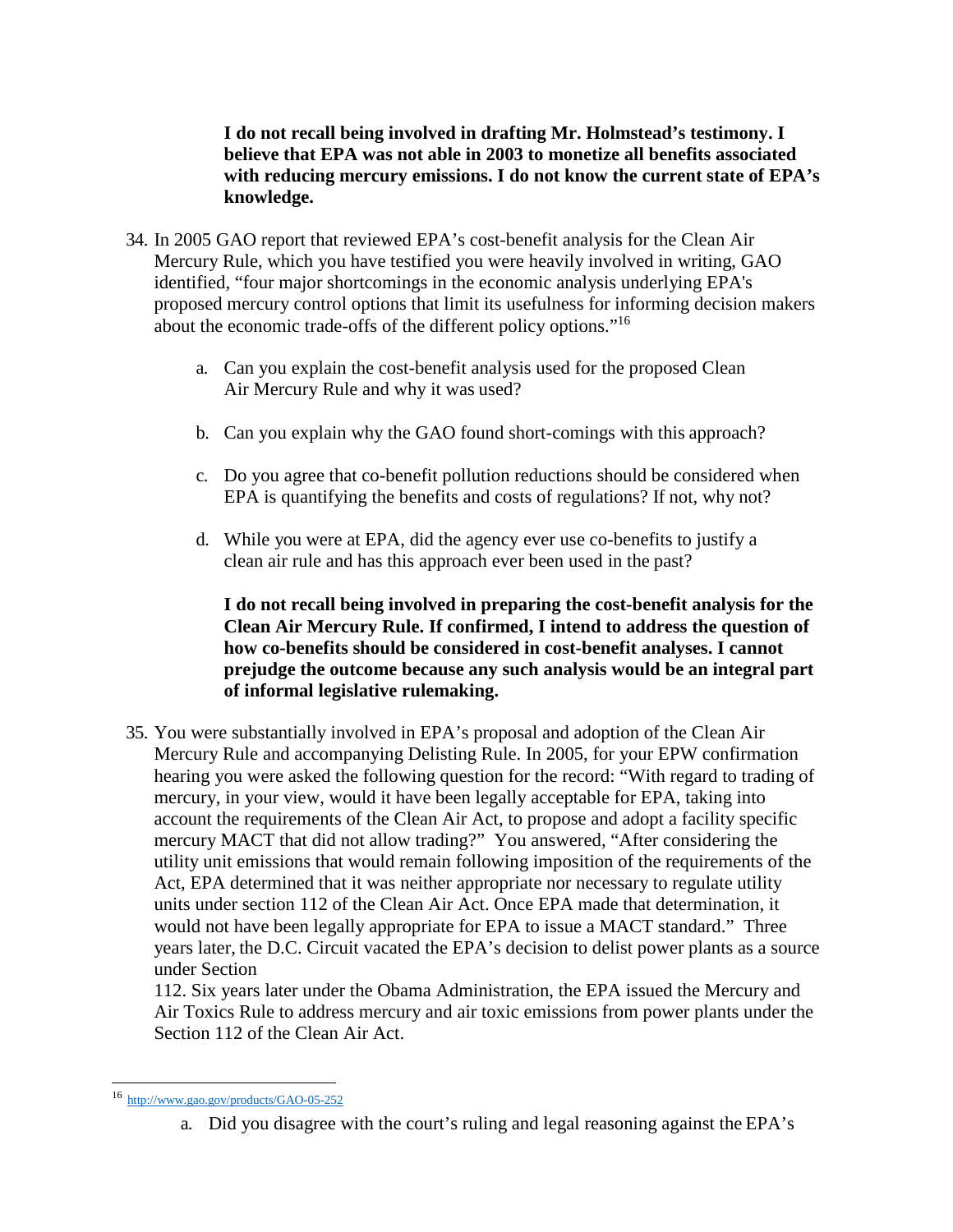actions while you were at the agency on mercury and air toxic power plant emissions? Do you continue to disagree today?

- b. Do you still hold the position that it is not "appropriate nor necessary" for the EPA to regulate utility units under Section 112 of the Clean Air Act and therefore, still agree it is not legally appropriate for EPA to issue a MACT standard, as the EPA did through the Mercury and Air Toxics Standard? If so, please explain.
- c. If you do not agree that EPA has met the "necessary and appropriate" criteria found in Section 112(n), what is your understanding of what that would mean for the Mercury and Air Toxics Rule?

## **I respect the court's decision with regard to the Clean Air Mercury Rule. I also respect the US Supreme Court's determination that the "appropriate and necessary" finding relied upon in the Mercury and Air Toxics Rule was illegal.**

36. The US Supreme Court has expressly declined to consider whether EPA should have chosen some other mechanism "under section 112" in regulating power plant mercury and all the other HAPs emitted by the industry. What is your position on that precedent?

## **The Supreme Court chooses which areas they should consider providing judgement on when issuing decisions and which areas they decline to consider. I cannot infer the intent of the court from their decision not to consider this one specific issue.**

37. Do you agree that the EPA's recent consideration of the costs of the Mercury and Air Toxics Rule shows that the agency has met the "necessary and appropriate" criteria Congress provided under 112(n) to direct the EPA to regulate power plant mercury (and other air toxic) emissions under Section 112, and more specifically under Section 112(d)? If not, why not?

## **If confirmed, I likely will be involved in assessing this question. I cannot prejudge the outcome.**

- 38. The Edison Electric Institute (EEI), the association that represents all U.S. investor-owned electric companies, has told my staff that, to their knowledge, about five facilities received an approval from the EPA to operate for up to an additional year, which was through April 2017. According to EEI, to their knowledge all of their member companies have fully implemented the Mercury and Air Toxics Standard Rule. EPA staff has reported to my staff something similar. The Mercury and Air Toxics Rule protects our children from harmful mercury and air toxics pollution; and by industry accounts is already being met with technology that is already bought, paid for and running on almost all our power plants.
	- a. Do dispute reports that nearly all covered facilities are already in compliance with the Mercury and Air Toxics Standard? If so, please explain.
	- b. According to a recent report by Bloomberg New Energy Finance Report and the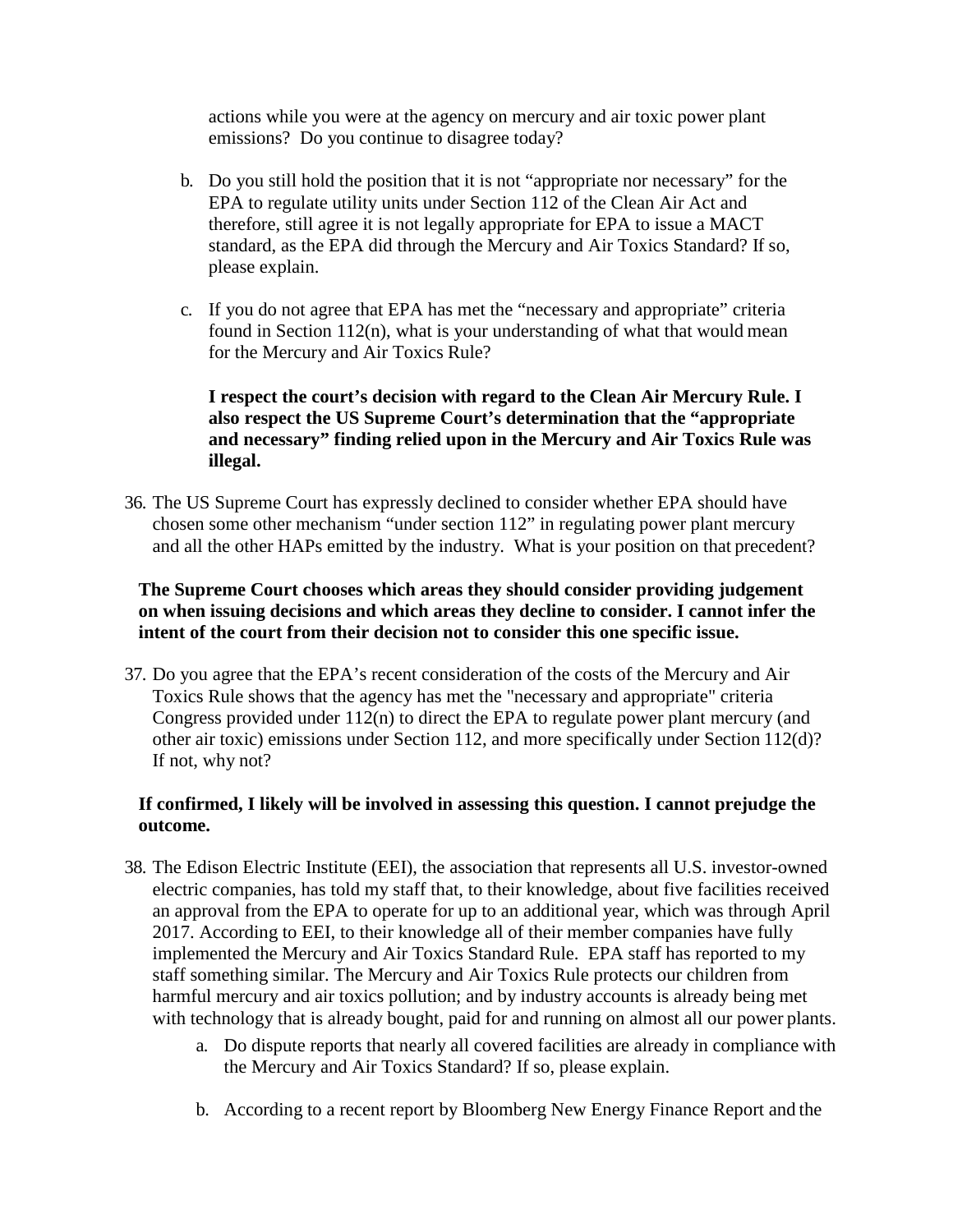Business Council for Sustainable Energy, "consumers now pay 3% less per kilowatt-hour for electricity than in 2007."17 This means the near universal compliance of the Mercury and Air Toxics Rule has been achieved without significant impacts to electricity reliability or affordability, in fact electricity prices have gone down. Do you agree? If not, why not?

- c. Even though industry has achieved near universal compliance with the Mercury and Air Toxics Standards and electricity prices have gone down, not up, Administrator Pruitt is currently reviewing whether it is "appropriate and necessary" to issue the standards in the first place. Do you agree that the EPA should be conducting this review, if so, why?
- d. If the EPA determines the agency has not met the "necessary and appropriate" criteria found in Section 112(n), and revokes the Mercury and Air Toxics Rule, what does that mean for all the pollution control technology that has been bought, paid for and running on our power plants helping the industry be in full compliance of the rule?
- e. When you were last at the EPA, or after, do you know of any instances when a power plant bought and installed air control technology and decided not to run the technology? If so, please explain the instance. Please include in your explanation if there were any impacts to downwind states or to air pollution levels.

**If confirmed, I likely will be involved in assessing the question of how to appropriately respond to the US Supreme Court's remand of the MATS "appropriate and necessary" determination. I cannot prejudge the outcome of that assessment. I will note that MATS imposed substantial costs on electric power generators. The fact that power prices have declined in recent years does not necessarily mean that MATS did not impose substantial incremental costs.**

39. In a 2016 Law 360 article, you are quoted as saying, "The reason this [the Mercury and Air Toxics Standards Rule] was such a big issue for us is because by EPA's own analysis, if you look at the benefits generated by the hazardous air pollutant reductions this rule would achieve, the costs vastly outweigh the benefits. So from our perspective, it's a regulation that made no sense and wasn't justified."18 In April 2017, the EPA askedthe D.C. Circuit Court of Appeals to delay oral arguments scheduled the Mercury and Air Toxics Standards (MATS) as it reviews the rule.

<sup>17</sup> <http://www.bcse.org/wp-content/uploads/2017-Sustainable-Energy-in-America-Factbook-Executive-Summary.pdf>

<sup>18</sup><https://www.law360.com/articles/742955/environmental-group-of-the-year-hunton-williams>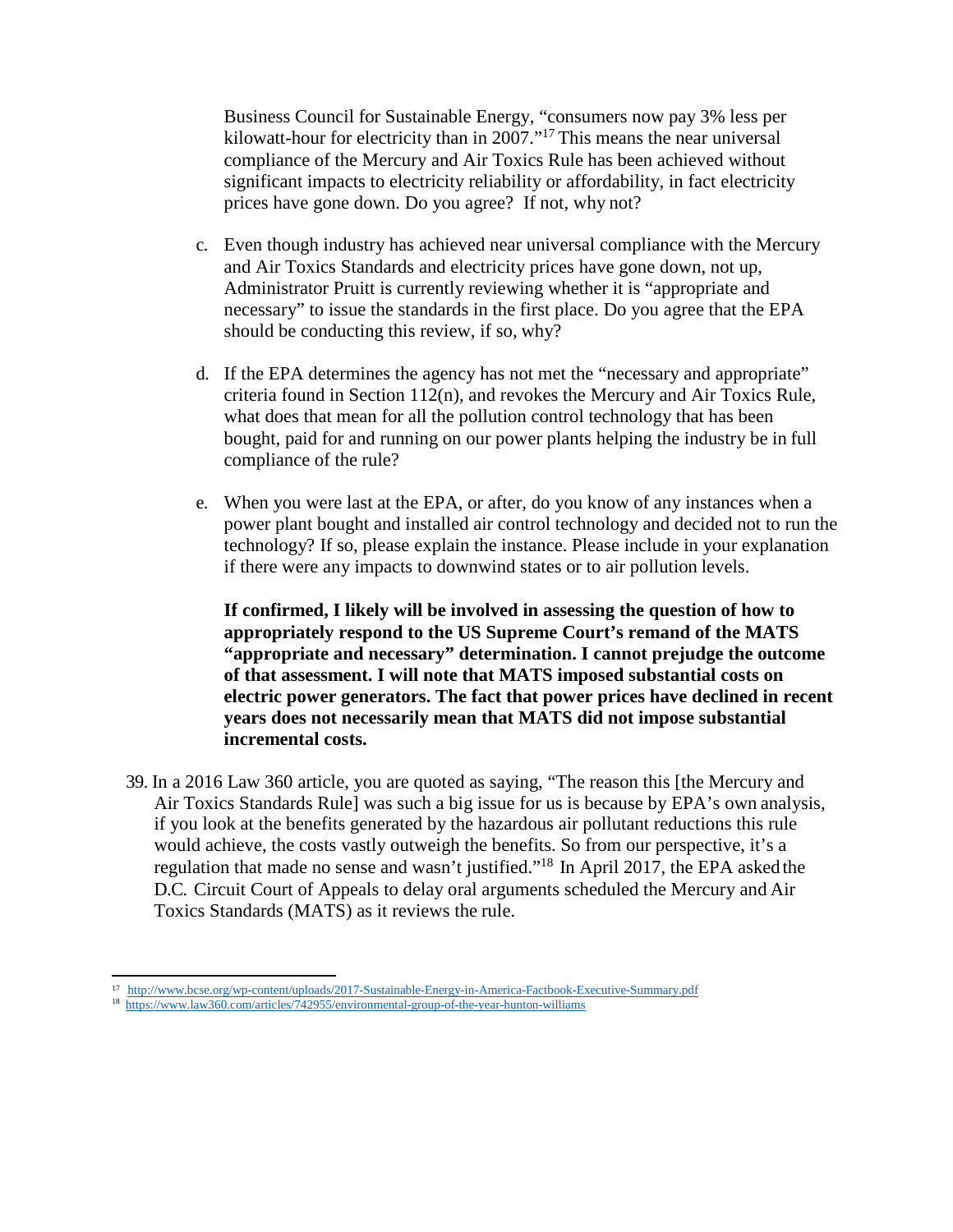- a. It is clear from this statement you already have a formed view of the validity of the Mercury and Air Toxics Standard going into the agency. Will you commit to this Committee that you will recuse yourself from the review and any possible rewriting of the Mercury and Air Toxics Rule? If not, why not?
- b. Do you continue to believe the Mercury and Air Toxics Standards is a regulation that made no sense and wasn't justified? If so, why?

**The quantifiable monetized benefits of the HAP reductions predicted to occur under MATS measured only a few million dollars. I understand that EPA has recalculated the benefits attributable to MATS in response to the Supreme Court remand. I am not familiar with the new estimates. If confirmed, I intend to consider them objectively.**

40. Will you commit, that if confirmed, you will not act to weaken the Mercury and Air Toxics Standards, if not, why not?

#### **I cannot prejudge any decision that might be made by EPA if I am confirmed.**

41. This year, you represented the American Petroleum Institute as an intervenor in defense of Administrator Pruitt's 90-day stay of oil and gas pollution standards, which the D.C. Circuit found violated the Clean Air Act. In my office, you refused to recuse yourself from participating in this rule, is that still true and how do you justify that, if confirmed, you will come into the EPA as impartial regulator as it relates to this issue? Do you agree with the court's decision, and why not?

### **Comprehensive rules of ethics govern the transition from private practice to government service. If confirmed, I will work closely with EPA ethics officials to understand and strictly comply with my ethical obligations.**

- 42. Section 109 of the Clean Air Act is very clear. It requires EPA to review the NAAQS for six common air pollutants including ground-level ozone, particulate matter, sulfur dioxide, nitrogen dioxide every 5 years. The Clean Air Act requires EPA to set these standards that "are requisite to protect the public health," with "an adequate margin of safety," and secondary standard necessary to protect public welfare.
	- a. If confirmed, will you continue to hold to the five-year National Ambient Air Quality Standards review time period that the Clean Air Act requires of the EPA?
	- b. The science was clear that the 2008 ozone standard was not protecting public health, so EPA was required to Act. Is that not your understanding of the Clean Air Act?
	- c. If confirmed, will you commit to not further delay the implantation of the 2015 ozone NAAQS? If not, why not?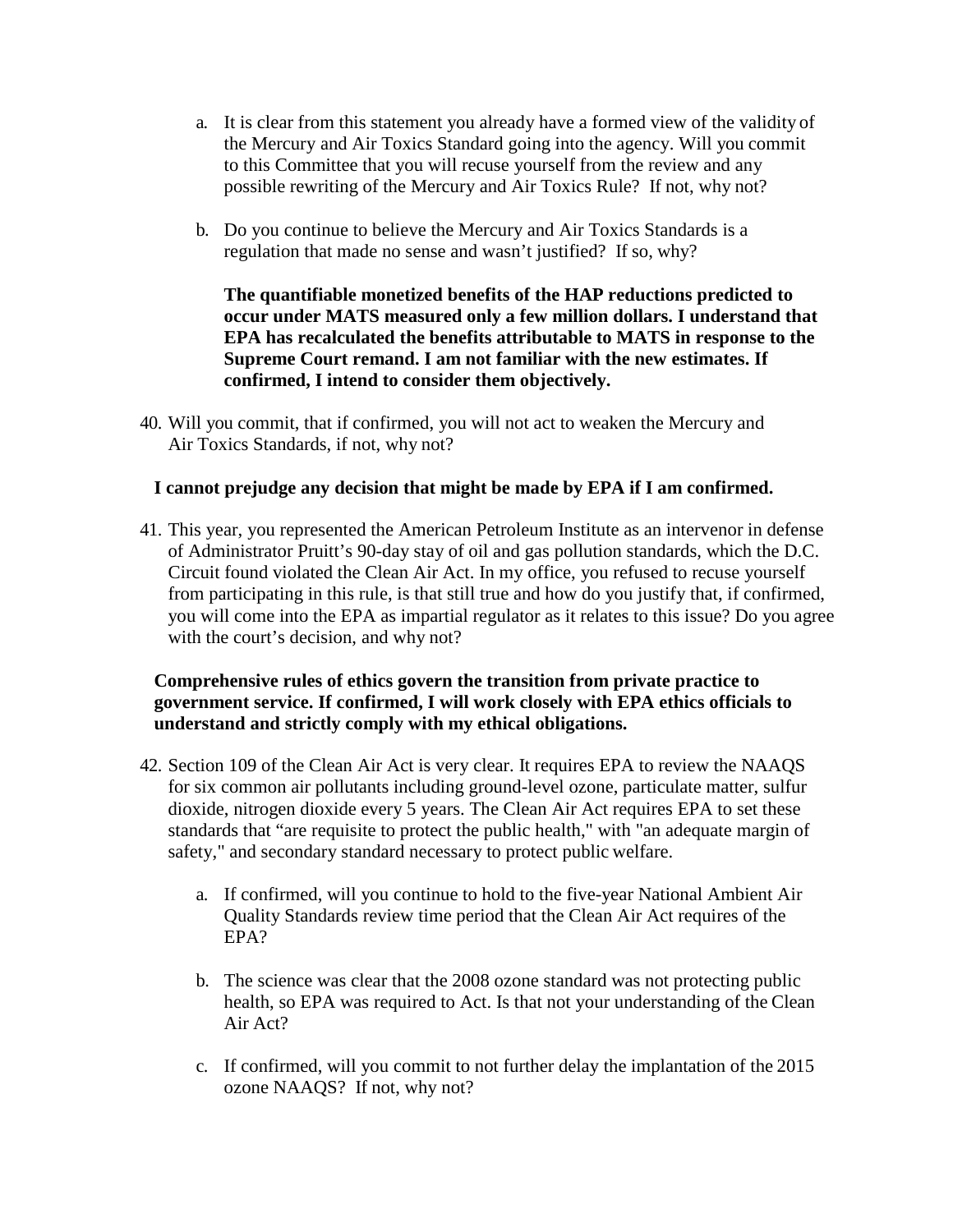d. Do you agree with Justice Scalia's opinion in Whitman v. American Trucking Associations that it is "fairly clear that [the Clean Air Act] does not permit the EPA to consider costs in setting the standards" and if so, will you commit not to include consider costs when setting the National Ambient Air Quality Standards? If you do not agree, why not?

#### **If confirmed, I will endeavor to meet all statutory deadlines. I am not familiar with the record for the 2015 ozone NAAQS decision, so cannot comment on the decision to change the standard. I respect all US Supreme Court decisions.**

43. In 2006, while you served as Acting Assistant Administrator for Air, the EPA proposed to eliminate lead as a criteria pollutant under the Section 109 Clean Air Act National Ambient Air Quality Standard (NAAQS) process. Did you have any involvement in this proposal? If so, please explain.

**Yes, I was involved in developing that proposal. CAA § 108(a)(1)(B) states that ambient levels of a criteria pollutant should "result[] from numerous or diverse mobile or stationary sources." Information at the time indicated that there were few industrial sources of lead emissions and that lead emissions from mobile sources had been virtually eliminated. The proposal asked for comment on whether lead continued to meet the § 108(a)(1)(B) criterion.**

- 44. Like you, I am an avid runner. In Delaware during the summer, we often have code orange days warning about the high levels of ozone for that day. Much of Delaware's ozone pollution is coming across the state boundary from upwind states.
	- a. Can you describe how high levels of ozone could damage my lungs if I were to take a long run during a code orange day?
	- b. Do you agree that ground-level ozone is a dangerous pollutant that causes respiratory and cardiovascular harm? If not, on what basis do you disagree?
	- c. If confirmed, how would you direct states to work together to reduce ozone pollution?

**Inhaling too much ozone can cause a wide range of adverse cardiovascular effects. CAA §§ 110(a)(2)(D) and 126 are designed to address interstate transport (i.e., emissions from upwind states that significantly contribute to downwind nonattainment).**

45. Clean Air Act section  $110(a)(2)(D)(i)(I)$ , also known as the "Good Neighbor" provision, requires that state implementation plans to address air pollution "contain adequate provisions prohibiting, consistent with the provisions of this subchapter, any source or other type of emissions activity within the State from emitting any air pollutant in amounts which will contribute significantly to nonattainment in, or interfere with maintenance by, any other State with respect to any such national primary or secondary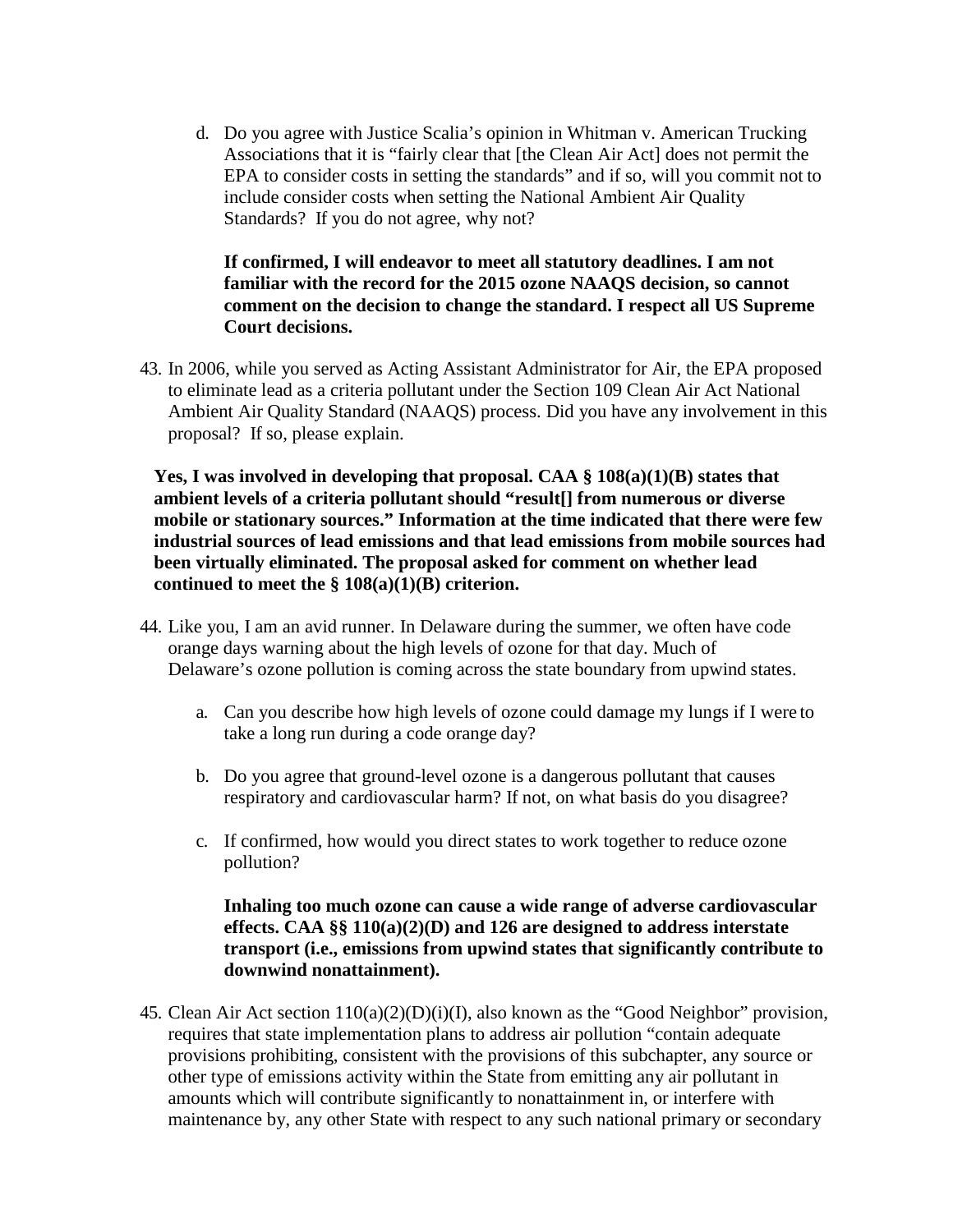ambient air quality standard." Under this provision of the Clean Air Act, "[w]henever the Administrator finds that the applicable implementation plan for any area is substantially inadequate . . . to mitigate adequately [] interstate pollutant transport . . . or to otherwise comply with any requirement of this chapter, the Administrator shall require the State to revise the plan as necessary to correct such inadequacies."

- a. Do you support the "Good Neighbor Provision" in the Clean Air Act and agree that this provision does not "encroach upon state sovereignty"? If not, why?
- b. If confirmed, do you commit to fully apply and enforce the Good Neighbor provision?

**CAA § 110(a)(2)(D) describes one of many elements that must be included in an approval State Implementation Plan. My hope is that more states address this obligation in the first instance so that US EPA does not need to make findings of substantial inadequacy. If confirmed, my goal is to faithfully implement all aspects of the Clean Air Act.**

- 46. Currently, under the Clean Air Act section 110(a)(2)(D)(i)(I), also known as the "Good Neighbor" provision, Delaware has sent four petitions to the EPA that identify facilities in other states that are emitting air pollution that are significantly contributing to Delaware's air quality and impacting Delaware's ability to maintain or be in attainment for the 2008 national ambient air quality standards (NAAQS) for ozone and the 2015 ozone NAAQS. The petitions are for: 1) Brunner Island facility's electric generating units located near York, Pennsylvania; 2) Homer City Generating Station's electric generating units located in Indiana County, Pennsylvania; 3) Harrison Power Station's electric generating units located near Haywood, Harrison County, West Virginia; and 4) Conemaugh Generating Station's electric generating units located in Indiana County, Pennsylvania. In addition, Maryland has filed a petition that requests EPA make a finding that 36 electric generating units located in the states of Indiana, Kentucky, Ohio, Pennsylvania, and West Virginia are emitting air pollutants that significantly contribute to nonattainment or interfere with maintenance of the 2008 and the 2015 ozone NAAQS in Maryland. The EPA has granted itself six months extension on every petition and has done nothing after that. All of the extensions have long since expired.
	- a. If confirmed, will you commit to promptly act on Good Neighbor petitions so states, like Delaware and Maryland, can protect their citizens from upwind pollution in neighboring and distant states? If not, why not?
	- b. If confirmed, will you support, defend and enforce EPA's Good Neighbor provisions to address air pollution that crosses state borders? If not, why not?
	- c. In some of these situations, like the Harrison Power Station near Haywood in West Virginia, the power plant in question has the needed technology on the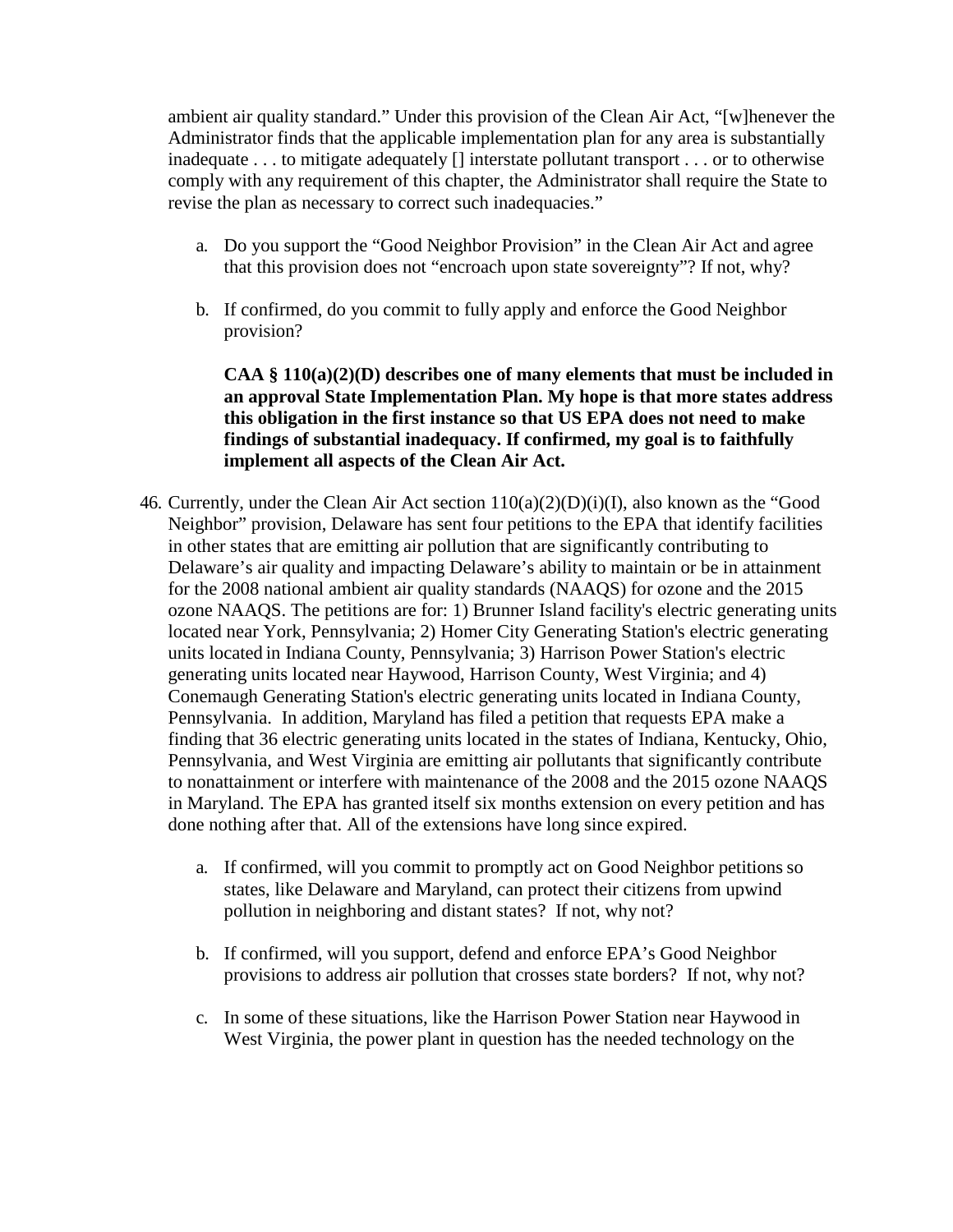facility to help reduce ozone pollution in downwind Delaware and West Virginia ratepayers are already paying for the technology, but the pollution control isn't running. If confirmed, what will you do to ensure pollution control technology already on facilities runs to ensure downwind states have clean air?

- d. If confirmed, will you fully implement the Cross State Air Pollution Rules?
- e. If the Mercury and Air Toxics Rule is revoked, do you expect there will be an increase in upwind ozone and particulate pollution and have an impact on downwind states? If so, please explain. If not, why?

**I think your question relates to CAA § 126 and not to § 110(a)(2)(D). I am not familiar with the specific petitions described in this question. But, I will note that CSAPR and the CSAPR update rule were intended to address interstate transport under § 110(a)(2)(D), such that there should not be a need or justification for § 126 petitions addressing the same plants, pollutants, and standards. If confirmed, I will endeavor to meet all CAA deadlines and my goal will be to faithfully implement all aspects of the CAA.**

- 47. Just last month, you argued against an Obama Administration Occupational Safety and Health Administration indoor air rule that protects construction workers against silica dust, a type of dust that is linked to cancer and lung disease. During your arguments, you are quoted as saying, "People are designed to deal with dust — people are in dusty environments all the time, and it doesn't kill them," <sup>19</sup>The American Industrial Hygiene Association has stated that delaying the full enforcement of this rule will put – and this is their words, quote "2.3 million workers at greater risk to exposure, especially the construction industry — the backbone of our economy"
	- a. Please provide the scientific studies that provided the basis for your argument in this case.
	- b. When you stated "people are designed to deal with dust," what did you mean by that statement?
	- c. When you were last in the EPA, did you ever work on a rule was deemed later to ignore all of the science dealing with particle matter pollution?
	- d. Do you agree that there is robust science linking small particle pollution to negative health impacts, even death? If so, why is the science here different than for silica pollution?

**The silica case dealt with the unique toxicological properties of silica and not with the pollutant "particular matter" that is regulated by EPA. The quote in this question was taken out of the context of a broader argument related to**

<sup>19</sup><https://www.eenews.net/greenwire/stories/1060061731/search?keyword=silica>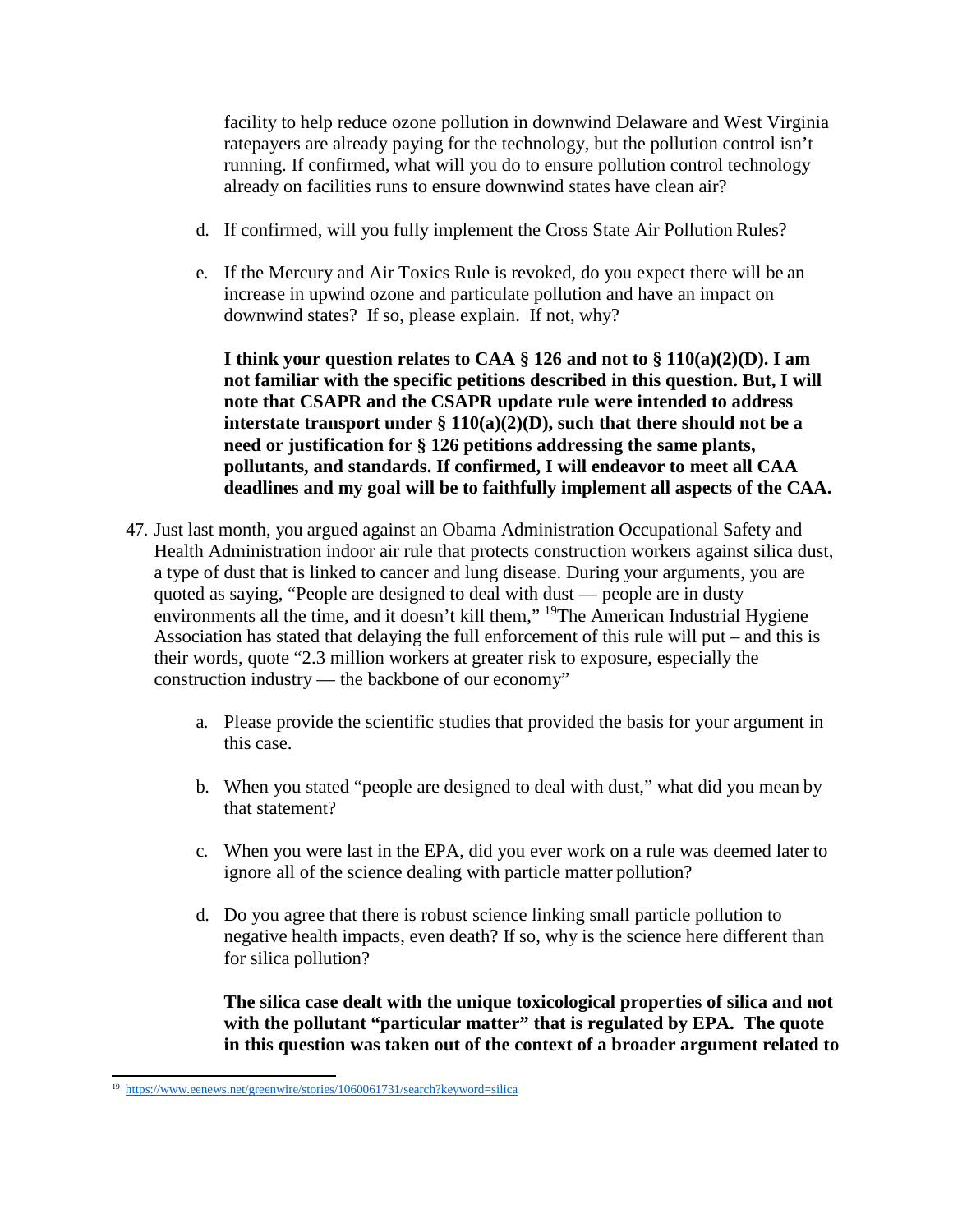**the question of whether there is an exposure threshold for respirable silica below which significant adverse health effects should not be expected to occur. The silica case remains an active matter and I am not authorized by my clients to say more.**

48. Do you agree with President Trump's decision to withdraw the United States from the International Paris Climate Accord? If so, please explain.

#### **President Trump is the Nation's Chief Executive. I believe it was within his authority to withdraw. I respect his decision.**

- 49. In part of his justifications for withdrawing from the Paris Climate Agreement, President Trump stated the Paris Accord could, "cost America as much as 2.7 million lost jobs by 2025 according to the National Economic Research Associates (NERA)."20 This economic statistic and others linked to the NERA study were also distributed in White House materials as reasons the President was deciding to withdraw from the Paris Accord. Soon after the President's speech, NERA stated, "In a set of talking points distributed by the White House in conjunction with its announcement of the US withdrawal from the Paris Agreement, the Trump Administration selectively used results from a NERA Economic Consulting study, "Impacts of Greenhouse Gas Regulations on the Industrial Sector." ... Use of results from this analysis as estimates of the impact of the Paris Agreement alone mischaracterizes the purpose of NERA's analysis, which was to explore the challenges of achieving reductions from US industrial sectors over a longer term. Selective use of results from a single implementation scenario and a single year compounds the mischaracterization."<sup>21</sup>
	- a. In light of the NERA statement, do you think the President misspoke when he wrongly cited information from the NERA study in his Paris speech? If not, why not?
	- b. If confirmed, will you commit that you will not distort the NERA study or any other economic study - to justify the U.S. withdrawing from the Paris Climate Accord or to justify the elimination or delay of climate policies?
	- c. After the President's Paris Climate Accord speech, MIT's Joint Program on the Science and Policy of Global Change issued a statement stating the President's characterization of their analysis of the Paris Accord to be misleading.<sup>22</sup> If confirmed, will you commit that you will not distort the climate science studies to justify the U.S. withdrawing from the Paris Climate Accord or to justify the elimination or delay of climate policies?

<sup>20</sup> <https://www.whitehouse.gov/the-press-office/2017/06/01/statement-president-trump-paris-climate-accord>

<sup>21</sup> <http://www.nera.com/news-events/press-releases/2017/nera-economic-consultings-study-of-us-emissions-reduction-polici.html>

<sup>22</sup><http://news.mit.edu/2017/mit-issues-statement-research-paris-agreement-0602>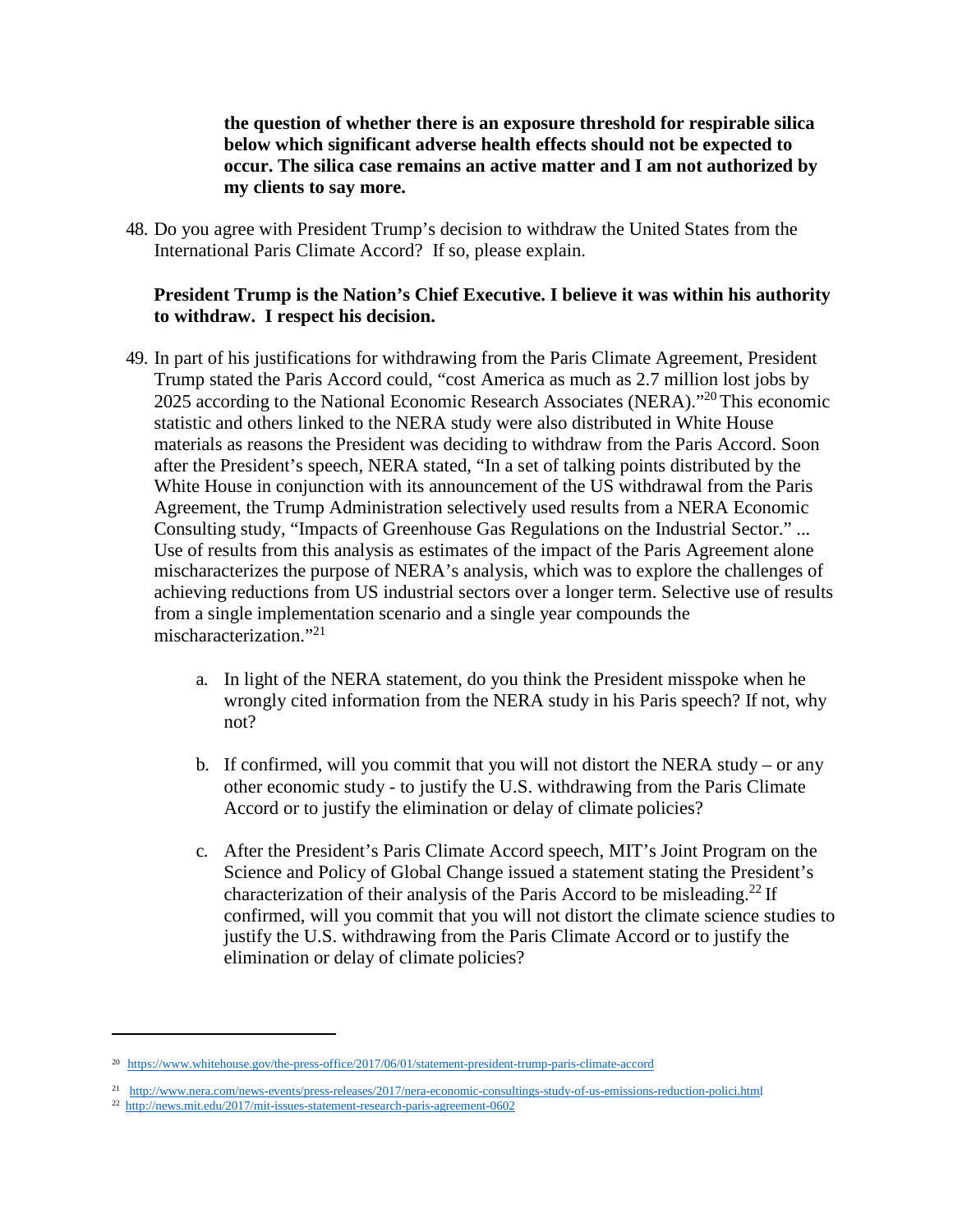## **I am not familiar with the NERA study, so I cannot assess NERA's comments. If confirmed, my goal would be not to "distort" anybody's statements.**

50. In a Law360 interview, you were asked, "What is the most challenging case you have worked on and what made it challenging?" You responded, "Without a doubt, it would be Massachusetts v. EPA. I was at the EPA at the time, working as counsel to the assistant administrator for air, Jeff Holmstead."<sup>23</sup> Please explain in detail, what your involvement was while in the EPA regarding regulations that led to, and the agency's defense of the Massachusetts v. EPA case.

**There were no regulations that led to the Mass v EPA decision. The decision under review was EPA's denial of a citizen petition asking EPA to regulate GHG emissions from motor vehicles. OAR was responsible in the first instance for preparing the proposed and final denial. OAR staff – including myself – provided support to the government litigation team while the case was pending in the DC Circuit and the US Supreme Court.**

## **ATTACHMENT 1 - WEHRUM**

| <b>Case Number Title</b>                                          | <b>Party Attorney</b>                                                                                                                                                                          | <b>Originating Case</b><br><b>Number</b><br>Origin             |
|-------------------------------------------------------------------|------------------------------------------------------------------------------------------------------------------------------------------------------------------------------------------------|----------------------------------------------------------------|
| 08-1277<br>American Petroleum Institute v.<br><b>EPA</b>          | American Fuels & Petrochemical<br>Manufacturers Association; American<br>Petroleum Institute; National<br>Petrochemical & Refiners Association;<br><b>Western States Petroleum Association</b> | EPA-1: EPA-73FR35838<br><b>Environmental Protection Agency</b> |
| 08-1281<br><b>Env. Integrity Project v. EPA</b>                   | American Fuels & Petrochemical<br>Manufacturers Association; American<br>Petroleum Institute; National Petrochemical &<br>Refiners Association                                                 | EPA-1: EPA-73FR35838<br><b>Environmental Protection Agency</b> |
| 09-1332<br>Kinder Morgan CO <sub>2</sub> Co., LP v.<br><b>EPA</b> | Kinder Morgan CO <sub>2</sub> Co., LP                                                                                                                                                          | EPA-1: EPA-74FR56260<br><b>Environmental Protection Agency</b> |
| 11-1023<br><b>Gas Processors Association v.</b><br>EPA            | <b>Gas Processors Association</b>                                                                                                                                                              | EPA-1: EPA-75FR74458<br><b>Environmental Protection Agency</b> |
| 11-1309<br>American Petroleum Institute, et al v.<br>EPA          | American Petroleum Institute;<br>Independent Petroleum Association of<br>America                                                                                                               | EPA-1: EPA-76FR38748<br><b>Environmental Protection Agency</b> |

#### **Wehrum – Pending Cases October 12, 2017**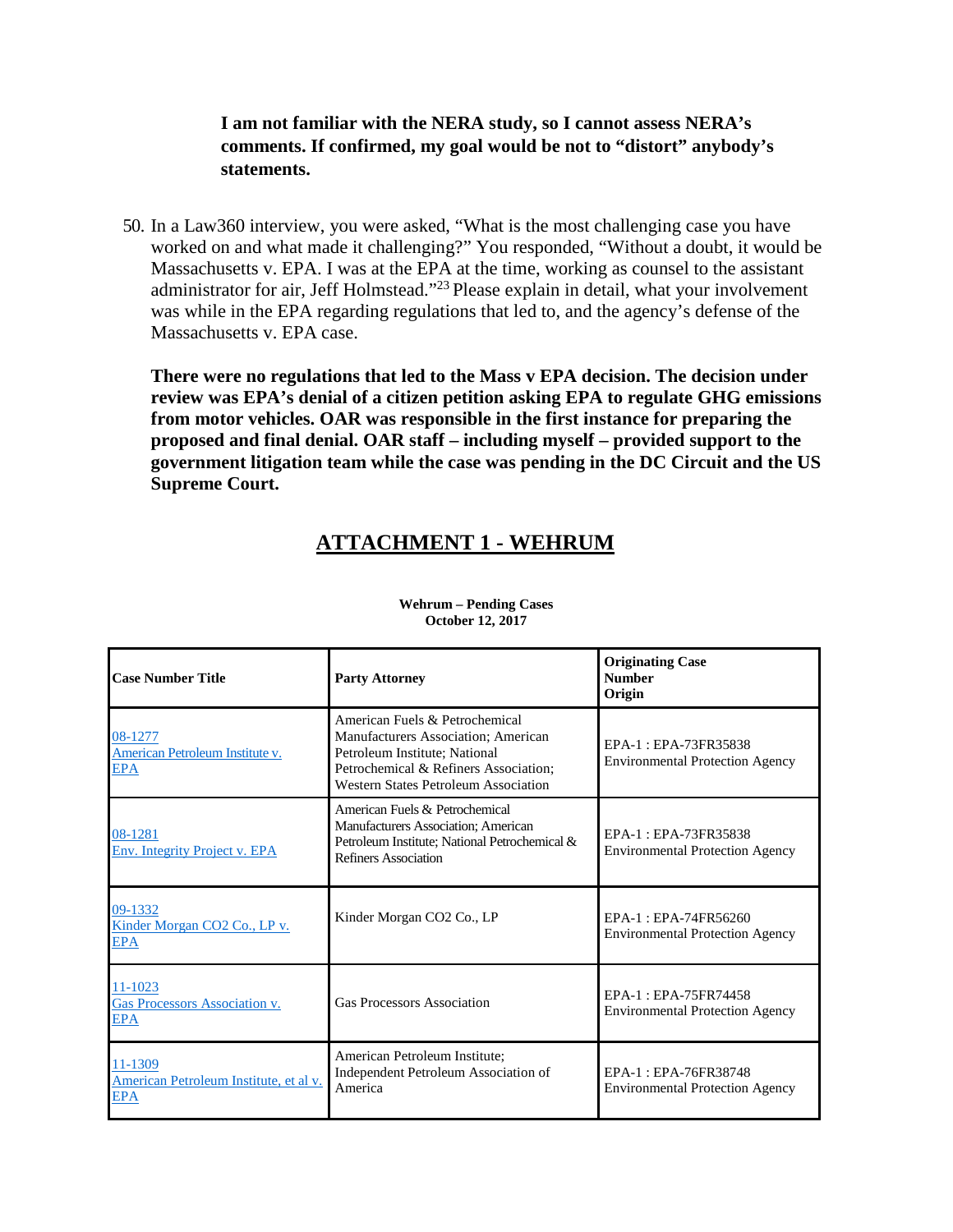| 12-1208<br>National Rural Electric Coop. v.<br><b>EPA</b>         | National Rural Electric Cooperative<br>Association                                                 | EPA-1: EPA-77FR10324<br><b>Environmental Protection Agency</b> |
|-------------------------------------------------------------------|----------------------------------------------------------------------------------------------------|----------------------------------------------------------------|
| 12-1352<br><b>National Rural Electric Cooper v.</b><br><b>EPA</b> | National Rural Electric Cooperative<br>Association                                                 | EPA-1: EPA-77FR34830<br><b>Environmental Protection Agency</b> |
| <u>12-1405</u><br>American Petroleum Institute v.<br><b>EPA</b>   | American Petroleum Institute                                                                       | EPA-1: EPA-77FR49490<br>Environmental<br>Protection Agency     |
| 12-1406<br><b>Gas Processors Association v.</b><br><b>EPA</b>     | American Petroleum Institute                                                                       | EPA-1: EPA-77FR49490<br><b>Environmental Protection Agency</b> |
| 12-1442<br>American Petroleum Institute, et al v.<br><b>EPA</b>   | 11/13/2012 Open<br>American Fuel & Petrochemical<br>Manufacturers; American Petroleum<br>Institute | EPA-1: EPA-77FR56422<br><b>Environmental Protection Agency</b> |
| 13-1063<br>American Petroleum Institute v.<br><b>EPA</b>          | American Petroleum Institute                                                                       | EPA-1: EPA-78FR2210<br><b>Environmental Protection Agency</b>  |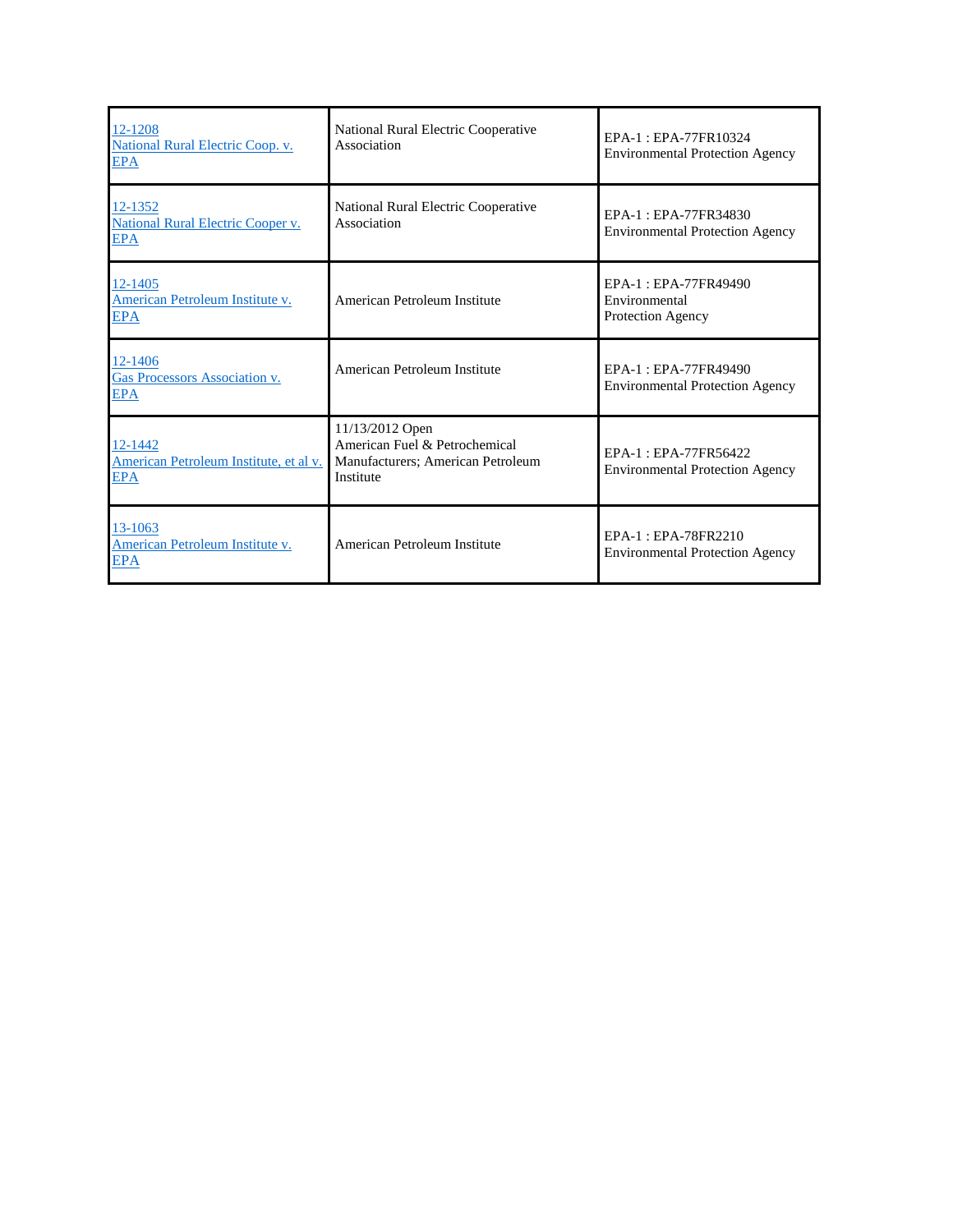| 13-1108<br>American Petroleum Institute v.<br><b>EPA</b>       | American Petroleum Institute                                                                                                                                                                                                                                                                                                                                                                                                            | EPA-1: EPA-77FR49490<br><b>Environmental Protection Agency</b>  |
|----------------------------------------------------------------|-----------------------------------------------------------------------------------------------------------------------------------------------------------------------------------------------------------------------------------------------------------------------------------------------------------------------------------------------------------------------------------------------------------------------------------------|-----------------------------------------------------------------|
| 13-1233<br><b>Conservation Law Foundation,</b><br>et al v. EPA | National Rural Electric Cooperative<br>Association                                                                                                                                                                                                                                                                                                                                                                                      | EPA-1: EPA-78FR6674<br><b>Environmental Protection Agency</b>   |
| 13-1256<br>Sierra Club, et al v. EPA                           | American Coke and Coal Chemicals<br>Institute; American Forest & Paper<br>Association; American Iron and Steel<br>Institute; American Wood Council; Biomass<br>Power Association; Chamber of Commerce<br>of the United States of America; Corn<br>Refiners Association; National Association of<br>Manufacturers; National Oilseed Processors;<br>Rubber Manufacturers Association;<br>Southeastern Lumber Manufacturers<br>Association | EPA-1 : EPA-76FR15608<br><b>Environmental Protection Agency</b> |
| 13-1289<br>American Petroleum Institute v.<br>EPA              | American Petroleum Institute                                                                                                                                                                                                                                                                                                                                                                                                            | EPA-1: EPA-78FR58416<br><b>Environmental Protection Agency</b>  |
| 14-1199<br>PSEG Power LLC, et al v. EPA                        | National Rural Electric Cooperative<br>Association                                                                                                                                                                                                                                                                                                                                                                                      | EPA-1: EPA-79FR48072<br><b>Environmental Protection Agency</b>  |
| 14-1267<br>Georgia-Pacific LLC v. EPA                          | Georgia-Pacific LLC                                                                                                                                                                                                                                                                                                                                                                                                                     | EPA-1: EPA-79FR60898<br><b>Environmental Protection Agency</b>  |
| 15-1021<br>Gas Processors Association v.<br><b>EPA</b>         | <b>Gas Processors Association</b>                                                                                                                                                                                                                                                                                                                                                                                                       | EPA-1: EPA-79FR70352<br><b>Environmental Protection Agency</b>  |
| 15-1044<br>American Petroleum Institute v.<br><b>EPA</b>       | American Petroleum Institute                                                                                                                                                                                                                                                                                                                                                                                                            | EPA-1: EPA-79FR79018<br><b>Environmental Protection Agency</b>  |
| 15-1197<br>American Petroleum Institute v.<br><b>EPA</b>       | American Petroleum Institute                                                                                                                                                                                                                                                                                                                                                                                                            | EPA-1: EPA-80FR25068<br><b>Environmental Protection Agency</b>  |
| 15-1473<br>Gas Processors Association v.<br><u>EPA</u>         | <b>Gas Processors Association</b>                                                                                                                                                                                                                                                                                                                                                                                                       | EPA-1: EPA-80FR64262<br><b>Environmental Protection Agency</b>  |
| 15-1487<br>Sierra Club, et al v. EPA, et al                    | <b>Brick Industry Association</b>                                                                                                                                                                                                                                                                                                                                                                                                       | EPA-1: EPA-80FR65470<br><b>Environmental Protection Agency</b>  |